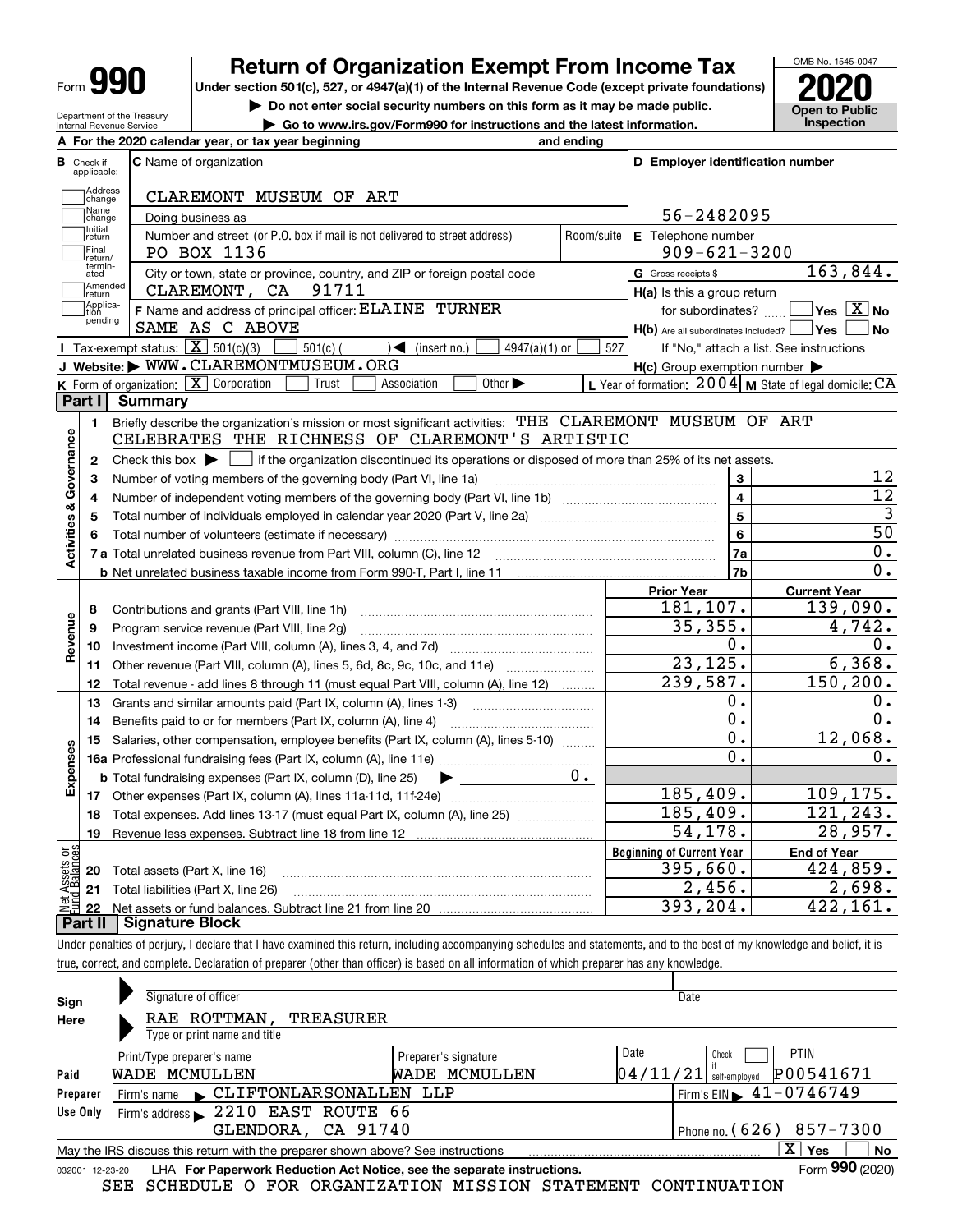|              | CLAREMONT MUSEUM OF ART<br>Form 990 (2020)                                                                                                   | 56-2482095                             | Page 2 |
|--------------|----------------------------------------------------------------------------------------------------------------------------------------------|----------------------------------------|--------|
|              | <b>Statement of Program Service Accomplishments</b><br>Part III                                                                              |                                        |        |
|              | Check if Schedule O contains a response or note to any line in this Part III                                                                 |                                        |        |
| 1            | Briefly describe the organization's mission:<br>THE CLAREMONT MUSEUM OF ART CELEBRATES THE RICHNESS OF CLAREMONT'S                           |                                        |        |
|              | ARTISTIC LEGACY AND SUPPORTS THE CULTURAL VITALITY OF THE REGION.                                                                            | WE                                     |        |
|              | SEEK TO INSPIRE, STIMULATE AND ENHANCE THE COMMUNITY THROUGH OUR                                                                             |                                        |        |
|              | COLLECTION, EDUCATION PROGRAMS AND EXHIBITIONS.                                                                                              |                                        |        |
| $\mathbf{2}$ | Did the organization undertake any significant program services during the year which were not listed on the                                 | Yes $X$ No                             |        |
|              | prior Form 990 or 990-EZ?<br>If "Yes," describe these new services on Schedule O.                                                            |                                        |        |
| 3            | Did the organization cease conducting, or make significant changes in how it conducts, any program services?                                 | $\sqrt{}$ Yes $\sqrt{}$ X $\sqrt{}$ No |        |
|              | If "Yes," describe these changes on Schedule O.                                                                                              |                                        |        |
| 4            | Describe the organization's program service accomplishments for each of its three largest program services, as measured by expenses.         |                                        |        |
|              | Section 501(c)(3) and 501(c)(4) organizations are required to report the amount of grants and allocations to others, the total expenses, and |                                        |        |
|              | revenue, if any, for each program service reported.                                                                                          |                                        |        |
| 4a           | 46,033.<br>including grants of \$<br>(Code:<br>(Expenses \$                                                                                  | 5,042.<br>) (Revenue \$                |        |
|              | MUSEUM SPACE AND EXHIBITIONS: THE CLAREMONT MUSEUM OF ART HAS ADAPTED                                                                        |                                        |        |
|              | THE HISTORIC TRAIN DEPOT IN DOWNTOWN CLAREMONT AS AN ART EXHIBITION                                                                          |                                        |        |
|              | MOUNTING THREE TO FOUR EXHIBITIONS A YEAR FOCUSED ON REGIONAL<br>SPACE,                                                                      |                                        |        |
|              | ARTISTS THAT HAVE CONTRIBUTED TO AND INFLUENCED THE RICH ARTISTIC                                                                            |                                        |        |
|              | HERITAGE OF THE CLAREMONT COMMUNITY.<br>THE MUSEUM IS OPEN FRIDAY,<br>SATURDAY AND SUNDAY FROM 12:00 PM TO 4:00 PM.                          |                                        |        |
|              |                                                                                                                                              |                                        |        |
|              |                                                                                                                                              |                                        |        |
|              |                                                                                                                                              |                                        |        |
|              |                                                                                                                                              |                                        |        |
|              |                                                                                                                                              |                                        |        |
|              |                                                                                                                                              |                                        |        |
| 4b           | $46,120$ $\cdot$ including grants of \$<br>) (Expenses \$<br>(Code:                                                                          | ) (Revenue \$                          |        |
|              | ARTS EDUCATION PROGRAMS: ARTSTART EDUCATION PROJECT: PROJECT ARTSTART                                                                        |                                        |        |
|              | TRAINS HIGH SCHOOL AND COLLEGE STUDENTS TO PROVIDE EXHIBIT-BASED ART                                                                         |                                        |        |
|              | LESSONS FOR ELEMENTARY SCHOOL STUDENTS.                                                                                                      | BY BRINGING HIGH-QUALITY,<br>ART<br>WE |        |
|              | APPRECIATION CLASSES AND ACTIVITIES TO<br>PROMOTE THE UNDERSTANDING OF ART AND HIGHLIGHT CLAREMONT'S<br>INSPIRE,                             | THE CLAREMONT SCHOOL SYSTEM,           |        |
|              | RICH ARTISTIC HISTORY. FAMILY ART:<br>THE FAMILY ART PROGRAM,                                                                                | PRESENTS                               |        |
|              | CREATIVE ART ACTIVITIES FOR CHILDREN AT CITY FESTIVALS. LOCAL ART                                                                            |                                        |        |
|              | EDUCATORS AND VOLUNTEERS PLAN, PREPARE AND GUIDE YOUNG VISITORS IN                                                                           |                                        |        |
|              | HANDS-ON ART PROJECTS.                                                                                                                       |                                        |        |
|              |                                                                                                                                              |                                        |        |
|              |                                                                                                                                              |                                        |        |
|              |                                                                                                                                              |                                        |        |
| 4c           |                                                                                                                                              |                                        |        |
|              |                                                                                                                                              |                                        |        |
|              |                                                                                                                                              |                                        |        |
|              |                                                                                                                                              |                                        |        |
|              |                                                                                                                                              |                                        |        |
|              |                                                                                                                                              |                                        |        |
|              |                                                                                                                                              |                                        |        |
|              |                                                                                                                                              |                                        |        |
|              |                                                                                                                                              |                                        |        |
|              |                                                                                                                                              |                                        |        |
|              |                                                                                                                                              |                                        |        |
|              |                                                                                                                                              |                                        |        |
| 4d           | Other program services (Describe on Schedule O.)                                                                                             |                                        |        |
|              | (Expenses \$<br>including grants of \$<br>) (Revenue \$<br>92, 153.                                                                          |                                        |        |
| 4е           | Total program service expenses $\blacktriangleright$                                                                                         | Form 990 (2020)                        |        |
|              | 032002 12-23-20                                                                                                                              |                                        |        |
|              | 2                                                                                                                                            |                                        |        |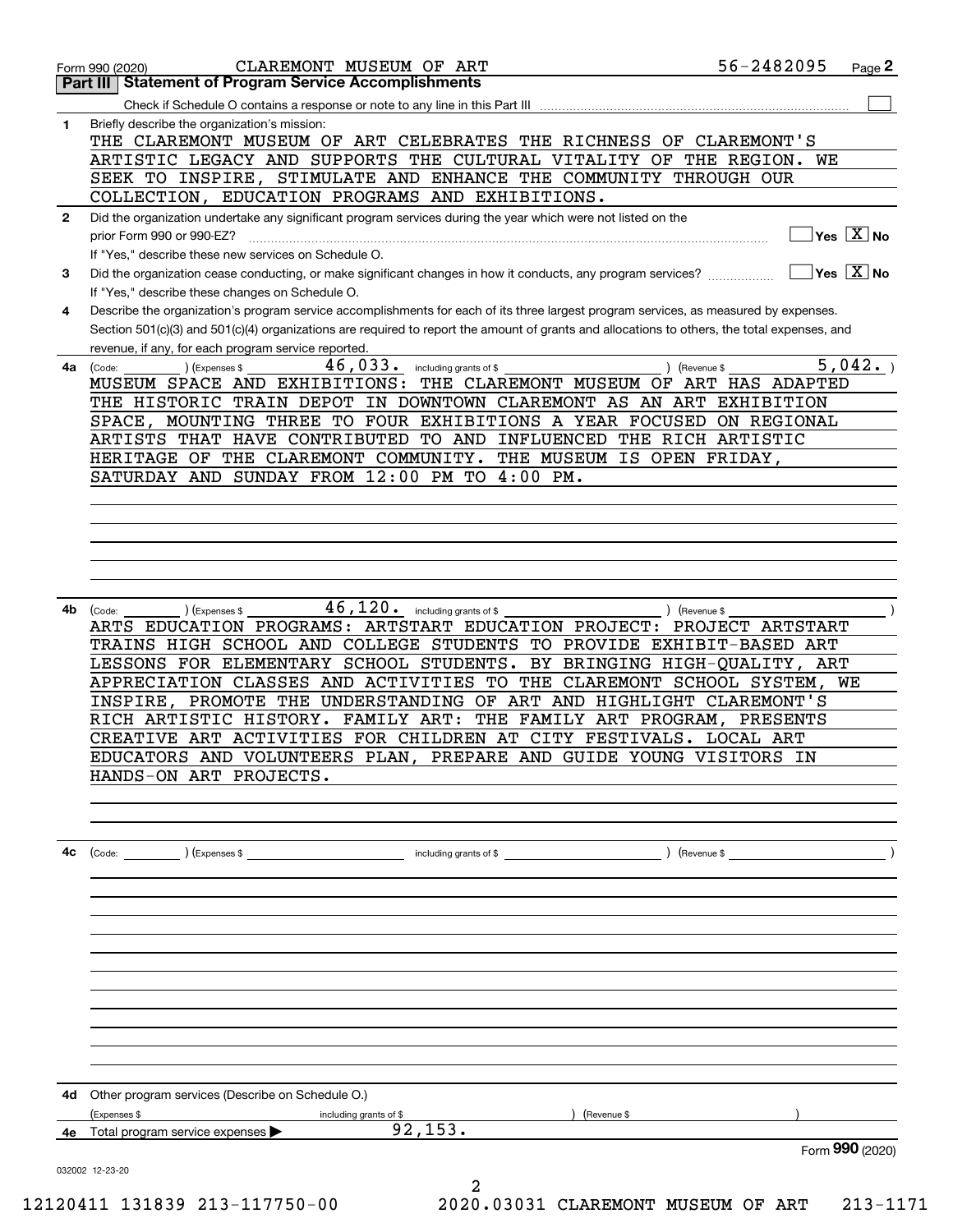|  | Form 990 (2020) |
|--|-----------------|

|     |                                                                                                                                       |                 | <b>Yes</b>              | No           |
|-----|---------------------------------------------------------------------------------------------------------------------------------------|-----------------|-------------------------|--------------|
| 1.  | Is the organization described in section $501(c)(3)$ or $4947(a)(1)$ (other than a private foundation)?                               |                 |                         |              |
|     |                                                                                                                                       | 1.              | X                       |              |
| 2   |                                                                                                                                       | $\overline{2}$  | $\overline{\mathbf{x}}$ |              |
| 3   | Did the organization engage in direct or indirect political campaign activities on behalf of or in opposition to candidates for       |                 |                         |              |
|     |                                                                                                                                       | 3               |                         | x            |
| 4   | Section 501(c)(3) organizations. Did the organization engage in lobbying activities, or have a section 501(h) election in effect      |                 |                         |              |
|     |                                                                                                                                       | 4               |                         | x            |
| 5   | Is the organization a section 501(c)(4), 501(c)(5), or 501(c)(6) organization that receives membership dues, assessments, or          |                 |                         |              |
|     |                                                                                                                                       | 5               |                         | x            |
| 6   | Did the organization maintain any donor advised funds or any similar funds or accounts for which donors have the right to             |                 |                         |              |
|     | provide advice on the distribution or investment of amounts in such funds or accounts? If "Yes," complete Schedule D, Part I          | 6               |                         | x            |
| 7   | Did the organization receive or hold a conservation easement, including easements to preserve open space,                             |                 |                         | x            |
|     |                                                                                                                                       | $\overline{7}$  |                         |              |
| 8   | Did the organization maintain collections of works of art, historical treasures, or other similar assets? If "Yes," complete          |                 | Х                       |              |
|     |                                                                                                                                       | 8               |                         |              |
| 9   | Did the organization report an amount in Part X, line 21, for escrow or custodial account liability, serve as a custodian for         |                 |                         |              |
|     | amounts not listed in Part X; or provide credit counseling, debt management, credit repair, or debt negotiation services?             | 9               |                         | x            |
| 10  | Did the organization, directly or through a related organization, hold assets in donor-restricted endowments                          |                 |                         |              |
|     |                                                                                                                                       | 10              |                         | x.           |
| 11  | If the organization's answer to any of the following questions is "Yes," then complete Schedule D, Parts VI, VII, VIII, IX, or X      |                 |                         |              |
|     | as applicable.                                                                                                                        |                 |                         |              |
|     | a Did the organization report an amount for land, buildings, and equipment in Part X, line 10? If "Yes," complete Schedule D,         |                 |                         |              |
|     |                                                                                                                                       | 11a             | X                       |              |
|     | <b>b</b> Did the organization report an amount for investments - other securities in Part X, line 12, that is 5% or more of its total |                 |                         |              |
|     |                                                                                                                                       | 11 <sub>b</sub> |                         | x            |
|     | c Did the organization report an amount for investments - program related in Part X, line 13, that is 5% or more of its total         |                 |                         |              |
|     |                                                                                                                                       | 11c             |                         | X.           |
|     | d Did the organization report an amount for other assets in Part X, line 15, that is 5% or more of its total assets reported in       |                 |                         |              |
|     |                                                                                                                                       | 11d             |                         | x            |
|     |                                                                                                                                       | 11e             |                         | $\mathbf{X}$ |
| f   | Did the organization's separate or consolidated financial statements for the tax year include a footnote that addresses               |                 |                         |              |
|     | the organization's liability for uncertain tax positions under FIN 48 (ASC 740)? If "Yes," complete Schedule D, Part X                | 11f             | х                       |              |
|     | 12a Did the organization obtain separate, independent audited financial statements for the tax year? If "Yes," complete               |                 |                         |              |
|     |                                                                                                                                       | 12a             | x                       |              |
|     | <b>b</b> Was the organization included in consolidated, independent audited financial statements for the tax year?                    |                 |                         |              |
|     | If "Yes," and if the organization answered "No" to line 12a, then completing Schedule D, Parts XI and XII is optional                 | 12b             |                         | A            |
| 13  |                                                                                                                                       | 13              |                         | $\mathbf X$  |
| 14a | Did the organization maintain an office, employees, or agents outside of the United States?                                           | 14a             |                         | X            |
| b   | Did the organization have aggregate revenues or expenses of more than \$10,000 from grantmaking, fundraising, business,               |                 |                         |              |
|     | investment, and program service activities outside the United States, or aggregate foreign investments valued at \$100,000            |                 |                         |              |
|     |                                                                                                                                       | 14b             |                         | X.           |
| 15  | Did the organization report on Part IX, column (A), line 3, more than \$5,000 of grants or other assistance to or for any             |                 |                         |              |
|     |                                                                                                                                       | 15              |                         | x            |
| 16  | Did the organization report on Part IX, column (A), line 3, more than \$5,000 of aggregate grants or other assistance to              |                 |                         |              |
|     |                                                                                                                                       | 16              |                         | x            |
| 17  | Did the organization report a total of more than \$15,000 of expenses for professional fundraising services on Part IX,               |                 |                         | x            |
|     |                                                                                                                                       | 17              |                         |              |
| 18  | Did the organization report more than \$15,000 total of fundraising event gross income and contributions on Part VIII, lines          | 18              | х                       |              |
| 19  | Did the organization report more than \$15,000 of gross income from gaming activities on Part VIII, line 9a? If "Yes."                |                 |                         |              |
|     |                                                                                                                                       | 19              |                         | X            |
|     |                                                                                                                                       | <b>20a</b>      |                         | Χ            |
|     | b If "Yes" to line 20a, did the organization attach a copy of its audited financial statements to this return?                        | 20 <sub>b</sub> |                         |              |
| 21  | Did the organization report more than \$5,000 of grants or other assistance to any domestic organization or                           |                 |                         |              |
|     |                                                                                                                                       | 21              |                         | X.           |
|     | 032003 12-23-20                                                                                                                       |                 | Form 990 (2020)         |              |

3

032003 12-23-20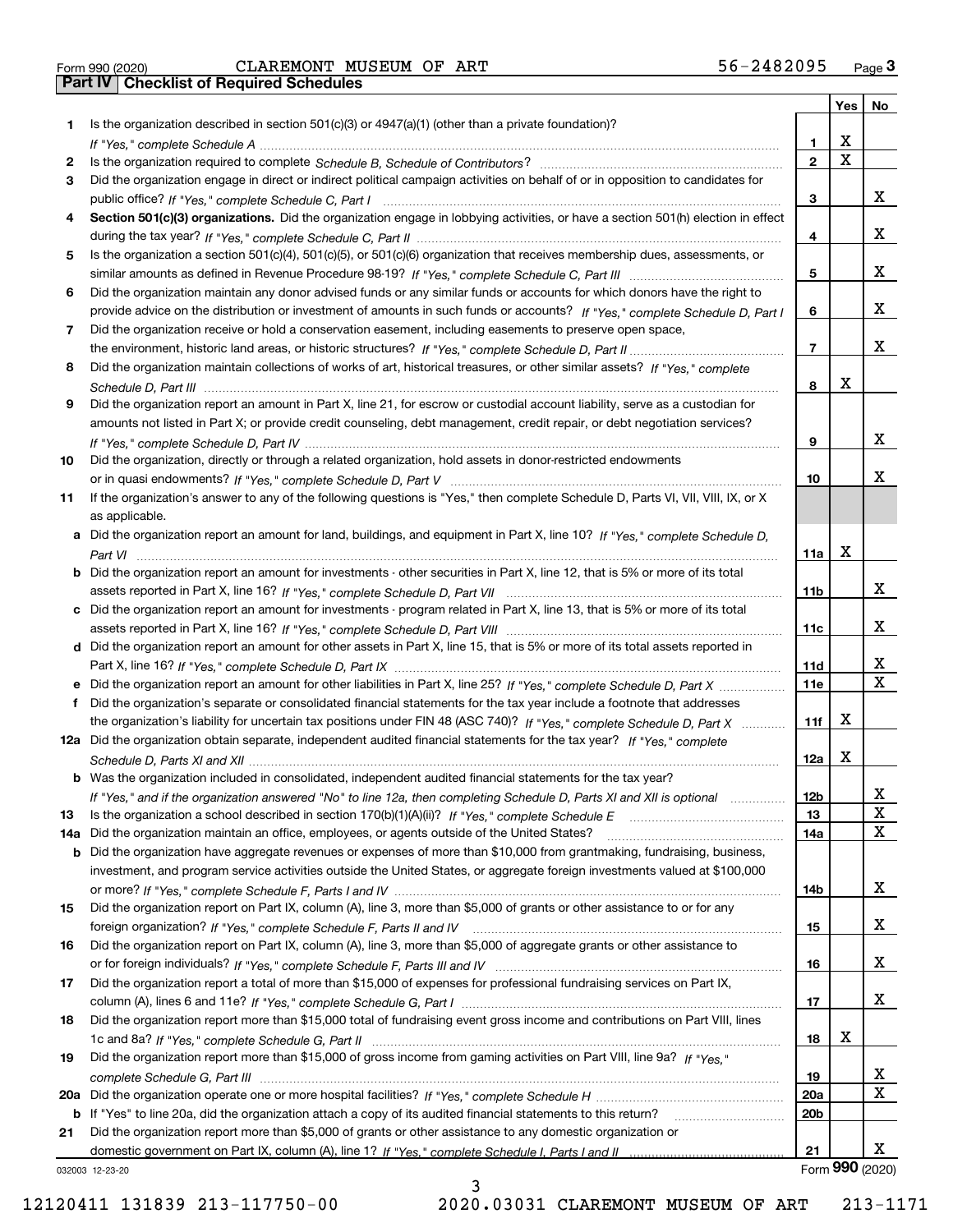|  | Form 990 (2020) |
|--|-----------------|

*(continued)*

|               |                                                                                                                              |                 | Yes | No              |
|---------------|------------------------------------------------------------------------------------------------------------------------------|-----------------|-----|-----------------|
| 22            | Did the organization report more than \$5,000 of grants or other assistance to or for domestic individuals on                |                 |     |                 |
|               |                                                                                                                              | 22              |     | x               |
| 23            | Did the organization answer "Yes" to Part VII, Section A, line 3, 4, or 5 about compensation of the organization's current   |                 |     |                 |
|               | and former officers, directors, trustees, key employees, and highest compensated employees? If "Yes," complete               |                 |     |                 |
|               |                                                                                                                              | 23              |     | x               |
|               | 24a Did the organization have a tax-exempt bond issue with an outstanding principal amount of more than \$100,000 as of the  |                 |     |                 |
|               | last day of the year, that was issued after December 31, 2002? If "Yes," answer lines 24b through 24d and complete           |                 |     |                 |
|               |                                                                                                                              | 24a             |     | x               |
|               | b Did the organization invest any proceeds of tax-exempt bonds beyond a temporary period exception?                          | 24b             |     |                 |
|               | c Did the organization maintain an escrow account other than a refunding escrow at any time during the year to defease       |                 |     |                 |
|               | any tax-exempt bonds?                                                                                                        | 24c             |     |                 |
|               |                                                                                                                              | 24d             |     |                 |
|               | 25a Section 501(c)(3), 501(c)(4), and 501(c)(29) organizations. Did the organization engage in an excess benefit             |                 |     |                 |
|               |                                                                                                                              | 25a             |     | x               |
|               | b Is the organization aware that it engaged in an excess benefit transaction with a disqualified person in a prior year, and |                 |     |                 |
|               | that the transaction has not been reported on any of the organization's prior Forms 990 or 990-EZ? If "Yes," complete        |                 |     |                 |
|               |                                                                                                                              |                 |     | x               |
|               | Schedule L. Part I                                                                                                           | 25b             |     |                 |
| 26            | Did the organization report any amount on Part X, line 5 or 22, for receivables from or payables to any current              |                 |     |                 |
|               | or former officer, director, trustee, key employee, creator or founder, substantial contributor, or 35%                      |                 |     |                 |
|               |                                                                                                                              | 26              |     | x               |
| 27            | Did the organization provide a grant or other assistance to any current or former officer, director, trustee, key employee,  |                 |     |                 |
|               | creator or founder, substantial contributor or employee thereof, a grant selection committee member, or to a 35% controlled  |                 |     |                 |
|               | entity (including an employee thereof) or family member of any of these persons? If "Yes," complete Schedule L, Part III     | 27              |     | x               |
| 28            | Was the organization a party to a business transaction with one of the following parties (see Schedule L, Part IV            |                 |     |                 |
|               | instructions, for applicable filing thresholds, conditions, and exceptions):                                                 |                 |     |                 |
|               | a A current or former officer, director, trustee, key employee, creator or founder, or substantial contributor? If           |                 |     |                 |
|               |                                                                                                                              | 28a             |     | х               |
|               |                                                                                                                              | 28 <sub>b</sub> |     | Χ               |
|               | c A 35% controlled entity of one or more individuals and/or organizations described in lines 28a or 28b? If                  |                 |     |                 |
|               |                                                                                                                              | 28c             |     | x               |
| 29            |                                                                                                                              | 29              |     | $\mathbf X$     |
| 30            | Did the organization receive contributions of art, historical treasures, or other similar assets, or qualified conservation  |                 |     |                 |
|               |                                                                                                                              | 30              |     | x               |
| 31            | Did the organization liquidate, terminate, or dissolve and cease operations? If "Yes," complete Schedule N, Part I           | 31              |     | $\mathbf X$     |
| 32            | Did the organization sell, exchange, dispose of, or transfer more than 25% of its net assets? If "Yes," complete             |                 |     |                 |
|               |                                                                                                                              | 32              |     | х               |
| 33            | Did the organization own 100% of an entity disregarded as separate from the organization under Regulations                   |                 |     |                 |
|               |                                                                                                                              | 33              |     | х               |
| 34            | Was the organization related to any tax-exempt or taxable entity? If "Yes," complete Schedule R, Part II, III, or IV, and    |                 |     |                 |
|               |                                                                                                                              | 34              |     | X               |
|               | 35a Did the organization have a controlled entity within the meaning of section 512(b)(13)?                                  | 35a             |     | х               |
|               | b If "Yes" to line 35a, did the organization receive any payment from or engage in any transaction with a controlled entity  |                 |     |                 |
|               |                                                                                                                              | 35b             |     |                 |
| 36            | Section 501(c)(3) organizations. Did the organization make any transfers to an exempt non-charitable related organization?   |                 |     |                 |
|               |                                                                                                                              | 36              |     | x               |
| 37            | Did the organization conduct more than 5% of its activities through an entity that is not a related organization             |                 |     |                 |
|               |                                                                                                                              | 37              |     | x               |
| 38            | Did the organization complete Schedule O and provide explanations in Schedule O for Part VI, lines 11b and 19?               |                 |     |                 |
|               | Note: All Form 990 filers are required to complete Schedule O                                                                | 38              | х   |                 |
| <b>Part V</b> | <b>Statements Regarding Other IRS Filings and Tax Compliance</b>                                                             |                 |     |                 |
|               | Check if Schedule O contains a response or note to any line in this Part V                                                   |                 |     |                 |
|               |                                                                                                                              |                 | Yes | No              |
|               | 15<br><b>1a</b> Enter the number reported in Box 3 of Form 1096. Enter -0- if not applicable <i>manumumumum</i><br>1a        |                 |     |                 |
|               | 0<br><b>b</b> Enter the number of Forms W-2G included in line 1a. Enter -0- if not applicable <i>manumumumum</i><br>1b       |                 |     |                 |
|               | c Did the organization comply with backup withholding rules for reportable payments to vendors and reportable gaming         |                 |     |                 |
|               | (gambling) winnings to prize winners?                                                                                        | 1c              | х   |                 |
|               | 032004 12-23-20                                                                                                              |                 |     | Form 990 (2020) |
|               |                                                                                                                              |                 |     |                 |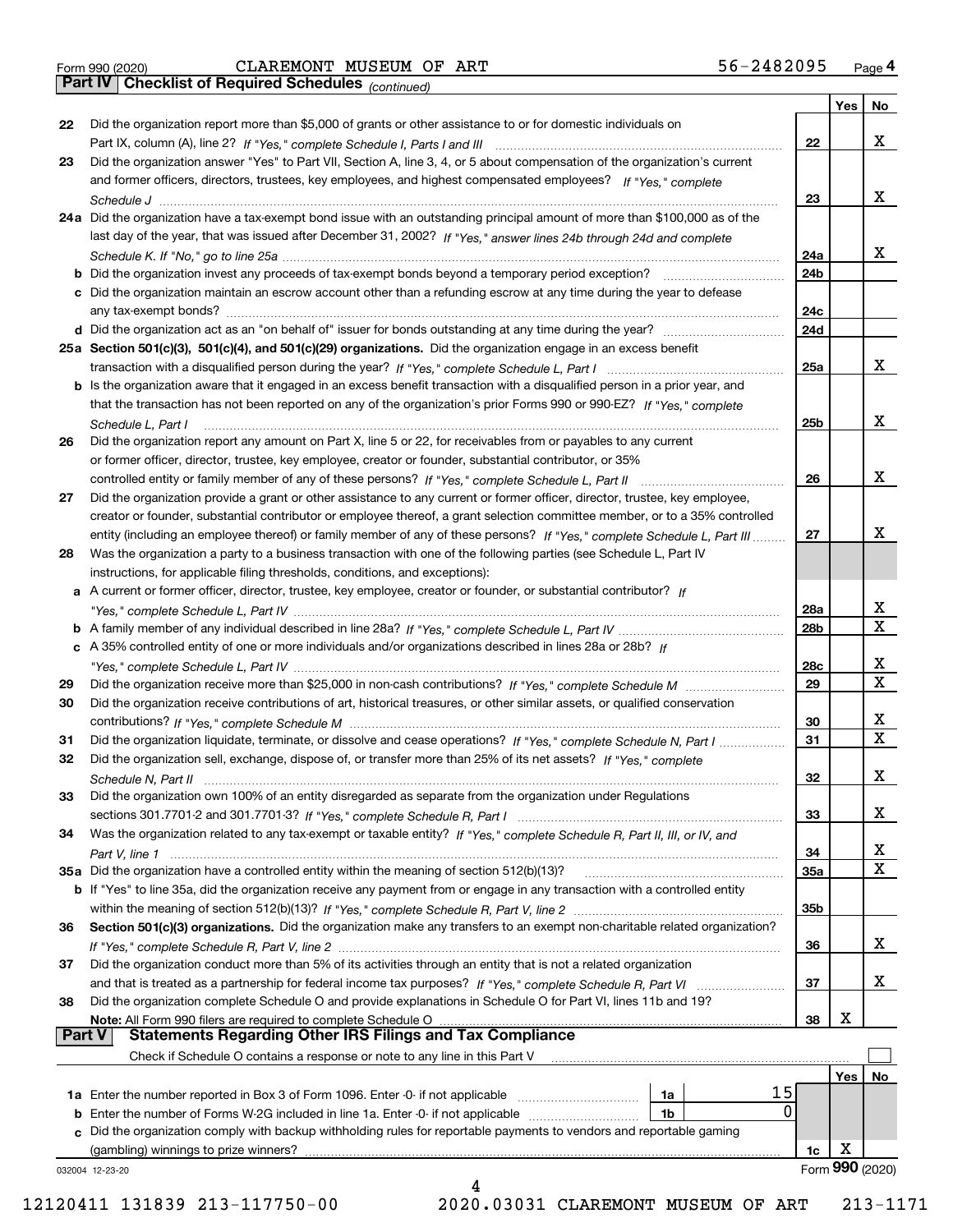|               | 56-2482095<br>CLAREMONT MUSEUM OF ART<br>Form 990 (2020)                                                                                                                                                                             |                |     | <u>Page</u> 5               |
|---------------|--------------------------------------------------------------------------------------------------------------------------------------------------------------------------------------------------------------------------------------|----------------|-----|-----------------------------|
| <b>Part V</b> | Statements Regarding Other IRS Filings and Tax Compliance (continued)                                                                                                                                                                |                |     |                             |
|               |                                                                                                                                                                                                                                      |                | Yes | No                          |
|               | 2a Enter the number of employees reported on Form W-3, Transmittal of Wage and Tax Statements,                                                                                                                                       |                |     |                             |
|               | 3<br>filed for the calendar year ending with or within the year covered by this return <i>manumumumum</i><br>2a                                                                                                                      |                |     |                             |
|               |                                                                                                                                                                                                                                      | 2 <sub>b</sub> | X   |                             |
|               |                                                                                                                                                                                                                                      |                |     |                             |
| За            | Did the organization have unrelated business gross income of \$1,000 or more during the year?                                                                                                                                        | 3a             |     | x                           |
|               |                                                                                                                                                                                                                                      | 3b             |     |                             |
|               | 4a At any time during the calendar year, did the organization have an interest in, or a signature or other authority over, a                                                                                                         |                |     |                             |
|               | financial account in a foreign country (such as a bank account, securities account, or other financial account)?                                                                                                                     | 4a             |     | х                           |
|               | <b>b</b> If "Yes," enter the name of the foreign country $\blacktriangleright$                                                                                                                                                       |                |     |                             |
|               | See instructions for filing requirements for FinCEN Form 114, Report of Foreign Bank and Financial Accounts (FBAR).                                                                                                                  |                |     |                             |
|               |                                                                                                                                                                                                                                      | 5a             |     | х<br>Χ                      |
| b             |                                                                                                                                                                                                                                      | 5b             |     |                             |
| c             |                                                                                                                                                                                                                                      | 5c             |     |                             |
|               | 6a Does the organization have annual gross receipts that are normally greater than \$100,000, and did the organization solicit                                                                                                       |                |     |                             |
|               | any contributions that were not tax deductible as charitable contributions?                                                                                                                                                          | 6a             |     | х                           |
|               | <b>b</b> If "Yes," did the organization include with every solicitation an express statement that such contributions or gifts                                                                                                        |                |     |                             |
|               | were not tax deductible?                                                                                                                                                                                                             | 6b             |     |                             |
| 7             | Organizations that may receive deductible contributions under section 170(c).                                                                                                                                                        |                | х   |                             |
| a             | Did the organization receive a payment in excess of \$75 made partly as a contribution and partly for goods and services provided to the payor?                                                                                      | 7a<br>7b       | X   |                             |
|               | <b>b</b> If "Yes," did the organization notify the donor of the value of the goods or services provided?<br>c Did the organization sell, exchange, or otherwise dispose of tangible personal property for which it was required      |                |     |                             |
|               |                                                                                                                                                                                                                                      | 7с             |     | х                           |
|               | 7d<br>d If "Yes," indicate the number of Forms 8282 filed during the year [11] [11] The Section of Holden and The Year [11] In The Year [11] In The Year [11] In The Year [11] In The Year [11] In The Year [11] In The Year [11] In |                |     |                             |
| е             | Did the organization receive any funds, directly or indirectly, to pay premiums on a personal benefit contract?                                                                                                                      | 7e             |     | х                           |
| f             | Did the organization, during the year, pay premiums, directly or indirectly, on a personal benefit contract?                                                                                                                         | 7f             |     | х                           |
| g             | If the organization received a contribution of qualified intellectual property, did the organization file Form 8899 as required?                                                                                                     | 7g             |     |                             |
| h.            | If the organization received a contribution of cars, boats, airplanes, or other vehicles, did the organization file a Form 1098-C?                                                                                                   | 7h             |     |                             |
| 8             | Sponsoring organizations maintaining donor advised funds. Did a donor advised fund maintained by the                                                                                                                                 |                |     |                             |
|               | sponsoring organization have excess business holdings at any time during the year?                                                                                                                                                   | 8              |     |                             |
| 9             | Sponsoring organizations maintaining donor advised funds.                                                                                                                                                                            |                |     |                             |
| а             | Did the sponsoring organization make any taxable distributions under section 4966?                                                                                                                                                   | 9а             |     |                             |
| b             | Did the sponsoring organization make a distribution to a donor, donor advisor, or related person?                                                                                                                                    | 9b             |     |                             |
| 10            | Section 501(c)(7) organizations. Enter:                                                                                                                                                                                              |                |     |                             |
|               | 10a                                                                                                                                                                                                                                  |                |     |                             |
|               | 10b <br>Gross receipts, included on Form 990, Part VIII, line 12, for public use of club facilities                                                                                                                                  |                |     |                             |
| 11            | Section 501(c)(12) organizations. Enter:                                                                                                                                                                                             |                |     |                             |
| a             | Gross income from members or shareholders<br>11a                                                                                                                                                                                     |                |     |                             |
|               | b Gross income from other sources (Do not net amounts due or paid to other sources against                                                                                                                                           |                |     |                             |
|               | 11b                                                                                                                                                                                                                                  |                |     |                             |
|               | 12a Section 4947(a)(1) non-exempt charitable trusts. Is the organization filing Form 990 in lieu of Form 1041?                                                                                                                       | 12a            |     |                             |
|               | 12b<br><b>b</b> If "Yes," enter the amount of tax-exempt interest received or accrued during the year                                                                                                                                |                |     |                             |
| 13            | Section 501(c)(29) qualified nonprofit health insurance issuers.                                                                                                                                                                     |                |     |                             |
|               | a Is the organization licensed to issue qualified health plans in more than one state?                                                                                                                                               | 13а            |     |                             |
|               | Note: See the instructions for additional information the organization must report on Schedule O.                                                                                                                                    |                |     |                             |
|               | <b>b</b> Enter the amount of reserves the organization is required to maintain by the states in which the                                                                                                                            |                |     |                             |
|               | 13 <sub>b</sub>                                                                                                                                                                                                                      |                |     |                             |
|               | 13с                                                                                                                                                                                                                                  |                |     |                             |
| 14a           | Did the organization receive any payments for indoor tanning services during the tax year?                                                                                                                                           | 14a            |     | x                           |
|               | <b>b</b> If "Yes," has it filed a Form 720 to report these payments? If "No," provide an explanation on Schedule O                                                                                                                   | 14b            |     |                             |
| 15            | Is the organization subject to the section 4960 tax on payment(s) of more than \$1,000,000 in remuneration or                                                                                                                        |                |     |                             |
|               |                                                                                                                                                                                                                                      | 15             |     | X.                          |
|               | If "Yes," see instructions and file Form 4720, Schedule N.                                                                                                                                                                           |                |     |                             |
| 16            | Is the organization an educational institution subject to the section 4968 excise tax on net investment income?                                                                                                                      | 16             |     | х                           |
|               | If "Yes," complete Form 4720, Schedule O.                                                                                                                                                                                            |                |     |                             |
|               |                                                                                                                                                                                                                                      |                |     | $F_{\text{arm}}$ 990 (2020) |

Form (2020) **990**

032005 12-23-20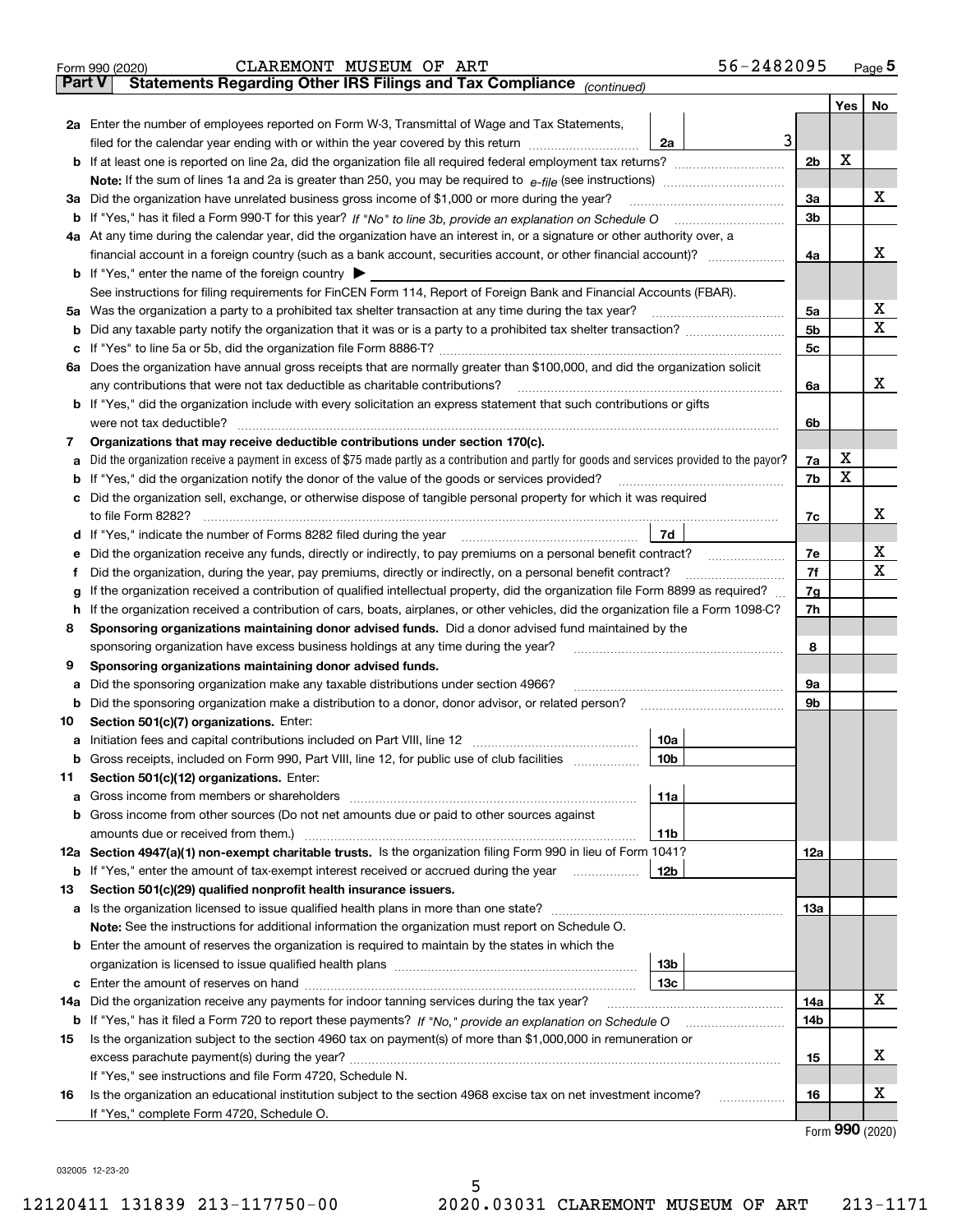|  | Form 990 (2020) |
|--|-----------------|
|  |                 |

## CLAREMONT MUSEUM OF ART 5

| 56-2482095<br>Page I |
|----------------------|
|----------------------|

*For each "Yes" response to lines 2 through 7b below, and for a "No" response to line 8a, 8b, or 10b below, describe the circumstances, processes, or changes on Schedule O. See instructions.* Form 990 (2020) **CLAREMONT MUSEUM OF ART**<br>**Part VI Governance, Management, and Disclosure** For each "Yes" response to lines 2 through 7b below, and for a "No" response

|    |                                                                                                                                                                            |    |    |                 | Yes   No        |                         |
|----|----------------------------------------------------------------------------------------------------------------------------------------------------------------------------|----|----|-----------------|-----------------|-------------------------|
|    | 1a Enter the number of voting members of the governing body at the end of the tax year                                                                                     | 1a | 12 |                 |                 |                         |
|    | If there are material differences in voting rights among members of the governing body, or if the governing                                                                |    |    |                 |                 |                         |
|    | body delegated broad authority to an executive committee or similar committee, explain on Schedule O.                                                                      |    |    |                 |                 |                         |
| b  | Enter the number of voting members included on line 1a, above, who are independent                                                                                         | 1b | 12 |                 |                 |                         |
| 2  | Did any officer, director, trustee, or key employee have a family relationship or a business relationship with any other                                                   |    |    |                 |                 |                         |
|    | officer, director, trustee, or key employee?                                                                                                                               |    |    | $\mathbf{2}$    |                 | Х                       |
| 3  | Did the organization delegate control over management duties customarily performed by or under the direct supervision                                                      |    |    |                 |                 |                         |
|    | of officers, directors, trustees, or key employees to a management company or other person?                                                                                |    |    | 3               |                 | $\underline{x}$         |
| 4  | Did the organization make any significant changes to its governing documents since the prior Form 990 was filed?                                                           |    |    | 4               |                 | $\overline{\textbf{x}}$ |
| 5  |                                                                                                                                                                            |    |    | 5               |                 | $\overline{\textbf{x}}$ |
| 6  | Did the organization have members or stockholders?                                                                                                                         |    |    | 6               |                 | $\overline{\mathbf{x}}$ |
| 7a | Did the organization have members, stockholders, or other persons who had the power to elect or appoint one or                                                             |    |    |                 |                 |                         |
|    |                                                                                                                                                                            |    |    | 7a              |                 | X                       |
|    | b Are any governance decisions of the organization reserved to (or subject to approval by) members, stockholders, or                                                       |    |    |                 |                 |                         |
|    | persons other than the governing body?                                                                                                                                     |    |    | 7b              |                 | X                       |
| 8  | Did the organization contemporaneously document the meetings held or written actions undertaken during the year by the following:                                          |    |    |                 |                 |                         |
| а  |                                                                                                                                                                            |    |    | 8a              | X               |                         |
|    |                                                                                                                                                                            |    |    | 8b              |                 | X                       |
| 9  | Is there any officer, director, trustee, or key employee listed in Part VII, Section A, who cannot be reached at the                                                       |    |    |                 |                 |                         |
|    |                                                                                                                                                                            |    |    | 9               |                 | X                       |
|    | Section B. Policies <i>(This Section B requests information about policies not required by the Internal Revenue Code.)</i>                                                 |    |    |                 |                 |                         |
|    |                                                                                                                                                                            |    |    |                 | Yes             | <b>No</b>               |
|    |                                                                                                                                                                            |    |    | 10a             |                 | X                       |
|    | <b>b</b> If "Yes," did the organization have written policies and procedures governing the activities of such chapters, affiliates,                                        |    |    |                 |                 |                         |
|    |                                                                                                                                                                            |    |    | 10 <sub>b</sub> |                 |                         |
|    | 11a Has the organization provided a complete copy of this Form 990 to all members of its governing body before filing the form?                                            |    |    | 11a             |                 | X                       |
|    | <b>b</b> Describe in Schedule O the process, if any, used by the organization to review this Form 990.                                                                     |    |    |                 |                 |                         |
|    |                                                                                                                                                                            |    |    | 12a             |                 | х                       |
| b  | Were officers, directors, or trustees, and key employees required to disclose annually interests that could give rise to conflicts?                                        |    |    | 12 <sub>b</sub> |                 |                         |
|    | c Did the organization regularly and consistently monitor and enforce compliance with the policy? If "Yes," describe                                                       |    |    |                 |                 |                         |
|    |                                                                                                                                                                            |    |    | 12c             |                 |                         |
| 13 | in Schedule O how this was done <i>manually contained as a contained a serient</i> and the state of the state of the s                                                     |    |    | 13              |                 | X                       |
|    | Did the organization have a written whistleblower policy?<br>manufaction contains and contained a manufacture contained a manufacture and the original contains a manufact |    |    | 14              |                 | $\overline{\mathbf{X}}$ |
| 14 | Did the process for determining compensation of the following persons include a review and approval by independent                                                         |    |    |                 |                 |                         |
| 15 | persons, comparability data, and contemporaneous substantiation of the deliberation and decision?                                                                          |    |    |                 |                 |                         |
|    |                                                                                                                                                                            |    |    |                 |                 | х                       |
|    |                                                                                                                                                                            |    |    | 15a             |                 | $\mathbf X$             |
|    | <b>b</b> Other officers or key employees of the organization with the content of the organization of the organization                                                      |    |    | 15b             |                 |                         |
|    | If "Yes" to line 15a or 15b, describe the process in Schedule O (see instructions).                                                                                        |    |    |                 |                 |                         |
|    | 16a Did the organization invest in, contribute assets to, or participate in a joint venture or similar arrangement with a                                                  |    |    |                 |                 | X                       |
|    | taxable entity during the year?                                                                                                                                            |    |    | 16a             |                 |                         |
|    | b If "Yes," did the organization follow a written policy or procedure requiring the organization to evaluate its participation                                             |    |    |                 |                 |                         |
|    | in joint venture arrangements under applicable federal tax law, and take steps to safeguard the organization's                                                             |    |    |                 |                 |                         |
|    |                                                                                                                                                                            |    |    | 16 <sub>b</sub> |                 |                         |
|    | <b>Section C. Disclosure</b>                                                                                                                                               |    |    |                 |                 |                         |
| 17 | List the states with which a copy of this Form 990 is required to be filed $\blacktriangleright$ CA                                                                        |    |    |                 |                 |                         |
| 18 | Section 6104 requires an organization to make its Forms 1023 (1024 or 1024-A, if applicable), 990, and 990-T (Section 501(c)(3)s only) available                           |    |    |                 |                 |                         |
|    | for public inspection. Indicate how you made these available. Check all that apply.                                                                                        |    |    |                 |                 |                         |
|    | $X$ Upon request<br>$\mid$ $\rm X \mid$ Own website<br>Another's website<br>Other (explain on Schedule O)                                                                  |    |    |                 |                 |                         |
| 19 | Describe on Schedule O whether (and if so, how) the organization made its governing documents, conflict of interest policy, and financial                                  |    |    |                 |                 |                         |
|    | statements available to the public during the tax year.                                                                                                                    |    |    |                 |                 |                         |
| 20 | State the name, address, and telephone number of the person who possesses the organization's books and records                                                             |    |    |                 |                 |                         |
|    | RAE ROTTMAN - 909-621-3200                                                                                                                                                 |    |    |                 |                 |                         |
|    | 91711<br>P.O. BOX 1136, CLAREMONT, CA                                                                                                                                      |    |    |                 |                 |                         |
|    | 032006 12-23-20                                                                                                                                                            |    |    |                 | Form 990 (2020) |                         |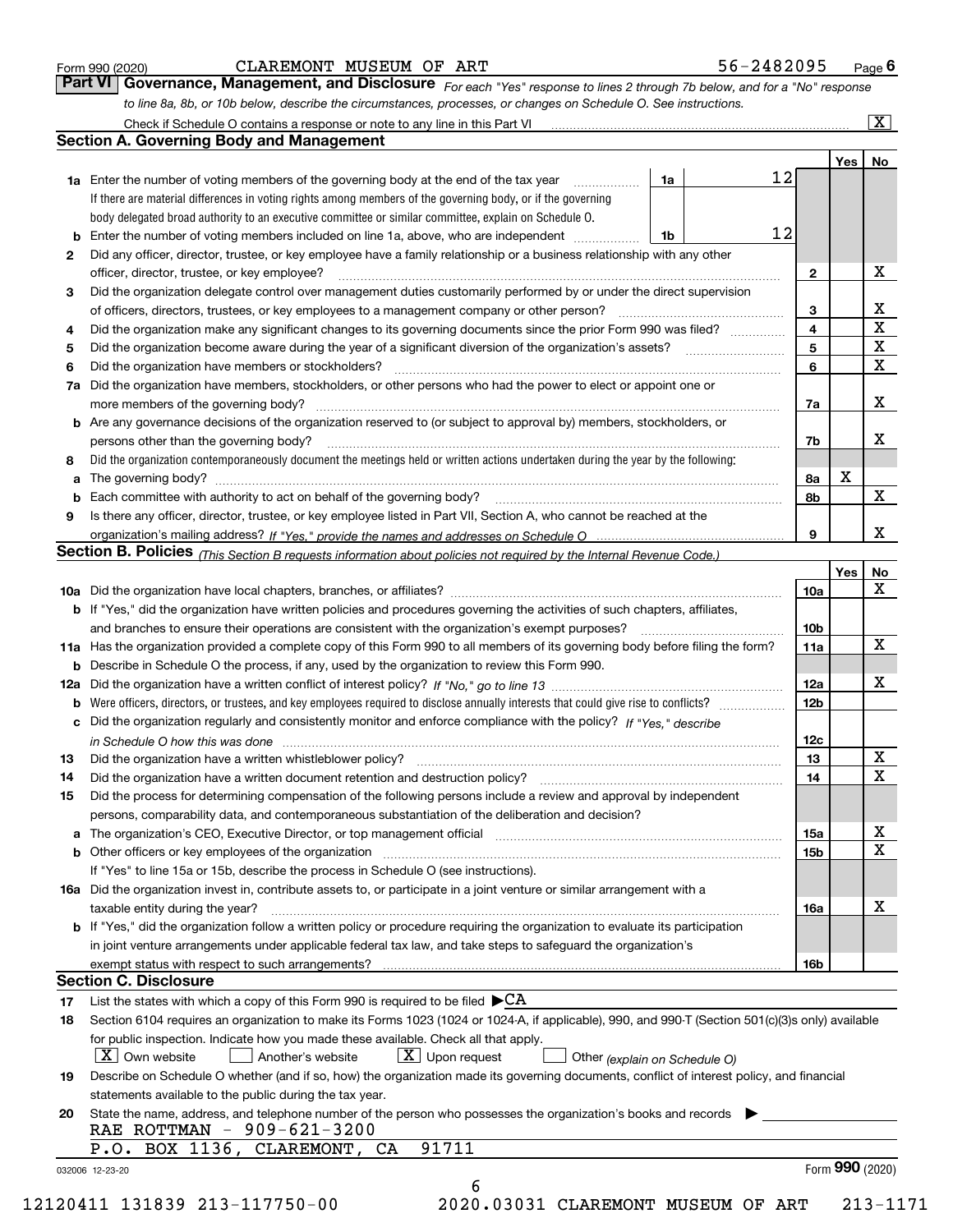$\mathcal{L}^{\text{max}}$ 

# **7Part VII Compensation of Officers, Directors, Trustees, Key Employees, Highest Compensated Employees, and Independent Contractors**

Check if Schedule O contains a response or note to any line in this Part VII

**Section A. Officers, Directors, Trustees, Key Employees, and Highest Compensated Employees**

**1a**  Complete this table for all persons required to be listed. Report compensation for the calendar year ending with or within the organization's tax year. **•** List all of the organization's current officers, directors, trustees (whether individuals or organizations), regardless of amount of compensation.

Enter -0- in columns (D), (E), and (F) if no compensation was paid.

 $\bullet$  List all of the organization's  $\,$ current key employees, if any. See instructions for definition of "key employee."

**•** List the organization's five current highest compensated employees (other than an officer, director, trustee, or key employee) who received reportable compensation (Box 5 of Form W-2 and/or Box 7 of Form 1099-MISC) of more than \$100,000 from the organization and any related organizations.

**•** List all of the organization's former officers, key employees, and highest compensated employees who received more than \$100,000 of reportable compensation from the organization and any related organizations.

**former directors or trustees**  ¥ List all of the organization's that received, in the capacity as a former director or trustee of the organization, more than \$10,000 of reportable compensation from the organization and any related organizations.

See instructions for the order in which to list the persons above.

 $\boxed{\textbf{X}}$  Check this box if neither the organization nor any related organization compensated any current officer, director, or trustee.

| (A)                       | (B)                    |                               |                                                                  |             | (C)          |                                  |           | (D)             | (E)             | (F)                         |
|---------------------------|------------------------|-------------------------------|------------------------------------------------------------------|-------------|--------------|----------------------------------|-----------|-----------------|-----------------|-----------------------------|
| Name and title            | Average                |                               | Position<br>(do not check more than one                          |             | Reportable   | Reportable                       | Estimated |                 |                 |                             |
|                           | hours per              |                               | box, unless person is both an<br>officer and a director/trustee) |             |              |                                  |           | compensation    | compensation    | amount of                   |
|                           | week                   |                               |                                                                  |             |              |                                  |           | from            | from related    | other                       |
|                           | (list any              |                               |                                                                  |             |              |                                  |           | the             | organizations   | compensation                |
|                           | hours for              |                               |                                                                  |             |              |                                  |           | organization    | (W-2/1099-MISC) | from the                    |
|                           | related                |                               |                                                                  |             |              |                                  |           | (W-2/1099-MISC) |                 | organization<br>and related |
|                           | organizations<br>below |                               |                                                                  |             |              |                                  |           |                 |                 | organizations               |
|                           | line)                  | ndividual trustee or director | nstitutional trustee                                             | Officer     | Key employee | Highest compensated<br> employee | Former    |                 |                 |                             |
| JOE UNIS<br>(1)           | 1.00                   |                               |                                                                  |             |              |                                  |           |                 |                 |                             |
| <b>DIRECTOR</b>           |                        | $\mathbf X$                   |                                                                  |             |              |                                  |           | $\mathbf 0$ .   | 0.              | $\mathbf 0$ .               |
| <b>MARILYN RAY</b><br>(2) | 12.00                  |                               |                                                                  |             |              |                                  |           |                 |                 |                             |
| <b>DIRECTOR</b>           |                        | $\mathbf X$                   |                                                                  |             |              |                                  |           | 0.              | 0.              | 0.                          |
| RAE ROTTMAN<br>(3)        | 16.00                  |                               |                                                                  |             |              |                                  |           |                 |                 |                             |
| <b>TREASURER</b>          |                        | $\mathbf X$                   |                                                                  | $\mathbf X$ |              |                                  |           | $\mathbf 0$ .   | 0.              | $0$ .                       |
| (4)<br>SUSAN ALLEN        | 1.00                   |                               |                                                                  |             |              |                                  |           |                 |                 |                             |
| <b>DIRECTOR</b>           |                        | $\mathbf X$                   |                                                                  |             |              |                                  |           | 0.              | 0.              | $\mathbf 0$ .               |
| ALBA CISNEROS<br>(5)      | 1.00                   |                               |                                                                  |             |              |                                  |           |                 |                 |                             |
| <b>DIRECTOR</b>           |                        | $\mathbf X$                   |                                                                  |             |              |                                  |           | 0.              | 0.              | $\mathbf 0$ .               |
| (6)<br>BARBARA MUSSELMAN  | 8.00                   |                               |                                                                  |             |              |                                  |           |                 |                 |                             |
| <b>SECRETARY</b>          |                        | $\mathbf X$                   |                                                                  | $\mathbf X$ |              |                                  |           | 0.              | 0.              | $\mathbf 0$ .               |
| ELAINE TURNER<br>(7)      | 20.00                  |                               |                                                                  |             |              |                                  |           |                 |                 |                             |
| PRESIDENT                 |                        | $\mathbf X$                   |                                                                  | $\mathbf x$ |              |                                  |           | 0.              | 0.              | $\mathbf 0$ .               |
| MARY WEIS<br>(8)          | 10.00                  |                               |                                                                  |             |              |                                  |           |                 |                 |                             |
| <b>DIRECTOR</b>           |                        | $\mathbf X$                   |                                                                  |             |              |                                  |           | 0.              | 0.              | 0.                          |
| RYAN ZIMMERMAN<br>(9)     | 6.00                   |                               |                                                                  |             |              |                                  |           |                 |                 |                             |
| VICE PRESIDENT            |                        | $\mathbf X$                   |                                                                  | $\mathbf x$ |              |                                  |           | $\mathbf 0$ .   | 0.              | $\mathbf 0$ .               |
| (10) SUSAN GUNTNER        | 13.00                  |                               |                                                                  |             |              |                                  |           |                 |                 |                             |
| <b>DIRECTOR</b>           |                        | $\mathbf X$                   |                                                                  |             |              |                                  |           | $\mathbf 0$ .   | 0.              | 0.                          |
| (11) SANDY BALDONADO      | 1.00                   |                               |                                                                  |             |              |                                  |           |                 |                 |                             |
| <b>DIRECTOR</b>           |                        | $\mathbf x$                   |                                                                  |             |              |                                  |           | 0.              | 0.              | $\mathbf 0$ .               |
| (12) CATHERINE MCINTOSH   | 13.00                  |                               |                                                                  |             |              |                                  |           |                 |                 |                             |
| <b>DIRECTOR</b>           |                        | $\mathbf X$                   |                                                                  |             |              |                                  |           | 0.              | 0.              | 0.                          |
|                           |                        |                               |                                                                  |             |              |                                  |           |                 |                 |                             |
|                           |                        |                               |                                                                  |             |              |                                  |           |                 |                 |                             |
|                           |                        |                               |                                                                  |             |              |                                  |           |                 |                 |                             |
|                           |                        |                               |                                                                  |             |              |                                  |           |                 |                 |                             |
|                           |                        |                               |                                                                  |             |              |                                  |           |                 |                 |                             |
|                           |                        |                               |                                                                  |             |              |                                  |           |                 |                 |                             |
|                           |                        |                               |                                                                  |             |              |                                  |           |                 |                 |                             |
|                           |                        |                               |                                                                  |             |              |                                  |           |                 |                 |                             |
|                           |                        |                               |                                                                  |             |              |                                  |           |                 |                 |                             |
|                           |                        |                               |                                                                  |             |              |                                  |           |                 |                 |                             |

7

032007 12-23-20

Form (2020) **990**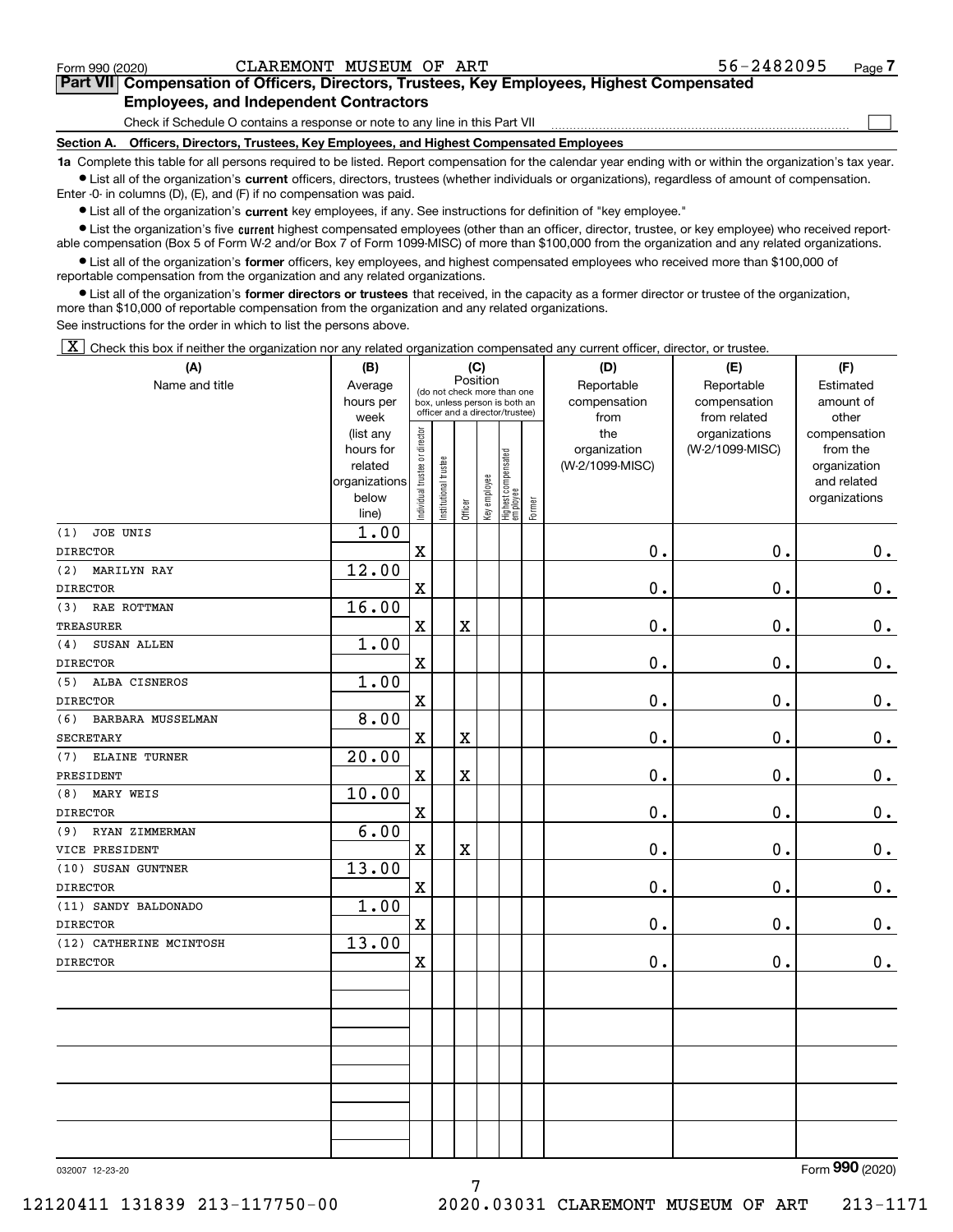|   | CLAREMONT MUSEUM OF ART<br>Form 990 (2020)                                                                                                                          |                                                                      |                                |                                                                                                                    |         |              |                                   |        |                                           | 56-2482095                                        |                                                 |     |                                                                          | Page 8                                        |
|---|---------------------------------------------------------------------------------------------------------------------------------------------------------------------|----------------------------------------------------------------------|--------------------------------|--------------------------------------------------------------------------------------------------------------------|---------|--------------|-----------------------------------|--------|-------------------------------------------|---------------------------------------------------|-------------------------------------------------|-----|--------------------------------------------------------------------------|-----------------------------------------------|
|   | <b>Part VII</b><br>Section A. Officers, Directors, Trustees, Key Employees, and Highest Compensated Employees (continued)                                           |                                                                      |                                |                                                                                                                    |         |              |                                   |        |                                           |                                                   |                                                 |     |                                                                          |                                               |
|   | (B)<br>(A)<br>Average<br>Name and title<br>hours per<br>week                                                                                                        |                                                                      |                                | (C)<br>Position<br>(do not check more than one<br>box, unless person is both an<br>officer and a director/trustee) |         |              |                                   |        | (D)<br>Reportable<br>compensation<br>from | (E)<br>Reportable<br>compensation<br>from related |                                                 |     | (F)<br>Estimated<br>amount of<br>other                                   |                                               |
|   |                                                                                                                                                                     | (list any<br>hours for<br>related<br>organizations<br>below<br>line) | Individual trustee or director | Institutional trustee                                                                                              | Officer | key employee | Highest compensated<br>  employee | Former | the<br>organization<br>(W-2/1099-MISC)    | organizations<br>(W-2/1099-MISC)                  |                                                 |     | compensation<br>from the<br>organization<br>and related<br>organizations |                                               |
|   |                                                                                                                                                                     |                                                                      |                                |                                                                                                                    |         |              |                                   |        |                                           |                                                   |                                                 |     |                                                                          |                                               |
|   |                                                                                                                                                                     |                                                                      |                                |                                                                                                                    |         |              |                                   |        |                                           |                                                   |                                                 |     |                                                                          |                                               |
|   |                                                                                                                                                                     |                                                                      |                                |                                                                                                                    |         |              |                                   |        |                                           |                                                   |                                                 |     |                                                                          |                                               |
|   |                                                                                                                                                                     |                                                                      |                                |                                                                                                                    |         |              |                                   |        |                                           |                                                   |                                                 |     |                                                                          |                                               |
|   |                                                                                                                                                                     |                                                                      |                                |                                                                                                                    |         |              |                                   |        |                                           |                                                   |                                                 |     |                                                                          |                                               |
|   |                                                                                                                                                                     |                                                                      |                                |                                                                                                                    |         |              |                                   |        |                                           |                                                   |                                                 |     |                                                                          |                                               |
|   |                                                                                                                                                                     |                                                                      |                                |                                                                                                                    |         |              |                                   |        |                                           |                                                   |                                                 |     |                                                                          |                                               |
|   |                                                                                                                                                                     |                                                                      |                                |                                                                                                                    |         |              |                                   |        |                                           |                                                   |                                                 |     |                                                                          |                                               |
|   |                                                                                                                                                                     |                                                                      |                                |                                                                                                                    |         |              |                                   |        |                                           |                                                   |                                                 |     |                                                                          |                                               |
|   | 1b Subtotal                                                                                                                                                         |                                                                      |                                |                                                                                                                    |         |              |                                   |        | 0.                                        |                                                   | 0.                                              |     |                                                                          | $0$ .                                         |
|   | c Total from continuation sheets to Part VII, Section A                                                                                                             |                                                                      |                                |                                                                                                                    |         |              |                                   |        | $\mathbf{0}$ .<br>$\overline{0}$ .        |                                                   | $\overline{0}$ .<br>$\overline{\mathfrak{0}}$ . |     |                                                                          | $\overline{0}$ .<br>$\overline{\mathbf{0}}$ . |
| 2 | Total number of individuals (including but not limited to those listed above) who received more than \$100,000 of reportable                                        |                                                                      |                                |                                                                                                                    |         |              |                                   |        |                                           |                                                   |                                                 |     |                                                                          | 0                                             |
|   | compensation from the organization $\blacktriangleright$                                                                                                            |                                                                      |                                |                                                                                                                    |         |              |                                   |        |                                           |                                                   |                                                 |     | Yes                                                                      | No                                            |
| з | Did the organization list any former officer, director, trustee, key employee, or highest compensated employee on                                                   |                                                                      |                                |                                                                                                                    |         |              |                                   |        |                                           |                                                   |                                                 |     |                                                                          |                                               |
|   | line 1a? If "Yes," complete Schedule J for such individual manufactured contained and the 1a? If "Yes," complete Schedule J for such individual                     |                                                                      |                                |                                                                                                                    |         |              |                                   |        |                                           |                                                   |                                                 | 3   |                                                                          | х                                             |
| 4 | For any individual listed on line 1a, is the sum of reportable compensation and other compensation from the organization                                            |                                                                      |                                |                                                                                                                    |         |              |                                   |        |                                           |                                                   |                                                 | 4   |                                                                          | х                                             |
| 5 | Did any person listed on line 1a receive or accrue compensation from any unrelated organization or individual for services                                          |                                                                      |                                |                                                                                                                    |         |              |                                   |        |                                           |                                                   |                                                 |     |                                                                          |                                               |
|   | <b>Section B. Independent Contractors</b>                                                                                                                           |                                                                      |                                |                                                                                                                    |         |              |                                   |        |                                           |                                                   |                                                 | 5   |                                                                          | X                                             |
| 1 | Complete this table for your five highest compensated independent contractors that received more than \$100,000 of compensation from                                |                                                                      |                                |                                                                                                                    |         |              |                                   |        |                                           |                                                   |                                                 |     |                                                                          |                                               |
|   | the organization. Report compensation for the calendar year ending with or within the organization's tax year.<br>(A)                                               |                                                                      |                                |                                                                                                                    |         |              |                                   |        | (B)                                       |                                                   |                                                 | (C) |                                                                          |                                               |
|   | Name and business address                                                                                                                                           |                                                                      |                                | <b>NONE</b>                                                                                                        |         |              |                                   |        | Description of services                   |                                                   |                                                 |     | Compensation                                                             |                                               |
|   |                                                                                                                                                                     |                                                                      |                                |                                                                                                                    |         |              |                                   |        |                                           |                                                   |                                                 |     |                                                                          |                                               |
|   |                                                                                                                                                                     |                                                                      |                                |                                                                                                                    |         |              |                                   |        |                                           |                                                   |                                                 |     |                                                                          |                                               |
|   |                                                                                                                                                                     |                                                                      |                                |                                                                                                                    |         |              |                                   |        |                                           |                                                   |                                                 |     |                                                                          |                                               |
|   |                                                                                                                                                                     |                                                                      |                                |                                                                                                                    |         |              |                                   |        |                                           |                                                   |                                                 |     |                                                                          |                                               |
|   |                                                                                                                                                                     |                                                                      |                                |                                                                                                                    |         |              |                                   |        |                                           |                                                   |                                                 |     |                                                                          |                                               |
| 2 | Total number of independent contractors (including but not limited to those listed above) who received more than<br>\$100,000 of compensation from the organization |                                                                      |                                |                                                                                                                    |         | 0            |                                   |        |                                           |                                                   |                                                 |     |                                                                          |                                               |
|   |                                                                                                                                                                     |                                                                      |                                |                                                                                                                    |         |              |                                   |        |                                           |                                                   |                                                 |     | Form 990 (2020)                                                          |                                               |

032008 12-23-20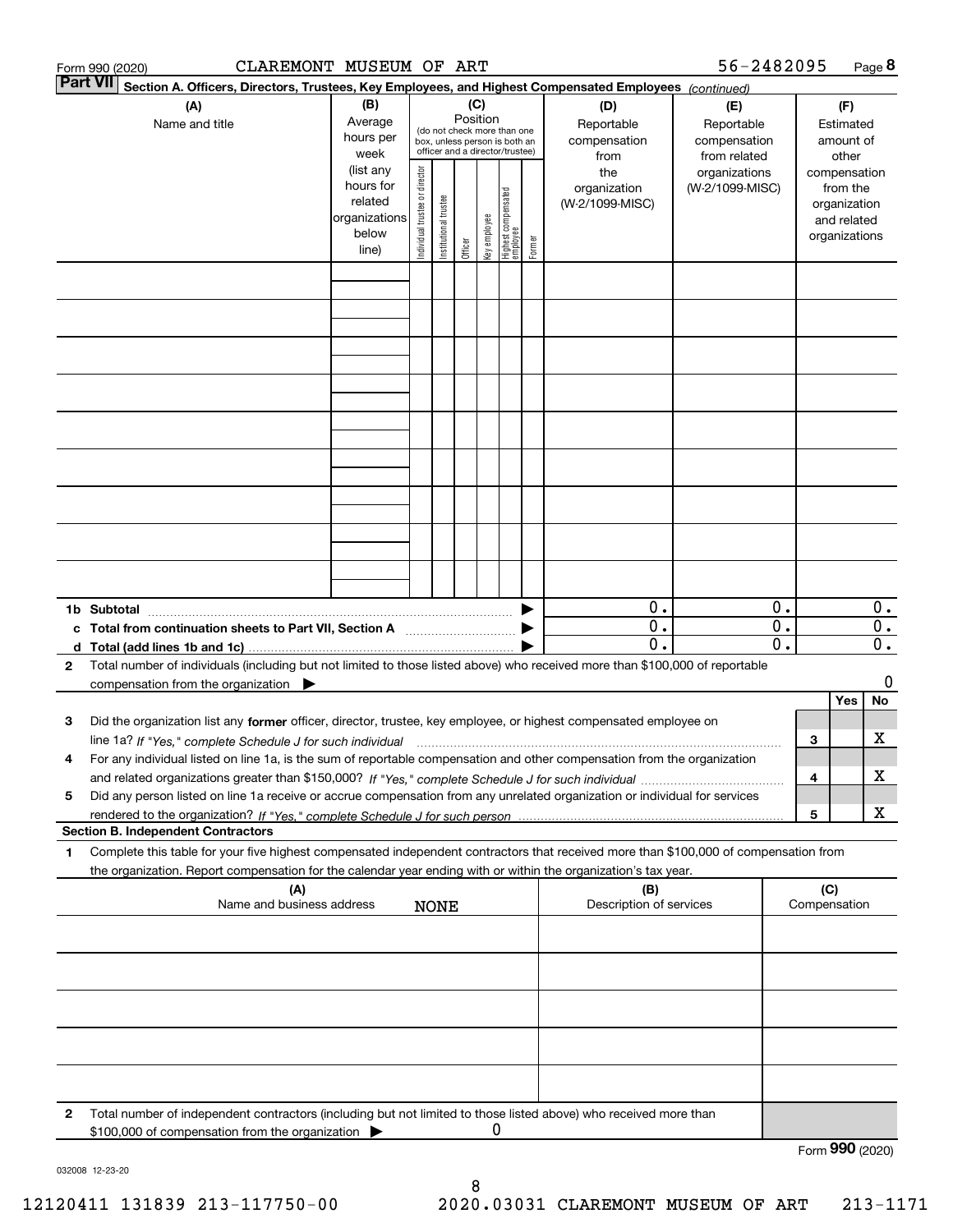|                                                           | Form 990 (2020)  | CLAREMONT MUSEUM OF ART                                                                                                                    |                      |                                                     | 56-2482095                    | Page 9                                                          |
|-----------------------------------------------------------|------------------|--------------------------------------------------------------------------------------------------------------------------------------------|----------------------|-----------------------------------------------------|-------------------------------|-----------------------------------------------------------------|
|                                                           | <b>Part VIII</b> | <b>Statement of Revenue</b>                                                                                                                |                      |                                                     |                               |                                                                 |
|                                                           |                  | Check if Schedule O contains a response or note to any line in this Part VIII                                                              |                      | $\overline{(\mathsf{B})}$ $\overline{(\mathsf{C})}$ |                               |                                                                 |
|                                                           |                  |                                                                                                                                            | (A)<br>Total revenue | Related or exempt<br>function revenue               | Unrelated<br>business revenue | (D)<br>Revenue excluded<br>from tax under<br>sections 512 - 514 |
|                                                           |                  | 1a<br><b>1 a</b> Federated campaigns<br>.<br>23,220.<br>1 <sub>b</sub><br><b>b</b> Membership dues<br>$\ldots \ldots \ldots \ldots \ldots$ |                      |                                                     |                               |                                                                 |
|                                                           |                  | 61,430.<br>1 <sub>c</sub><br>c Fundraising events<br>1 <sub>d</sub><br>d Related organizations                                             |                      |                                                     |                               |                                                                 |
| Contributions, Gifts, Grants<br>and Other Similar Amounts | е<br>f           | 20,900.<br>1e<br>Government grants (contributions)<br>All other contributions, gifts, grants, and                                          |                      |                                                     |                               |                                                                 |
|                                                           | a                | 33,540.<br>1f<br>similar amounts not included above<br>$1g$ \$<br>Noncash contributions included in lines 1a-1f                            |                      |                                                     |                               |                                                                 |
|                                                           |                  |                                                                                                                                            | 139,090.             |                                                     |                               |                                                                 |
|                                                           |                  | <b>Business Code</b>                                                                                                                       |                      |                                                     |                               |                                                                 |
|                                                           | b                | 712100<br>2 a ADMISSIONS<br><u> 1989 - Johann Barn, fransk politik amerikansk politik (</u>                                                | 4,742.               | 4,742.                                              |                               |                                                                 |
| Program Service<br>Revenue                                | c<br>d           |                                                                                                                                            |                      |                                                     |                               |                                                                 |
|                                                           | е                | <u> 1989 - Johann Barn, mars ann an t-Amhain ann an t-Amhain an t-Amhain an t-Amhain an t-Amhain an t-Amhain an t-</u>                     |                      |                                                     |                               |                                                                 |
|                                                           |                  | f All other program service revenue                                                                                                        |                      |                                                     |                               |                                                                 |
|                                                           | 3                | Investment income (including dividends, interest, and                                                                                      | 4,742.               |                                                     |                               |                                                                 |
|                                                           |                  |                                                                                                                                            |                      |                                                     |                               |                                                                 |
|                                                           | 4                | Income from investment of tax-exempt bond proceeds                                                                                         |                      |                                                     |                               |                                                                 |
|                                                           | 5                | (i) Real<br>(ii) Personal                                                                                                                  |                      |                                                     |                               |                                                                 |
|                                                           |                  | 6a<br>6 a Gross rents                                                                                                                      |                      |                                                     |                               |                                                                 |
|                                                           |                  | 6b<br><b>b</b> Less: rental expenses                                                                                                       |                      |                                                     |                               |                                                                 |
|                                                           | c                | 6c<br>Rental income or (loss)                                                                                                              |                      |                                                     |                               |                                                                 |
|                                                           |                  | d Net rental income or (loss)<br>(i) Securities<br>(ii) Other<br>7 a Gross amount from sales of                                            |                      |                                                     |                               |                                                                 |
|                                                           |                  | assets other than inventory<br>7a                                                                                                          |                      |                                                     |                               |                                                                 |
|                                                           |                  | <b>b</b> Less: cost or other basis                                                                                                         |                      |                                                     |                               |                                                                 |
| evenue                                                    |                  | 7b<br>and sales expenses<br>7c<br>c Gain or (loss)                                                                                         |                      |                                                     |                               |                                                                 |
|                                                           |                  |                                                                                                                                            |                      |                                                     |                               |                                                                 |
| Other R                                                   |                  | 8 a Gross income from fundraising events (not<br>including $$61,430.$ of                                                                   |                      |                                                     |                               |                                                                 |
|                                                           |                  | contributions reported on line 1c). See<br>19,712.<br> 8a                                                                                  |                      |                                                     |                               |                                                                 |
|                                                           |                  | $13,644$ .<br>8b<br><b>b</b> Less: direct expenses <i></i>                                                                                 |                      |                                                     |                               |                                                                 |
|                                                           |                  | c Net income or (loss) from fundraising events                                                                                             | 6,068.               |                                                     |                               | 6,068.                                                          |
|                                                           |                  | 9 a Gross income from gaming activities. See                                                                                               |                      |                                                     |                               |                                                                 |
|                                                           |                  | 9a<br>9 <sub>b</sub><br><b>b</b> Less: direct expenses <b>manually</b>                                                                     |                      |                                                     |                               |                                                                 |
|                                                           |                  | c Net income or (loss) from gaming activities<br>.                                                                                         |                      |                                                     |                               |                                                                 |
|                                                           |                  | 10 a Gross sales of inventory, less returns                                                                                                |                      |                                                     |                               |                                                                 |
|                                                           |                  | <b>10a</b><br>10b<br><b>b</b> Less: cost of goods sold                                                                                     |                      |                                                     |                               |                                                                 |
|                                                           |                  | c Net income or (loss) from sales of inventory                                                                                             |                      |                                                     |                               |                                                                 |
|                                                           |                  | <b>Business Code</b>                                                                                                                       |                      |                                                     |                               |                                                                 |
| Miscellaneous                                             |                  | 713990<br>11 a OTHER REVENUE                                                                                                               | 300.                 | 300.                                                |                               |                                                                 |
| <u>Revenue</u>                                            | b                |                                                                                                                                            |                      |                                                     |                               |                                                                 |
|                                                           | c                | the contract of the contract of the contract of the contract of the contract of                                                            |                      |                                                     |                               |                                                                 |
|                                                           |                  |                                                                                                                                            | 300.                 |                                                     |                               |                                                                 |
|                                                           | 12               |                                                                                                                                            | 150, 200.            | 5,042.                                              | 0.                            | 6,068.                                                          |
|                                                           | 032009 12-23-20  |                                                                                                                                            |                      |                                                     |                               | Form 990 (2020)                                                 |

9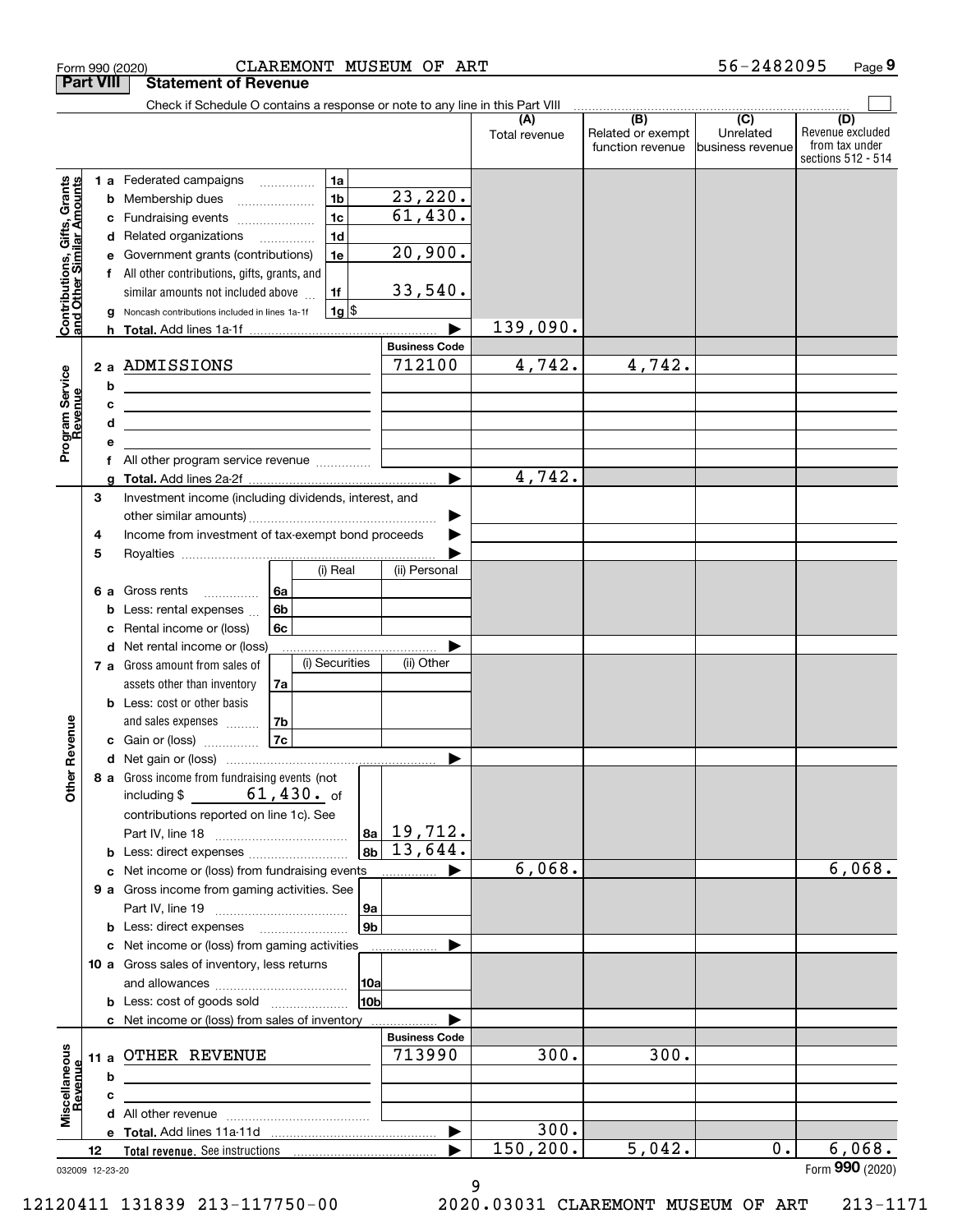|  | Form 990 (2020) |  |
|--|-----------------|--|
|  |                 |  |

Form 990 (2020) C ${\rm LAREMONT}$   ${\rm MUSEUM}$  O ${\rm F}$  ART 56-2482095 <sub>Page</sub> **Part IX Statement of Functional Expenses**

| Section 501(c)(3) and 501(c)(4) organizations must complete all columns. All other organizations must complete column (A). |                                                                                                                                                                                                            |                       |                                                 |                                           |                                |  |  |  |  |  |
|----------------------------------------------------------------------------------------------------------------------------|------------------------------------------------------------------------------------------------------------------------------------------------------------------------------------------------------------|-----------------------|-------------------------------------------------|-------------------------------------------|--------------------------------|--|--|--|--|--|
|                                                                                                                            | $\overline{\mathbf{X}}$<br>Check if Schedule O contains a response or note to any line in this Part IX                                                                                                     |                       |                                                 |                                           |                                |  |  |  |  |  |
|                                                                                                                            | Do not include amounts reported on lines 6b,<br>7b, 8b, 9b, and 10b of Part VIII.                                                                                                                          | (A)<br>Total expenses | $\overline{(B)}$<br>Program service<br>expenses | (C)<br>Management and<br>general expenses | (D)<br>Fundraising<br>expenses |  |  |  |  |  |
| $\mathbf{1}$                                                                                                               | Grants and other assistance to domestic organizations                                                                                                                                                      |                       |                                                 |                                           |                                |  |  |  |  |  |
|                                                                                                                            | and domestic governments. See Part IV, line 21                                                                                                                                                             |                       |                                                 |                                           |                                |  |  |  |  |  |
| $\mathbf{2}$                                                                                                               | Grants and other assistance to domestic                                                                                                                                                                    |                       |                                                 |                                           |                                |  |  |  |  |  |
|                                                                                                                            | individuals. See Part IV, line 22                                                                                                                                                                          |                       |                                                 |                                           |                                |  |  |  |  |  |
| 3                                                                                                                          | Grants and other assistance to foreign                                                                                                                                                                     |                       |                                                 |                                           |                                |  |  |  |  |  |
|                                                                                                                            | organizations, foreign governments, and foreign                                                                                                                                                            |                       |                                                 |                                           |                                |  |  |  |  |  |
|                                                                                                                            | individuals. See Part IV, lines 15 and 16                                                                                                                                                                  |                       |                                                 |                                           |                                |  |  |  |  |  |
| 4                                                                                                                          | Benefits paid to or for members                                                                                                                                                                            |                       |                                                 |                                           |                                |  |  |  |  |  |
| 5                                                                                                                          | Compensation of current officers, directors,                                                                                                                                                               |                       |                                                 |                                           |                                |  |  |  |  |  |
|                                                                                                                            | trustees, and key employees                                                                                                                                                                                |                       |                                                 |                                           |                                |  |  |  |  |  |
| 6                                                                                                                          | Compensation not included above to disqualified                                                                                                                                                            |                       |                                                 |                                           |                                |  |  |  |  |  |
|                                                                                                                            | persons (as defined under section 4958(f)(1)) and                                                                                                                                                          |                       |                                                 |                                           |                                |  |  |  |  |  |
|                                                                                                                            | persons described in section 4958(c)(3)(B)                                                                                                                                                                 |                       |                                                 |                                           |                                |  |  |  |  |  |
| 7                                                                                                                          |                                                                                                                                                                                                            | 12,068.               | 12,068.                                         |                                           |                                |  |  |  |  |  |
| 8                                                                                                                          | Pension plan accruals and contributions (include                                                                                                                                                           |                       |                                                 |                                           |                                |  |  |  |  |  |
|                                                                                                                            | section 401(k) and 403(b) employer contributions)                                                                                                                                                          |                       |                                                 |                                           |                                |  |  |  |  |  |
| 9                                                                                                                          |                                                                                                                                                                                                            |                       |                                                 |                                           |                                |  |  |  |  |  |
| 10                                                                                                                         |                                                                                                                                                                                                            |                       |                                                 |                                           |                                |  |  |  |  |  |
| 11                                                                                                                         | Fees for services (nonemployees):                                                                                                                                                                          |                       |                                                 |                                           |                                |  |  |  |  |  |
| a                                                                                                                          |                                                                                                                                                                                                            |                       |                                                 |                                           |                                |  |  |  |  |  |
| b                                                                                                                          |                                                                                                                                                                                                            |                       |                                                 |                                           |                                |  |  |  |  |  |
| с                                                                                                                          |                                                                                                                                                                                                            |                       |                                                 |                                           |                                |  |  |  |  |  |
| d                                                                                                                          |                                                                                                                                                                                                            |                       |                                                 |                                           |                                |  |  |  |  |  |
|                                                                                                                            | Professional fundraising services. See Part IV, line 17                                                                                                                                                    |                       |                                                 |                                           |                                |  |  |  |  |  |
|                                                                                                                            | Investment management fees                                                                                                                                                                                 |                       |                                                 |                                           |                                |  |  |  |  |  |
| g                                                                                                                          | Other. (If line 11g amount exceeds 10% of line 25,                                                                                                                                                         | 15,068.               | 1,473.                                          | 13,595.                                   |                                |  |  |  |  |  |
|                                                                                                                            | column (A) amount, list line 11g expenses on Sch 0.)                                                                                                                                                       | 4,137.                |                                                 | 4,137.                                    |                                |  |  |  |  |  |
| 12<br>13                                                                                                                   |                                                                                                                                                                                                            | 1,911.                | 390.                                            | 1,521.                                    |                                |  |  |  |  |  |
| 14                                                                                                                         |                                                                                                                                                                                                            | 3,066.                |                                                 | 3,066.                                    |                                |  |  |  |  |  |
| 15                                                                                                                         |                                                                                                                                                                                                            |                       |                                                 |                                           |                                |  |  |  |  |  |
| 16                                                                                                                         |                                                                                                                                                                                                            | 11,615.               | 9,815.                                          | 1,800.                                    |                                |  |  |  |  |  |
| 17                                                                                                                         |                                                                                                                                                                                                            |                       |                                                 |                                           |                                |  |  |  |  |  |
| 18                                                                                                                         | Payments of travel or entertainment expenses                                                                                                                                                               |                       |                                                 |                                           |                                |  |  |  |  |  |
|                                                                                                                            | for any federal, state, or local public officials                                                                                                                                                          |                       |                                                 |                                           |                                |  |  |  |  |  |
| 19                                                                                                                         | Conferences, conventions, and meetings                                                                                                                                                                     |                       |                                                 |                                           |                                |  |  |  |  |  |
| 20                                                                                                                         | Interest                                                                                                                                                                                                   |                       |                                                 |                                           |                                |  |  |  |  |  |
| 21                                                                                                                         |                                                                                                                                                                                                            |                       |                                                 |                                           |                                |  |  |  |  |  |
| 22                                                                                                                         | Depreciation, depletion, and amortization                                                                                                                                                                  | 19,815.               | 19,815.                                         |                                           |                                |  |  |  |  |  |
| 23                                                                                                                         | Insurance                                                                                                                                                                                                  | 4,022.                | 217.                                            | 3,805.                                    |                                |  |  |  |  |  |
| 24                                                                                                                         | Other expenses. Itemize expenses not covered<br>above (List miscellaneous expenses on line 24e. If<br>line 24e amount exceeds 10% of line 25, column (A)<br>amount, list line 24e expenses on Schedule O.) |                       |                                                 |                                           |                                |  |  |  |  |  |
| a                                                                                                                          | PROGRAM AND EXHIBITS                                                                                                                                                                                       | 47,967.               | 47,967.                                         |                                           |                                |  |  |  |  |  |
| b                                                                                                                          | OTHER EXPENSES                                                                                                                                                                                             | 1,574.                | 408.                                            | 1,166.                                    |                                |  |  |  |  |  |
| с                                                                                                                          |                                                                                                                                                                                                            |                       |                                                 |                                           |                                |  |  |  |  |  |
| d                                                                                                                          |                                                                                                                                                                                                            |                       |                                                 |                                           |                                |  |  |  |  |  |
| е                                                                                                                          | All other expenses and the state of the state of the state of the state of the state of the state of the state                                                                                             |                       |                                                 |                                           |                                |  |  |  |  |  |
| 25                                                                                                                         | Total functional expenses. Add lines 1 through 24e                                                                                                                                                         | 121, 243.             | 92, 153.                                        | 29,090.                                   | 0.                             |  |  |  |  |  |
| 26                                                                                                                         | Joint costs. Complete this line only if the organization                                                                                                                                                   |                       |                                                 |                                           |                                |  |  |  |  |  |
|                                                                                                                            | reported in column (B) joint costs from a combined                                                                                                                                                         |                       |                                                 |                                           |                                |  |  |  |  |  |
|                                                                                                                            | educational campaign and fundraising solicitation.                                                                                                                                                         |                       |                                                 |                                           |                                |  |  |  |  |  |
|                                                                                                                            | Check here $\blacktriangleright$<br>if following SOP 98-2 (ASC 958-720)                                                                                                                                    |                       |                                                 |                                           |                                |  |  |  |  |  |

032010 12-23-20

Form (2020) **990**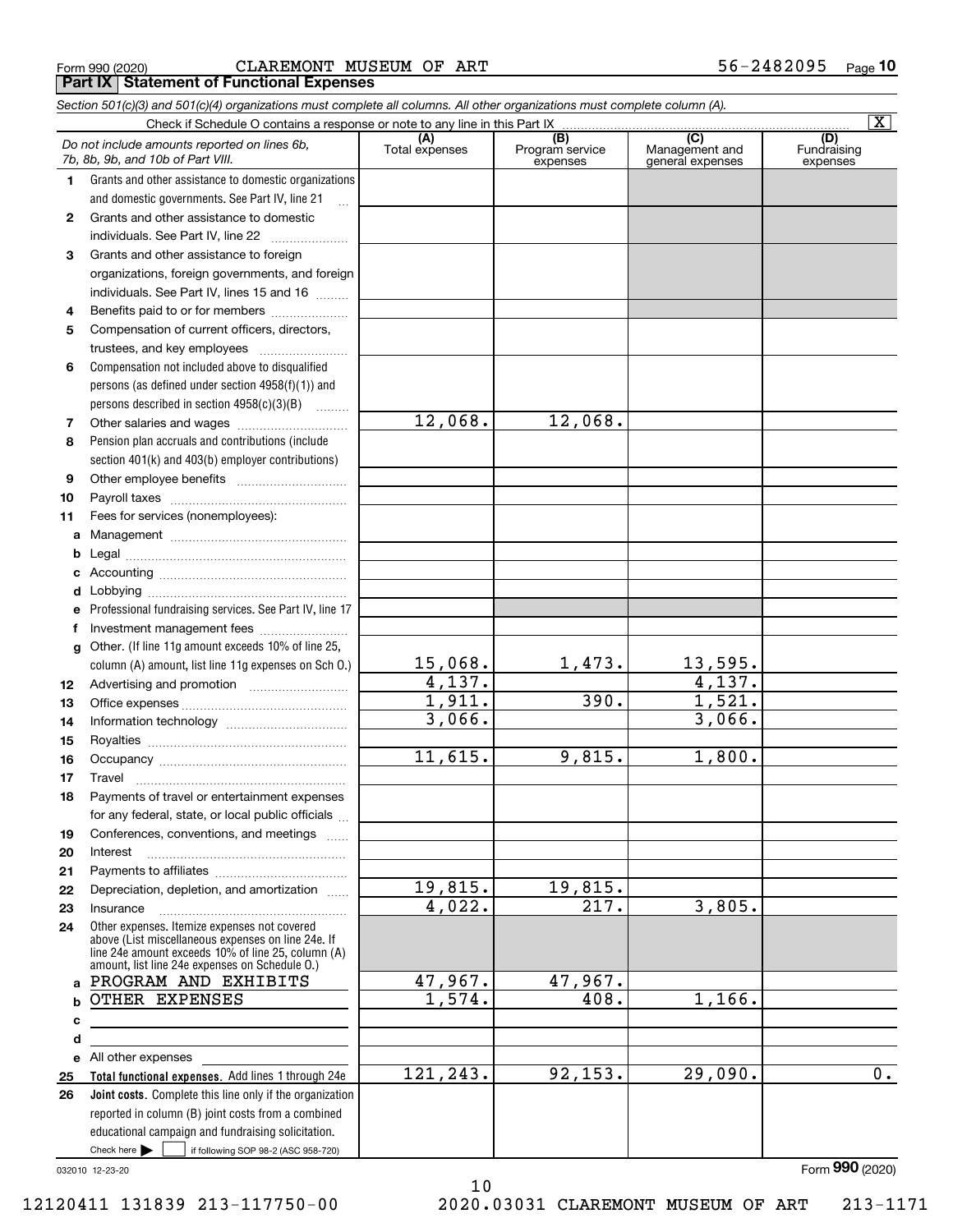Form (2020) **990**

Check if Schedule O contains a response or note to any line in this Part X

|                             |    |                                                                                                                    |                      |          | (A)<br>Beginning of year |                 | (B)<br>End of year |
|-----------------------------|----|--------------------------------------------------------------------------------------------------------------------|----------------------|----------|--------------------------|-----------------|--------------------|
|                             | 1  |                                                                                                                    |                      |          | 256,520.                 | $\mathbf{1}$    | 326,734.           |
|                             | 2  |                                                                                                                    |                      |          |                          | $\mathbf{2}$    |                    |
|                             | 3  |                                                                                                                    |                      |          | 21,200.                  | 3               |                    |
|                             | 4  |                                                                                                                    |                      |          |                          | 4               |                    |
|                             | 5  | Loans and other receivables from any current or former officer, director,                                          |                      |          |                          |                 |                    |
|                             |    | trustee, key employee, creator or founder, substantial contributor, or 35%                                         |                      |          |                          |                 |                    |
|                             |    | controlled entity or family member of any of these persons                                                         |                      |          |                          | 5               |                    |
|                             | 6  | Loans and other receivables from other disqualified persons (as defined                                            |                      |          |                          |                 |                    |
|                             |    | under section $4958(f)(1)$ , and persons described in section $4958(c)(3)(B)$                                      |                      | $\ldots$ |                          | 6               |                    |
|                             | 7  |                                                                                                                    |                      |          |                          | $\overline{7}$  |                    |
| Assets                      | 8  |                                                                                                                    |                      |          |                          | 8               |                    |
|                             | 9  | Prepaid expenses and deferred charges                                                                              |                      |          |                          | 9               |                    |
|                             |    | <b>10a</b> Land, buildings, and equipment: cost or other                                                           |                      |          |                          |                 |                    |
|                             |    |                                                                                                                    |                      |          |                          |                 |                    |
|                             |    | basis. Complete Part VI of Schedule D  10a 175, 451.<br>$\frac{1}{10b}$<br><b>b</b> Less: accumulated depreciation |                      |          | 117,940.                 | 10 <sub>c</sub> | 98,125.            |
|                             | 11 |                                                                                                                    |                      |          |                          | 11              |                    |
|                             | 12 |                                                                                                                    |                      |          |                          | 12              |                    |
|                             | 13 | Investments - program-related. See Part IV, line 11                                                                |                      |          |                          | 13              |                    |
|                             | 14 |                                                                                                                    |                      |          |                          | 14              |                    |
|                             | 15 |                                                                                                                    |                      | 15       |                          |                 |                    |
|                             | 16 |                                                                                                                    |                      |          | 395,660.                 | 16              | 424,859.           |
|                             | 17 |                                                                                                                    | $\overline{2,456}$ . | 17       | 2,698.                   |                 |                    |
|                             | 18 |                                                                                                                    |                      | 18       |                          |                 |                    |
|                             | 19 |                                                                                                                    |                      | 19       |                          |                 |                    |
|                             | 20 |                                                                                                                    |                      |          |                          | 20              |                    |
|                             | 21 | Escrow or custodial account liability. Complete Part IV of Schedule D                                              |                      |          |                          | 21              |                    |
|                             | 22 | Loans and other payables to any current or former officer, director,                                               |                      |          |                          |                 |                    |
| Liabilities                 |    | trustee, key employee, creator or founder, substantial contributor, or 35%                                         |                      |          |                          |                 |                    |
|                             |    | controlled entity or family member of any of these persons                                                         |                      |          |                          | 22              |                    |
|                             | 23 | Secured mortgages and notes payable to unrelated third parties                                                     |                      |          |                          | 23              |                    |
|                             | 24 |                                                                                                                    |                      |          |                          | 24              |                    |
|                             | 25 | Other liabilities (including federal income tax, payables to related third                                         |                      |          |                          |                 |                    |
|                             |    | parties, and other liabilities not included on lines 17-24). Complete Part X                                       |                      |          |                          |                 |                    |
|                             |    | of Schedule D                                                                                                      |                      |          |                          | 25              |                    |
|                             | 26 |                                                                                                                    |                      |          | 2,456.                   | 26              | 2,698.             |
|                             |    | Organizations that follow FASB ASC 958, check here $\blacktriangleright \boxed{\overline{X}}$                      |                      |          |                          |                 |                    |
|                             |    | and complete lines 27, 28, 32, and 33.                                                                             |                      |          |                          |                 |                    |
|                             | 27 |                                                                                                                    |                      | 347,754. | 27                       | 380,166.        |                    |
|                             | 28 |                                                                                                                    |                      |          | 45, 450.                 | 28              | 41,995.            |
|                             |    | Organizations that do not follow FASB ASC 958, check here ▶ □                                                      |                      |          |                          |                 |                    |
| Net Assets or Fund Balances |    | and complete lines 29 through 33.                                                                                  |                      |          |                          |                 |                    |
|                             | 29 |                                                                                                                    |                      |          |                          | 29              |                    |
|                             | 30 | Paid-in or capital surplus, or land, building, or equipment fund                                                   |                      |          |                          | 30              |                    |
|                             | 31 | Retained earnings, endowment, accumulated income, or other funds                                                   |                      |          |                          | 31              |                    |
|                             | 32 |                                                                                                                    |                      |          | 393,204.                 | 32              | 422,161.           |
|                             | 33 |                                                                                                                    |                      |          | 395,660.                 | 33              | 424,859.           |

 $\mathcal{L}^{\text{max}}$ 

|  | orm 990 (2020) |  |
|--|----------------|--|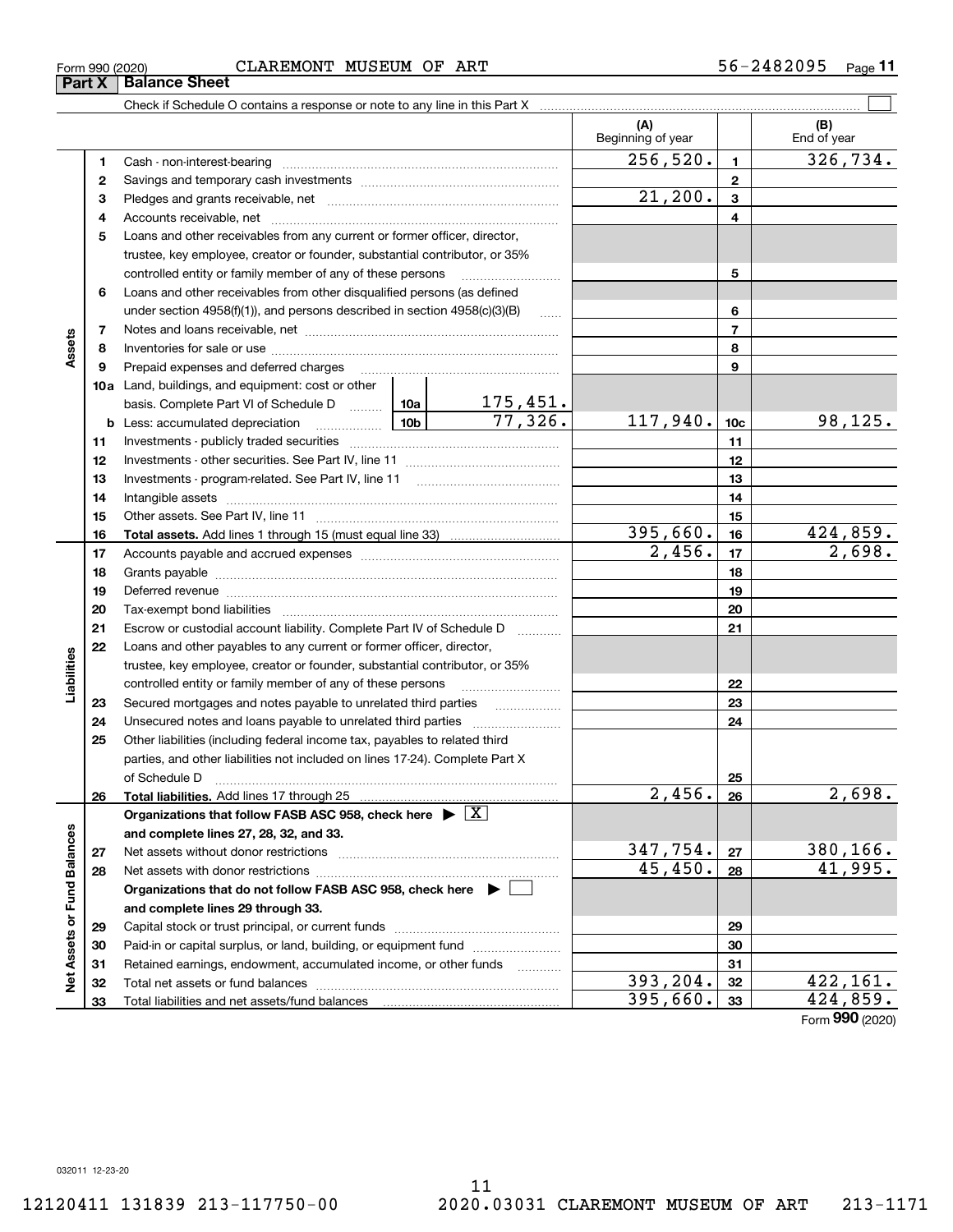|    | CLAREMONT MUSEUM OF ART<br>Form 990 (2020)                                                                                                                                                                                     | 56-2482095     |                |            | Page $12$ |
|----|--------------------------------------------------------------------------------------------------------------------------------------------------------------------------------------------------------------------------------|----------------|----------------|------------|-----------|
|    | Part XI<br><b>Reconciliation of Net Assets</b>                                                                                                                                                                                 |                |                |            |           |
|    |                                                                                                                                                                                                                                |                |                |            |           |
|    |                                                                                                                                                                                                                                |                |                |            |           |
| 1  |                                                                                                                                                                                                                                | $\mathbf 1$    |                |            | 150, 200. |
| 2  |                                                                                                                                                                                                                                | $\overline{2}$ |                |            | 121,243.  |
| 3  | Revenue less expenses. Subtract line 2 from line 1                                                                                                                                                                             | 3              |                |            | 28,957.   |
| 4  |                                                                                                                                                                                                                                | $\overline{4}$ |                |            | 393, 204. |
| 5  | Net unrealized gains (losses) on investments [11] matter contracts and the state of the state of the state of the state of the state of the state of the state of the state of the state of the state of the state of the stat | 5              |                |            |           |
| 6  | Donated services and use of facilities [111] processes and the service of facilities [11] processes and use of facilities [11] processes and the service of facilities [11] processes and the service of the service of the se | 6              |                |            |           |
| 7  | Investment expenses www.communication.com/www.communication.com/www.communication.com/www.com                                                                                                                                  | $\overline{7}$ |                |            |           |
| 8  | Prior period adjustments www.communication.communication.com/news/communication.com/news/communication.com/new                                                                                                                 | 8              |                |            |           |
| 9  | Other changes in net assets or fund balances (explain on Schedule O)                                                                                                                                                           | 9              |                |            | 0.        |
| 10 | Net assets or fund balances at end of year. Combine lines 3 through 9 (must equal Part X, line 32,                                                                                                                             |                |                |            |           |
|    |                                                                                                                                                                                                                                | 10             |                |            | 422,161.  |
|    | Part XII Financial Statements and Reporting                                                                                                                                                                                    |                |                |            |           |
|    |                                                                                                                                                                                                                                |                |                |            |           |
|    |                                                                                                                                                                                                                                |                |                | <b>Yes</b> | <b>No</b> |
| 1  | $\mathbf{X}$ Accrual<br>Accounting method used to prepare the Form 990: [139] Cash<br>Other<br>$\pm$                                                                                                                           |                |                |            |           |
|    | If the organization changed its method of accounting from a prior year or checked "Other," explain in Schedule O.                                                                                                              |                |                |            |           |
|    | 2a Were the organization's financial statements compiled or reviewed by an independent accountant?                                                                                                                             |                | 2a             |            | X         |
|    | If "Yes," check a box below to indicate whether the financial statements for the year were compiled or reviewed on a                                                                                                           |                |                |            |           |
|    | separate basis, consolidated basis, or both:                                                                                                                                                                                   |                |                |            |           |
|    | Both consolidated and separate basis<br>Separate basis<br>Consolidated basis                                                                                                                                                   |                |                |            |           |
|    | <b>b</b> Were the organization's financial statements audited by an independent accountant?                                                                                                                                    |                | 2 <sub>b</sub> | х          |           |
|    | If "Yes," check a box below to indicate whether the financial statements for the year were audited on a separate basis,                                                                                                        |                |                |            |           |
|    | consolidated basis, or both:                                                                                                                                                                                                   |                |                |            |           |
|    | $ \mathbf{X} $ Separate basis<br><b>Consolidated basis</b><br>Both consolidated and separate basis                                                                                                                             |                |                |            |           |
|    | c If "Yes" to line 2a or 2b, does the organization have a committee that assumes responsibility for oversight of the audit,                                                                                                    |                |                |            |           |
|    |                                                                                                                                                                                                                                |                | 2c             |            | x         |
|    | If the organization changed either its oversight process or selection process during the tax year, explain on Schedule O.                                                                                                      |                |                |            |           |
|    | 3a As a result of a federal award, was the organization required to undergo an audit or audits as set forth in the Single Audit                                                                                                |                |                |            |           |
|    |                                                                                                                                                                                                                                |                | За             |            | x         |
|    | <b>b</b> If "Yes," did the organization undergo the required audit or audits? If the organization did not undergo the required audit                                                                                           |                |                |            |           |
|    |                                                                                                                                                                                                                                |                | 3b             | no o       |           |

Form (2020) **990**

032012 12-23-20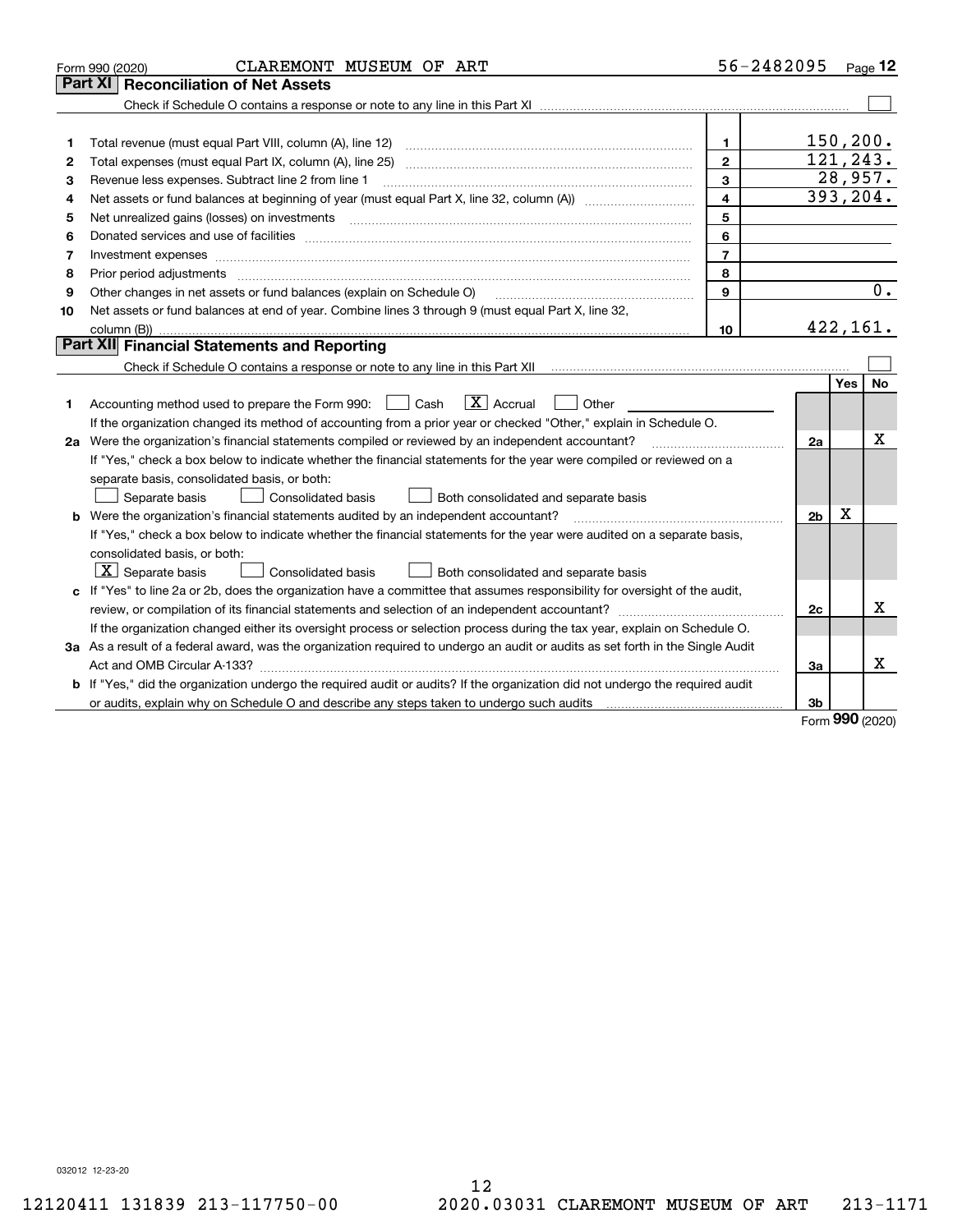| <b>SCHEDULE A</b> |
|-------------------|
|-------------------|

Department of the Treasury Internal Revenue Service

**(Form 990 or 990-EZ)**

# **Public Charity Status and Public Support**

**Complete if the organization is a section 501(c)(3) organization or a section 4947(a)(1) nonexempt charitable trust. | Attach to Form 990 or Form 990-EZ.** 

| ▶ Go to www.irs.gov/Form990 for instructions and the latest information. |
|--------------------------------------------------------------------------|

| OMB No. 1545-0047                   |
|-------------------------------------|
| 2020                                |
| <b>Open to Public</b><br>Inspection |

|  | Name of the organization |
|--|--------------------------|
|--|--------------------------|

|        |                                                                                                                                            | Name of the organization                                                                                                                     |                         |                            |                                    |    |                            |  | <b>Employer identification number</b> |  |
|--------|--------------------------------------------------------------------------------------------------------------------------------------------|----------------------------------------------------------------------------------------------------------------------------------------------|-------------------------|----------------------------|------------------------------------|----|----------------------------|--|---------------------------------------|--|
| Part I |                                                                                                                                            | Reason for Public Charity Status. (All organizations must complete this part.) See instructions.                                             | CLAREMONT MUSEUM OF ART |                            |                                    |    |                            |  | 56-2482095                            |  |
|        |                                                                                                                                            |                                                                                                                                              |                         |                            |                                    |    |                            |  |                                       |  |
|        |                                                                                                                                            | The organization is not a private foundation because it is: (For lines 1 through 12, check only one box.)                                    |                         |                            |                                    |    |                            |  |                                       |  |
| 1      |                                                                                                                                            | A church, convention of churches, or association of churches described in section 170(b)(1)(A)(i).                                           |                         |                            |                                    |    |                            |  |                                       |  |
| 2      |                                                                                                                                            | A school described in section 170(b)(1)(A)(ii). (Attach Schedule E (Form 990 or 990-EZ).)                                                    |                         |                            |                                    |    |                            |  |                                       |  |
| 3      |                                                                                                                                            | A hospital or a cooperative hospital service organization described in section 170(b)(1)(A)(iii).                                            |                         |                            |                                    |    |                            |  |                                       |  |
| 4      | A medical research organization operated in conjunction with a hospital described in section 170(b)(1)(A)(iii). Enter the hospital's name, |                                                                                                                                              |                         |                            |                                    |    |                            |  |                                       |  |
|        |                                                                                                                                            | city, and state:                                                                                                                             |                         |                            |                                    |    |                            |  |                                       |  |
| 5      | An organization operated for the benefit of a college or university owned or operated by a governmental unit described in                  |                                                                                                                                              |                         |                            |                                    |    |                            |  |                                       |  |
|        | section 170(b)(1)(A)(iv). (Complete Part II.)                                                                                              |                                                                                                                                              |                         |                            |                                    |    |                            |  |                                       |  |
| 6      |                                                                                                                                            | A federal, state, or local government or governmental unit described in section 170(b)(1)(A)(v).                                             |                         |                            |                                    |    |                            |  |                                       |  |
|        | $7 \times$                                                                                                                                 | An organization that normally receives a substantial part of its support from a governmental unit or from the general public described in    |                         |                            |                                    |    |                            |  |                                       |  |
|        |                                                                                                                                            | section 170(b)(1)(A)(vi). (Complete Part II.)                                                                                                |                         |                            |                                    |    |                            |  |                                       |  |
| 8      |                                                                                                                                            | A community trust described in section 170(b)(1)(A)(vi). (Complete Part II.)                                                                 |                         |                            |                                    |    |                            |  |                                       |  |
| 9      |                                                                                                                                            | An agricultural research organization described in section 170(b)(1)(A)(ix) operated in conjunction with a land-grant college                |                         |                            |                                    |    |                            |  |                                       |  |
|        |                                                                                                                                            | or university or a non-land-grant college of agriculture (see instructions). Enter the name, city, and state of the college or               |                         |                            |                                    |    |                            |  |                                       |  |
|        |                                                                                                                                            | university:                                                                                                                                  |                         |                            |                                    |    |                            |  |                                       |  |
| 10     |                                                                                                                                            | An organization that normally receives (1) more than 33 1/3% of its support from contributions, membership fees, and gross receipts from     |                         |                            |                                    |    |                            |  |                                       |  |
|        |                                                                                                                                            | activities related to its exempt functions, subject to certain exceptions; and (2) no more than 33 1/3% of its support from gross investment |                         |                            |                                    |    |                            |  |                                       |  |
|        |                                                                                                                                            | income and unrelated business taxable income (less section 511 tax) from businesses acquired by the organization after June 30, 1975.        |                         |                            |                                    |    |                            |  |                                       |  |
|        |                                                                                                                                            | See section 509(a)(2). (Complete Part III.)                                                                                                  |                         |                            |                                    |    |                            |  |                                       |  |
| 11     |                                                                                                                                            | An organization organized and operated exclusively to test for public safety. See section 509(a)(4).                                         |                         |                            |                                    |    |                            |  |                                       |  |
| 12     |                                                                                                                                            | An organization organized and operated exclusively for the benefit of, to perform the functions of, or to carry out the purposes of one or   |                         |                            |                                    |    |                            |  |                                       |  |
|        |                                                                                                                                            | more publicly supported organizations described in section 509(a)(1) or section 509(a)(2). See section 509(a)(3). Check the box in           |                         |                            |                                    |    |                            |  |                                       |  |
|        |                                                                                                                                            | lines 12a through 12d that describes the type of supporting organization and complete lines 12e, 12f, and 12g.                               |                         |                            |                                    |    |                            |  |                                       |  |
| а      |                                                                                                                                            | Type I. A supporting organization operated, supervised, or controlled by its supported organization(s), typically by giving                  |                         |                            |                                    |    |                            |  |                                       |  |
|        |                                                                                                                                            | the supported organization(s) the power to regularly appoint or elect a majority of the directors or trustees of the supporting              |                         |                            |                                    |    |                            |  |                                       |  |
|        |                                                                                                                                            | organization. You must complete Part IV, Sections A and B.                                                                                   |                         |                            |                                    |    |                            |  |                                       |  |
| b      |                                                                                                                                            | Type II. A supporting organization supervised or controlled in connection with its supported organization(s), by having                      |                         |                            |                                    |    |                            |  |                                       |  |
|        |                                                                                                                                            | control or management of the supporting organization vested in the same persons that control or manage the supported                         |                         |                            |                                    |    |                            |  |                                       |  |
|        |                                                                                                                                            | organization(s). You must complete Part IV, Sections A and C.                                                                                |                         |                            |                                    |    |                            |  |                                       |  |
| с      |                                                                                                                                            | Type III functionally integrated. A supporting organization operated in connection with, and functionally integrated with,                   |                         |                            |                                    |    |                            |  |                                       |  |
|        |                                                                                                                                            | its supported organization(s) (see instructions). You must complete Part IV, Sections A, D, and E.                                           |                         |                            |                                    |    |                            |  |                                       |  |
| d      |                                                                                                                                            | Type III non-functionally integrated. A supporting organization operated in connection with its supported organization(s)                    |                         |                            |                                    |    |                            |  |                                       |  |
|        |                                                                                                                                            | that is not functionally integrated. The organization generally must satisfy a distribution requirement and an attentiveness                 |                         |                            |                                    |    |                            |  |                                       |  |
|        |                                                                                                                                            | requirement (see instructions). You must complete Part IV, Sections A and D, and Part V.                                                     |                         |                            |                                    |    |                            |  |                                       |  |
|        |                                                                                                                                            | Check this box if the organization received a written determination from the IRS that it is a Type I, Type II, Type III                      |                         |                            |                                    |    |                            |  |                                       |  |
|        |                                                                                                                                            | functionally integrated, or Type III non-functionally integrated supporting organization.                                                    |                         |                            |                                    |    |                            |  |                                       |  |
|        |                                                                                                                                            | f Enter the number of supported organizations                                                                                                |                         |                            |                                    |    |                            |  |                                       |  |
|        |                                                                                                                                            | g Provide the following information about the supported organization(s).<br>(i) Name of supported                                            | (ii) $EIN$              | (iii) Type of organization | (iv) Is the organization listed    |    | (v) Amount of monetary     |  | (vi) Amount of other                  |  |
|        |                                                                                                                                            | organization                                                                                                                                 |                         | (described on lines 1-10   | in your governing document?<br>Yes | No | support (see instructions) |  | support (see instructions)            |  |
|        |                                                                                                                                            |                                                                                                                                              |                         | above (see instructions))  |                                    |    |                            |  |                                       |  |
|        |                                                                                                                                            |                                                                                                                                              |                         |                            |                                    |    |                            |  |                                       |  |
|        |                                                                                                                                            |                                                                                                                                              |                         |                            |                                    |    |                            |  |                                       |  |
|        |                                                                                                                                            |                                                                                                                                              |                         |                            |                                    |    |                            |  |                                       |  |
|        |                                                                                                                                            |                                                                                                                                              |                         |                            |                                    |    |                            |  |                                       |  |
|        |                                                                                                                                            |                                                                                                                                              |                         |                            |                                    |    |                            |  |                                       |  |
|        |                                                                                                                                            |                                                                                                                                              |                         |                            |                                    |    |                            |  |                                       |  |
|        |                                                                                                                                            |                                                                                                                                              |                         |                            |                                    |    |                            |  |                                       |  |
|        |                                                                                                                                            |                                                                                                                                              |                         |                            |                                    |    |                            |  |                                       |  |
|        |                                                                                                                                            |                                                                                                                                              |                         |                            |                                    |    |                            |  |                                       |  |
| Total  |                                                                                                                                            |                                                                                                                                              |                         |                            |                                    |    |                            |  |                                       |  |

LHA For Paperwork Reduction Act Notice, see the Instructions for Form 990 or 990-EZ. <sub>032021</sub> o1-25-21 Schedule A (Form 990 or 990-EZ) 2020 13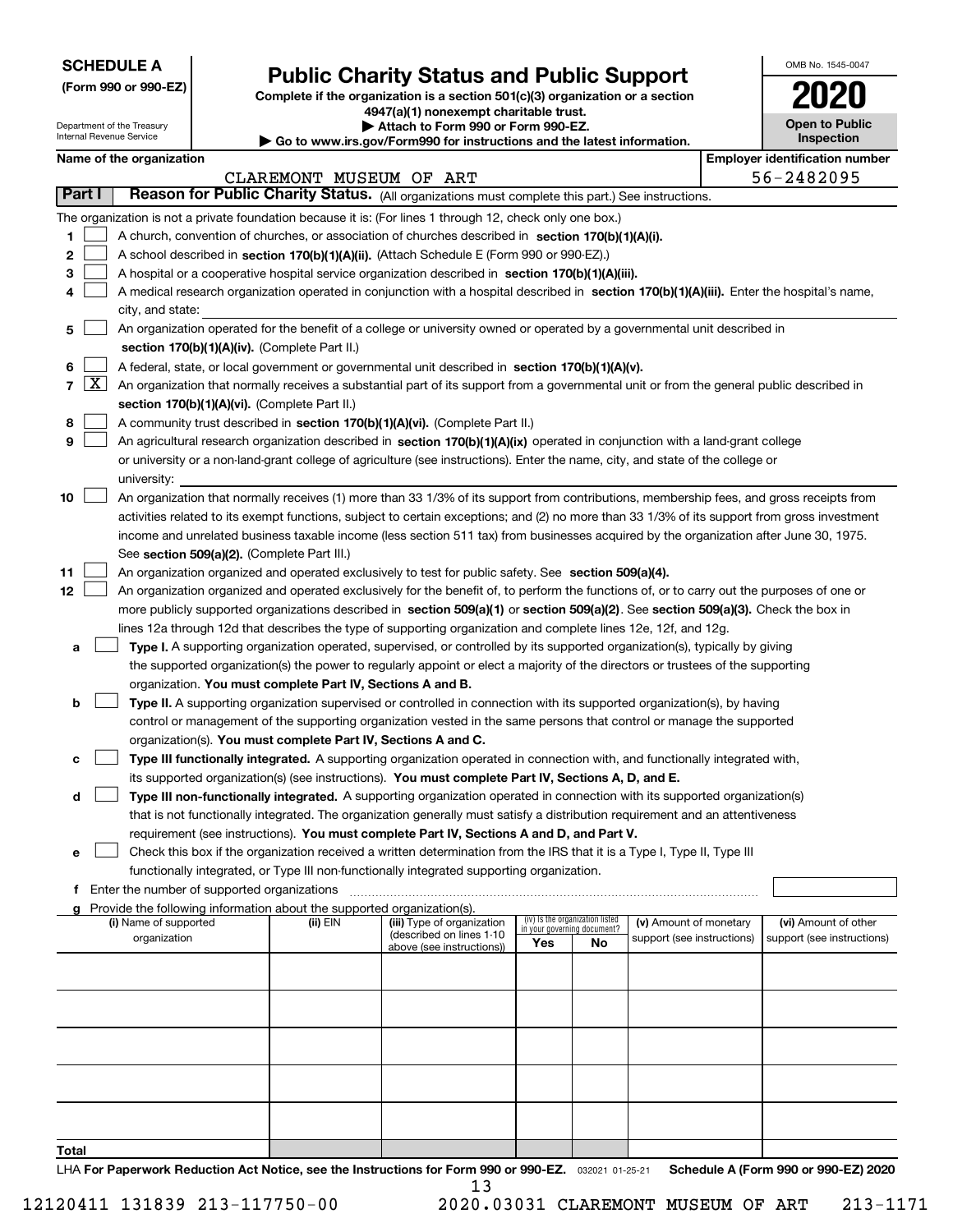56-2482095 Page 2

(Complete only if you checked the box on line 5, 7, or 8 of Part I or if the organization failed to qualify under Part III. If the organization fails to qualify under the tests listed below, please complete Part III.) **Part II Support Schedule for Organizations Described in Sections 170(b)(1)(A)(iv) and 170(b)(1)(A)(vi)**

|    | <b>Section A. Public Support</b>                                                                                                               |          |           |                        |                        |                                      |                        |
|----|------------------------------------------------------------------------------------------------------------------------------------------------|----------|-----------|------------------------|------------------------|--------------------------------------|------------------------|
|    | Calendar year (or fiscal year beginning in) $\blacktriangleright$                                                                              | (a) 2016 | (b) 2017  | $(c)$ 2018             | $(d)$ 2019             | (e) 2020                             | (f) Total              |
|    | 1 Gifts, grants, contributions, and                                                                                                            |          |           |                        |                        |                                      |                        |
|    | membership fees received. (Do not                                                                                                              |          |           |                        |                        |                                      |                        |
|    | include any "unusual grants.")                                                                                                                 | 193,580. | 186,202.  |                        | $190, 179.$ 181, 107.  | 158,802.                             | 909,870.               |
|    | 2 Tax revenues levied for the organ-                                                                                                           |          |           |                        |                        |                                      |                        |
|    | ization's benefit and either paid to                                                                                                           |          |           |                        |                        |                                      |                        |
|    | or expended on its behalf                                                                                                                      |          |           |                        |                        |                                      |                        |
|    | 3 The value of services or facilities                                                                                                          |          |           |                        |                        |                                      |                        |
|    | furnished by a governmental unit to                                                                                                            |          |           |                        |                        |                                      |                        |
|    | the organization without charge                                                                                                                |          | 72,000.   | 72,000.                | 72,000.                | 72,000.                              | 288,000.               |
|    | 4 Total. Add lines 1 through 3                                                                                                                 | 193,580. | 258, 202. | 262, 179.              | 253, 107.              | 230,802.                             | 1197870.               |
| 5. | The portion of total contributions                                                                                                             |          |           |                        |                        |                                      |                        |
|    | by each person (other than a                                                                                                                   |          |           |                        |                        |                                      |                        |
|    | governmental unit or publicly                                                                                                                  |          |           |                        |                        |                                      |                        |
|    | supported organization) included                                                                                                               |          |           |                        |                        |                                      |                        |
|    | on line 1 that exceeds 2% of the                                                                                                               |          |           |                        |                        |                                      |                        |
|    | amount shown on line 11,                                                                                                                       |          |           |                        |                        |                                      |                        |
|    | column (f)                                                                                                                                     |          |           |                        |                        |                                      |                        |
|    | 6 Public support. Subtract line 5 from line 4.                                                                                                 |          |           |                        |                        |                                      | 1197870.               |
|    | <b>Section B. Total Support</b>                                                                                                                |          |           |                        |                        |                                      |                        |
|    | Calendar year (or fiscal year beginning in)                                                                                                    | (a) 2016 | (b) 2017  | $(c)$ 2018             | $(d)$ 2019             | (e) 2020                             | (f) Total              |
|    | <b>7</b> Amounts from line 4                                                                                                                   | 193,580. | 258, 202. | $\overline{262,179}$ . | $\overline{253,107}$ . | 230,802.                             | 1197870.               |
|    | 8 Gross income from interest,                                                                                                                  |          |           |                        |                        |                                      |                        |
|    | dividends, payments received on                                                                                                                |          |           |                        |                        |                                      |                        |
|    | securities loans, rents, royalties,                                                                                                            |          |           |                        |                        |                                      |                        |
|    | and income from similar sources                                                                                                                |          |           |                        |                        |                                      |                        |
|    | 9 Net income from unrelated business                                                                                                           |          |           |                        |                        |                                      |                        |
|    | activities, whether or not the                                                                                                                 |          |           |                        |                        |                                      |                        |
|    | business is regularly carried on                                                                                                               |          |           |                        |                        |                                      |                        |
|    | <b>10</b> Other income. Do not include gain                                                                                                    |          |           |                        |                        |                                      |                        |
|    | or loss from the sale of capital                                                                                                               |          |           |                        |                        |                                      |                        |
|    | assets (Explain in Part VI.)                                                                                                                   | 6,003.   | 1,332.    | 1,725.                 | 300.                   | 300.                                 | 9,660.                 |
|    | <b>11 Total support.</b> Add lines 7 through 10                                                                                                |          |           |                        |                        |                                      | 1207530.               |
|    | 12 Gross receipts from related activities, etc. (see instructions)                                                                             |          |           |                        |                        | 12                                   | 136,390.               |
|    | 13 First 5 years. If the Form 990 is for the organization's first, second, third, fourth, or fifth tax year as a section 501(c)(3)             |          |           |                        |                        |                                      |                        |
|    | organization, check this box and stop here                                                                                                     |          |           |                        |                        |                                      |                        |
|    | <b>Section C. Computation of Public Support Percentage</b>                                                                                     |          |           |                        |                        |                                      |                        |
|    |                                                                                                                                                |          |           |                        |                        | 14                                   | 99.20<br>$\frac{9}{6}$ |
|    |                                                                                                                                                |          |           |                        |                        | 15                                   | 95.78<br>%             |
|    | 16a 33 1/3% support test - 2020. If the organization did not check the box on line 13, and line 14 is 33 1/3% or more, check this box and      |          |           |                        |                        |                                      |                        |
|    | $\blacktriangleright$ $\vert$ X<br>stop here. The organization qualifies as a publicly supported organization                                  |          |           |                        |                        |                                      |                        |
|    | b 33 1/3% support test - 2019. If the organization did not check a box on line 13 or 16a, and line 15 is 33 1/3% or more, check this box       |          |           |                        |                        |                                      |                        |
|    | and stop here. The organization qualifies as a publicly supported organization                                                                 |          |           |                        |                        |                                      |                        |
|    | 17a 10% -facts-and-circumstances test - 2020. If the organization did not check a box on line 13, 16a, or 16b, and line 14 is 10% or more,     |          |           |                        |                        |                                      |                        |
|    | and if the organization meets the facts-and-circumstances test, check this box and stop here. Explain in Part VI how the organization          |          |           |                        |                        |                                      |                        |
|    | meets the facts-and-circumstances test. The organization qualifies as a publicly supported organization                                        |          |           |                        |                        |                                      |                        |
|    | <b>b 10% -facts-and-circumstances test - 2019.</b> If the organization did not check a box on line 13, 16a, 16b, or 17a, and line 15 is 10% or |          |           |                        |                        |                                      |                        |
|    | more, and if the organization meets the facts-and-circumstances test, check this box and stop here. Explain in Part VI how the                 |          |           |                        |                        |                                      |                        |
|    | organization meets the facts-and-circumstances test. The organization qualifies as a publicly supported organization                           |          |           |                        |                        |                                      |                        |
|    | 18 Private foundation. If the organization did not check a box on line 13, 16a, 16b, 17a, or 17b, check this box and see instructions          |          |           |                        |                        |                                      |                        |
|    |                                                                                                                                                |          |           |                        |                        | Schedule A (Form 990 or 990-F7) 2020 |                        |

**Schedule A (Form 990 or 990-EZ) 2020**

032022 01-25-21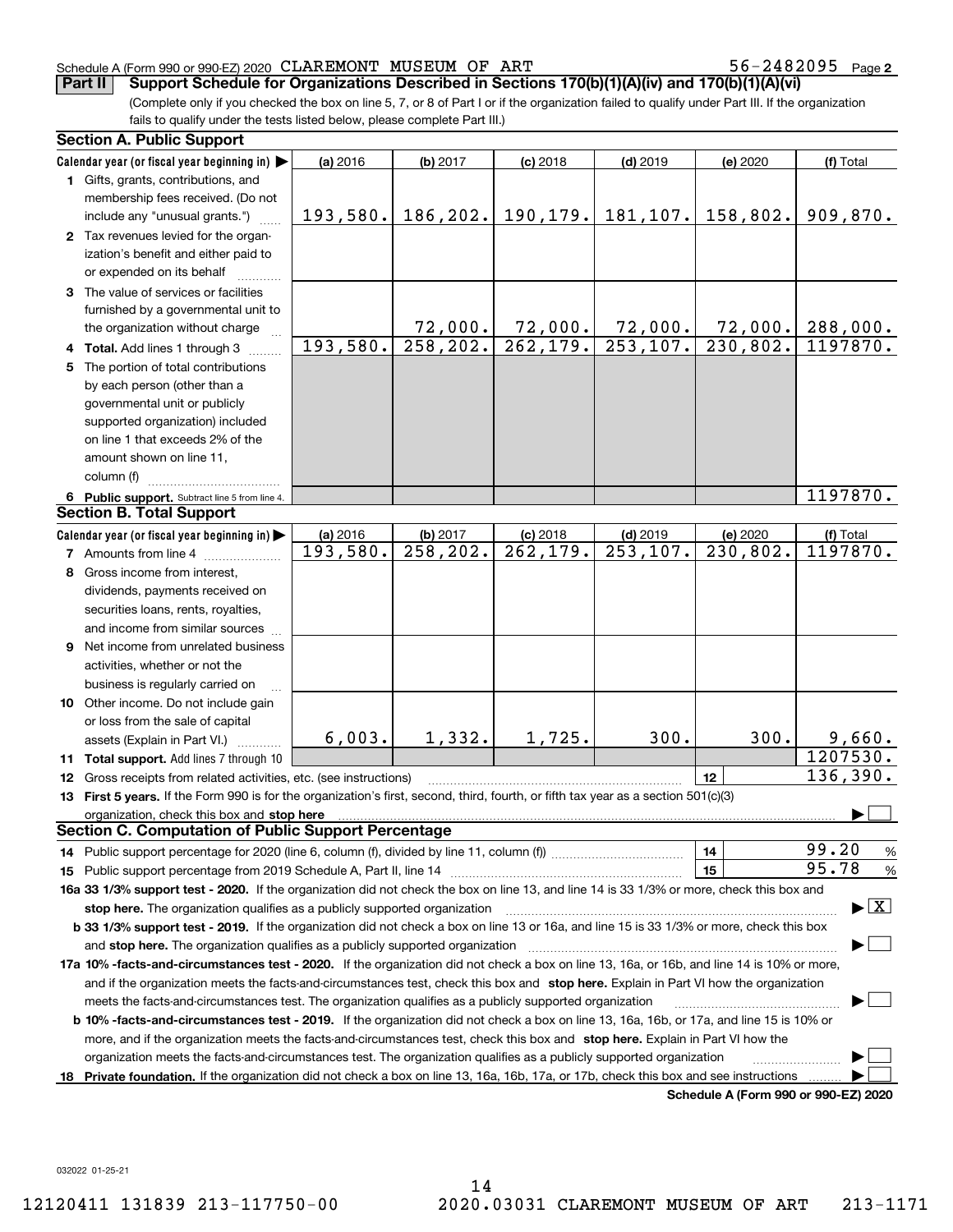(Complete only if you checked the box on line 10 of Part I or if the organization failed to qualify under Part II. If the organization fails to qualify under the tests listed below, please complete Part II.)

|    | <b>Section A. Public Support</b>                                                                                                                                                                                                    |          |          |                 |            |          |                                      |
|----|-------------------------------------------------------------------------------------------------------------------------------------------------------------------------------------------------------------------------------------|----------|----------|-----------------|------------|----------|--------------------------------------|
|    | Calendar year (or fiscal year beginning in) $\blacktriangleright$                                                                                                                                                                   | (a) 2016 | (b) 2017 | <b>(c)</b> 2018 | $(d)$ 2019 | (e) 2020 | (f) Total                            |
|    | 1 Gifts, grants, contributions, and                                                                                                                                                                                                 |          |          |                 |            |          |                                      |
|    | membership fees received. (Do not                                                                                                                                                                                                   |          |          |                 |            |          |                                      |
|    | include any "unusual grants.")                                                                                                                                                                                                      |          |          |                 |            |          |                                      |
|    | <b>2</b> Gross receipts from admissions,<br>merchandise sold or services per-<br>formed, or facilities furnished in<br>any activity that is related to the<br>organization's tax-exempt purpose                                     |          |          |                 |            |          |                                      |
|    | 3 Gross receipts from activities that<br>are not an unrelated trade or bus-                                                                                                                                                         |          |          |                 |            |          |                                      |
|    | iness under section 513                                                                                                                                                                                                             |          |          |                 |            |          |                                      |
|    | 4 Tax revenues levied for the organ-<br>ization's benefit and either paid to<br>or expended on its behalf<br>.                                                                                                                      |          |          |                 |            |          |                                      |
|    | 5 The value of services or facilities<br>furnished by a governmental unit to                                                                                                                                                        |          |          |                 |            |          |                                      |
|    | the organization without charge                                                                                                                                                                                                     |          |          |                 |            |          |                                      |
|    | <b>6 Total.</b> Add lines 1 through 5                                                                                                                                                                                               |          |          |                 |            |          |                                      |
|    | 7a Amounts included on lines 1, 2, and<br>3 received from disqualified persons                                                                                                                                                      |          |          |                 |            |          |                                      |
|    | <b>b</b> Amounts included on lines 2 and 3 received<br>from other than disqualified persons that<br>exceed the greater of \$5,000 or 1% of the<br>amount on line 13 for the year                                                    |          |          |                 |            |          |                                      |
|    | c Add lines 7a and 7b                                                                                                                                                                                                               |          |          |                 |            |          |                                      |
|    | 8 Public support. (Subtract line 7c from line 6.)                                                                                                                                                                                   |          |          |                 |            |          |                                      |
|    | <b>Section B. Total Support</b>                                                                                                                                                                                                     |          |          |                 |            |          |                                      |
|    | Calendar year (or fiscal year beginning in)                                                                                                                                                                                         | (a) 2016 | (b) 2017 | <b>(c)</b> 2018 | $(d)$ 2019 | (e) 2020 | (f) Total                            |
|    | 9 Amounts from line 6<br><b>10a</b> Gross income from interest,<br>dividends, payments received on<br>securities loans, rents, royalties,<br>and income from similar sources                                                        |          |          |                 |            |          |                                      |
|    | <b>b</b> Unrelated business taxable income<br>(less section 511 taxes) from businesses<br>acquired after June 30, 1975                                                                                                              |          |          |                 |            |          |                                      |
|    | c Add lines 10a and 10b                                                                                                                                                                                                             |          |          |                 |            |          |                                      |
|    | 11 Net income from unrelated business<br>activities not included in line 10b,<br>whether or not the business is<br>regularly carried on                                                                                             |          |          |                 |            |          |                                      |
|    | <b>12</b> Other income. Do not include gain<br>or loss from the sale of capital<br>assets (Explain in Part VI.)                                                                                                                     |          |          |                 |            |          |                                      |
|    | 13 Total support. (Add lines 9, 10c, 11, and 12.)                                                                                                                                                                                   |          |          |                 |            |          |                                      |
|    | 14 First 5 years. If the Form 990 is for the organization's first, second, third, fourth, or fifth tax year as a section 501(c)(3) organization,                                                                                    |          |          |                 |            |          |                                      |
|    | check this box and stop here <b>contractly constructed</b> the state of the state of the state of the state of the state of the state of the state of the state of the state of the state of the state of the state of the state of |          |          |                 |            |          |                                      |
|    | <b>Section C. Computation of Public Support Percentage</b>                                                                                                                                                                          |          |          |                 |            |          |                                      |
|    |                                                                                                                                                                                                                                     |          |          |                 |            | 15       | %                                    |
|    | 16 Public support percentage from 2019 Schedule A, Part III, line 15<br><b>Section D. Computation of Investment Income Percentage</b>                                                                                               |          |          |                 |            | 16       | %                                    |
|    |                                                                                                                                                                                                                                     |          |          |                 |            |          |                                      |
| 17 | Investment income percentage from 2019 Schedule A, Part III, line 17                                                                                                                                                                |          |          |                 |            | 17<br>18 | $\%$<br>%                            |
| 18 | 19a 33 1/3% support tests - 2020. If the organization did not check the box on line 14, and line 15 is more than 33 1/3%, and line 17 is not                                                                                        |          |          |                 |            |          |                                      |
|    | more than 33 1/3%, check this box and stop here. The organization qualifies as a publicly supported organization                                                                                                                    |          |          |                 |            |          | ▶                                    |
|    | b 33 1/3% support tests - 2019. If the organization did not check a box on line 14 or line 19a, and line 16 is more than 33 1/3%, and                                                                                               |          |          |                 |            |          |                                      |
|    | line 18 is not more than 33 1/3%, check this box and stop here. The organization qualifies as a publicly supported organization                                                                                                     |          |          |                 |            |          |                                      |
| 20 | Private foundation. If the organization did not check a box on line 14, 19a, or 19b, check this box and see instructions                                                                                                            |          |          |                 |            |          |                                      |
|    | 032023 01-25-21                                                                                                                                                                                                                     |          |          |                 |            |          | Schedule A (Form 990 or 990-EZ) 2020 |
|    |                                                                                                                                                                                                                                     |          | 15       |                 |            |          |                                      |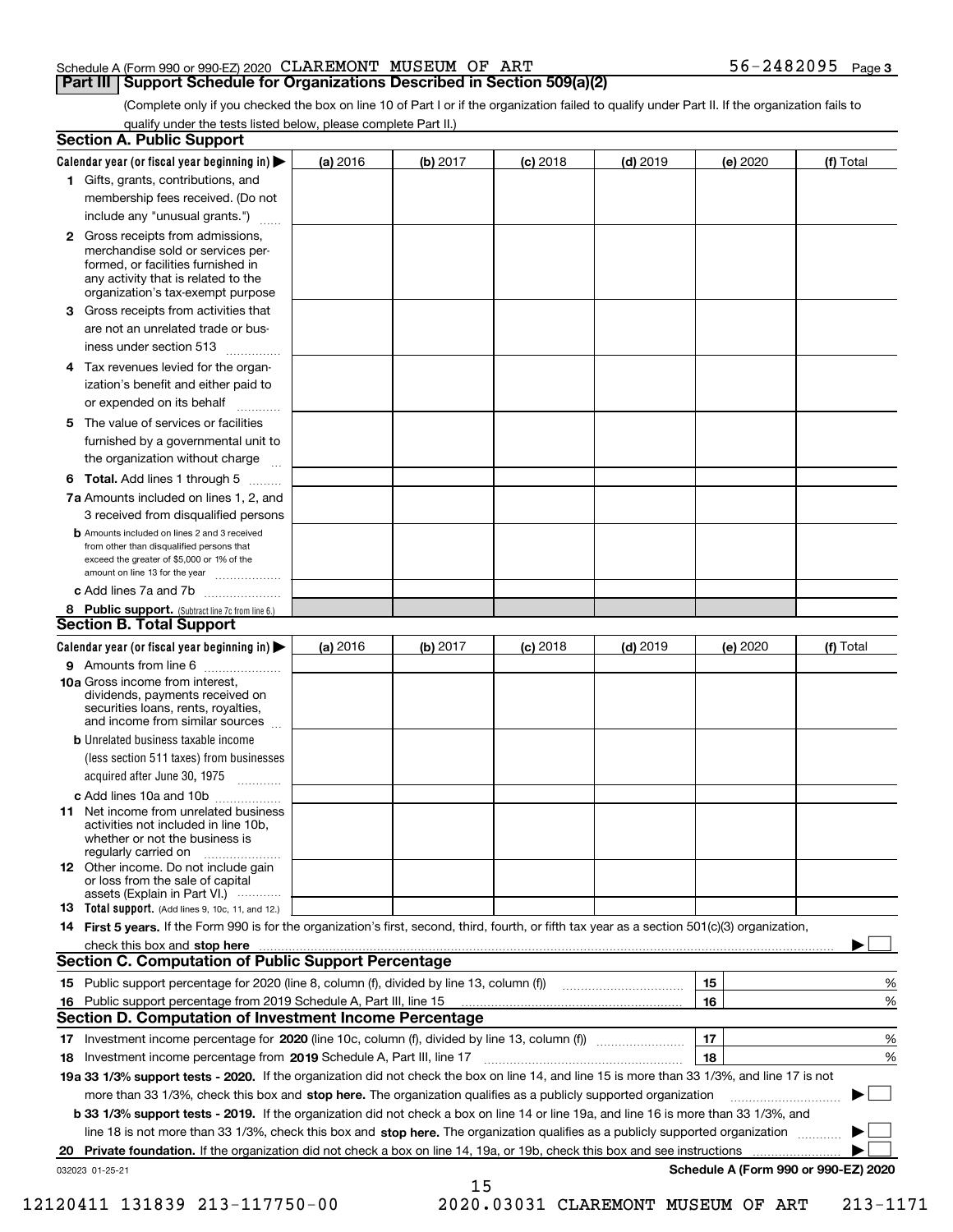## 56-2482095 Page 4

**1**

**YesNo**

## **Part IV Supporting Organizations**

(Complete only if you checked a box in line 12 on Part I. If you checked box 12a, Part I, complete Sections A and B. If you checked box 12b, Part I, complete Sections A and C. If you checked box 12c, Part I, complete Sections A, D, and E. If you checked box 12d, Part I, complete Sections A and D, and complete Part V.)

## **Section A. All Supporting Organizations**

- **1** Are all of the organization's supported organizations listed by name in the organization's governing documents? If "No," describe in **Part VI** how the supported organizations are designated. If designated by *class or purpose, describe the designation. If historic and continuing relationship, explain.*
- **2** Did the organization have any supported organization that does not have an IRS determination of status under section 509(a)(1) or (2)? If "Yes," explain in Part VI how the organization determined that the supported *organization was described in section 509(a)(1) or (2).*
- **3a** Did the organization have a supported organization described in section 501(c)(4), (5), or (6)? If "Yes," answer *lines 3b and 3c below.*
- **b** Did the organization confirm that each supported organization qualified under section 501(c)(4), (5), or (6) and satisfied the public support tests under section 509(a)(2)? If "Yes," describe in **Part VI** when and how the *organization made the determination.*
- **c**Did the organization ensure that all support to such organizations was used exclusively for section 170(c)(2)(B) purposes? If "Yes," explain in **Part VI** what controls the organization put in place to ensure such use.
- **4a***If* Was any supported organization not organized in the United States ("foreign supported organization")? *"Yes," and if you checked box 12a or 12b in Part I, answer lines 4b and 4c below.*
- **b** Did the organization have ultimate control and discretion in deciding whether to make grants to the foreign supported organization? If "Yes," describe in **Part VI** how the organization had such control and discretion *despite being controlled or supervised by or in connection with its supported organizations.*
- **c** Did the organization support any foreign supported organization that does not have an IRS determination under sections 501(c)(3) and 509(a)(1) or (2)? If "Yes," explain in **Part VI** what controls the organization used *to ensure that all support to the foreign supported organization was used exclusively for section 170(c)(2)(B) purposes.*
- **5a** Did the organization add, substitute, or remove any supported organizations during the tax year? If "Yes," answer lines 5b and 5c below (if applicable). Also, provide detail in **Part VI,** including (i) the names and EIN *numbers of the supported organizations added, substituted, or removed; (ii) the reasons for each such action; (iii) the authority under the organization's organizing document authorizing such action; and (iv) how the action was accomplished (such as by amendment to the organizing document).*
- **b** Type I or Type II only. Was any added or substituted supported organization part of a class already designated in the organization's organizing document?
- **cSubstitutions only.**  Was the substitution the result of an event beyond the organization's control?
- **6** Did the organization provide support (whether in the form of grants or the provision of services or facilities) to **Part VI.** *If "Yes," provide detail in* support or benefit one or more of the filing organization's supported organizations? anyone other than (i) its supported organizations, (ii) individuals that are part of the charitable class benefited by one or more of its supported organizations, or (iii) other supporting organizations that also
- **7**Did the organization provide a grant, loan, compensation, or other similar payment to a substantial contributor *If "Yes," complete Part I of Schedule L (Form 990 or 990-EZ).* regard to a substantial contributor? (as defined in section 4958(c)(3)(C)), a family member of a substantial contributor, or a 35% controlled entity with
- **8** Did the organization make a loan to a disqualified person (as defined in section 4958) not described in line 7? *If "Yes," complete Part I of Schedule L (Form 990 or 990-EZ).*
- **9a** Was the organization controlled directly or indirectly at any time during the tax year by one or more in section 509(a)(1) or (2))? If "Yes," *provide detail in* <code>Part VI.</code> disqualified persons, as defined in section 4946 (other than foundation managers and organizations described
- **b** Did one or more disqualified persons (as defined in line 9a) hold a controlling interest in any entity in which the supporting organization had an interest? If "Yes," provide detail in P**art VI**.
- **c**Did a disqualified person (as defined in line 9a) have an ownership interest in, or derive any personal benefit from, assets in which the supporting organization also had an interest? If "Yes," provide detail in P**art VI.**
- **10a** Was the organization subject to the excess business holdings rules of section 4943 because of section supporting organizations)? If "Yes," answer line 10b below. 4943(f) (regarding certain Type II supporting organizations, and all Type III non-functionally integrated
- **b** Did the organization have any excess business holdings in the tax year? (Use Schedule C, Form 4720, to *determine whether the organization had excess business holdings.)*

16

032024 01-25-21

**23a3b3c4a4b4c5a 5b5c6789a 9b9c10a10bSchedule A (Form 990 or 990-EZ) 2020**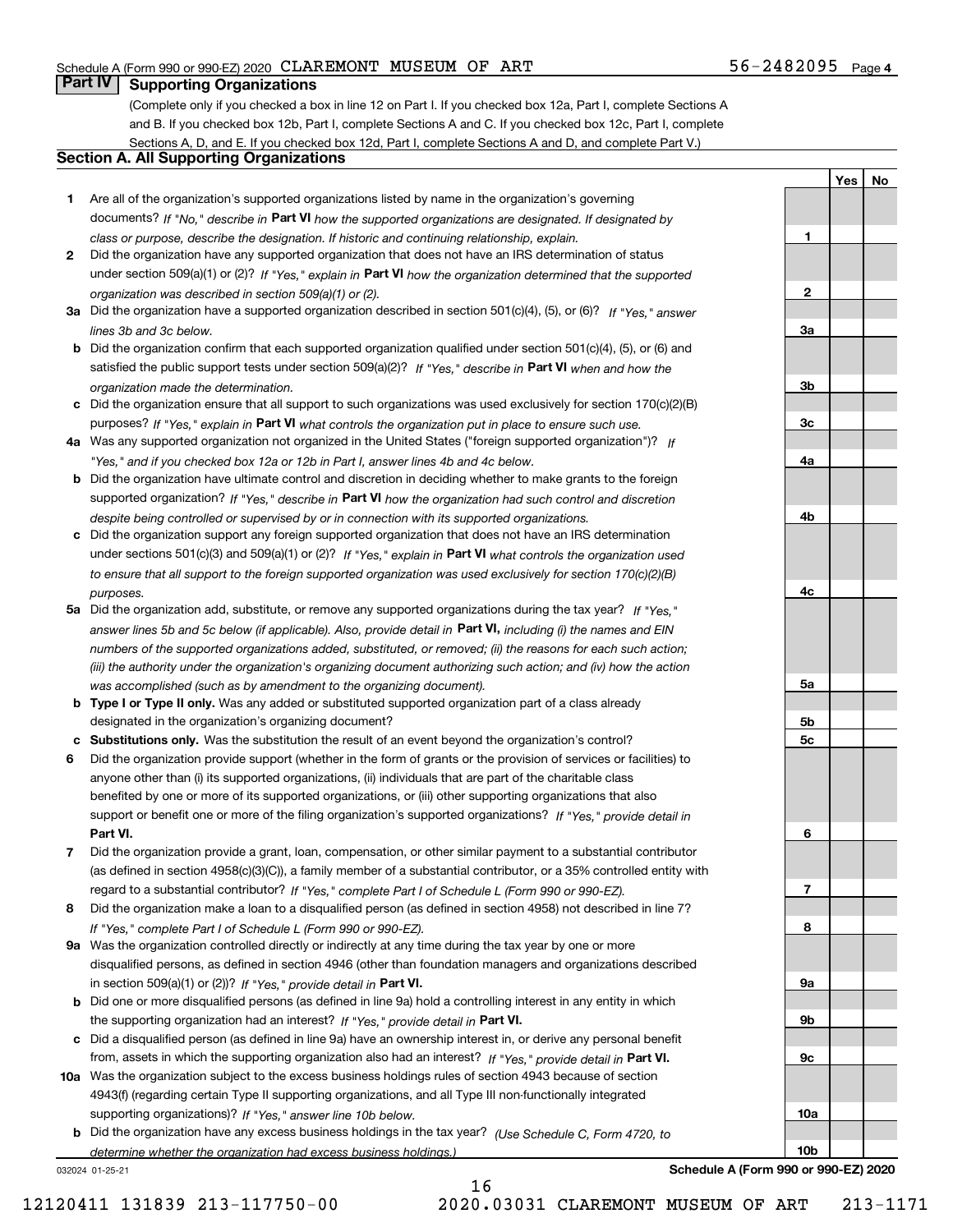|    | <b>Supporting Organizations (continued)</b><br>Part IV                                                                                                                                                                                                                                                                                                                                                                                                                                                                                                                                                                                               |                 |     |           |
|----|------------------------------------------------------------------------------------------------------------------------------------------------------------------------------------------------------------------------------------------------------------------------------------------------------------------------------------------------------------------------------------------------------------------------------------------------------------------------------------------------------------------------------------------------------------------------------------------------------------------------------------------------------|-----------------|-----|-----------|
|    |                                                                                                                                                                                                                                                                                                                                                                                                                                                                                                                                                                                                                                                      |                 | Yes | No        |
| 11 | Has the organization accepted a gift or contribution from any of the following persons?                                                                                                                                                                                                                                                                                                                                                                                                                                                                                                                                                              |                 |     |           |
|    | a A person who directly or indirectly controls, either alone or together with persons described in lines 11b and                                                                                                                                                                                                                                                                                                                                                                                                                                                                                                                                     |                 |     |           |
|    | 11c below, the governing body of a supported organization?                                                                                                                                                                                                                                                                                                                                                                                                                                                                                                                                                                                           | 11a             |     |           |
|    | <b>b</b> A family member of a person described in line 11a above?                                                                                                                                                                                                                                                                                                                                                                                                                                                                                                                                                                                    | 11 <sub>b</sub> |     |           |
|    | c A 35% controlled entity of a person described in line 11a or 11b above? If "Yes" to line 11a, 11b, or 11c, provide                                                                                                                                                                                                                                                                                                                                                                                                                                                                                                                                 |                 |     |           |
|    | detail in Part VI.                                                                                                                                                                                                                                                                                                                                                                                                                                                                                                                                                                                                                                   | 11c             |     |           |
|    | <b>Section B. Type I Supporting Organizations</b>                                                                                                                                                                                                                                                                                                                                                                                                                                                                                                                                                                                                    |                 |     |           |
|    |                                                                                                                                                                                                                                                                                                                                                                                                                                                                                                                                                                                                                                                      |                 | Yes | No        |
| 1. | Did the governing body, members of the governing body, officers acting in their official capacity, or membership of one or<br>more supported organizations have the power to regularly appoint or elect at least a majority of the organization's officers,<br>directors, or trustees at all times during the tax year? If "No," describe in Part VI how the supported organization(s)<br>effectively operated, supervised, or controlled the organization's activities. If the organization had more than one supported<br>organization, describe how the powers to appoint and/or remove officers, directors, or trustees were allocated among the |                 |     |           |
|    | supported organizations and what conditions or restrictions, if any, applied to such powers during the tax year.                                                                                                                                                                                                                                                                                                                                                                                                                                                                                                                                     | 1               |     |           |
| 2  | Did the organization operate for the benefit of any supported organization other than the supported                                                                                                                                                                                                                                                                                                                                                                                                                                                                                                                                                  |                 |     |           |
|    | organization(s) that operated, supervised, or controlled the supporting organization? If "Yes," explain in                                                                                                                                                                                                                                                                                                                                                                                                                                                                                                                                           |                 |     |           |
|    | Part VI how providing such benefit carried out the purposes of the supported organization(s) that operated,                                                                                                                                                                                                                                                                                                                                                                                                                                                                                                                                          | $\mathbf{2}$    |     |           |
|    | supervised, or controlled the supporting organization.<br>Section C. Type II Supporting Organizations                                                                                                                                                                                                                                                                                                                                                                                                                                                                                                                                                |                 |     |           |
|    |                                                                                                                                                                                                                                                                                                                                                                                                                                                                                                                                                                                                                                                      |                 | Yes | No        |
| 1. | Were a majority of the organization's directors or trustees during the tax year also a majority of the directors                                                                                                                                                                                                                                                                                                                                                                                                                                                                                                                                     |                 |     |           |
|    | or trustees of each of the organization's supported organization(s)? If "No," describe in Part VI how control                                                                                                                                                                                                                                                                                                                                                                                                                                                                                                                                        |                 |     |           |
|    | or management of the supporting organization was vested in the same persons that controlled or managed                                                                                                                                                                                                                                                                                                                                                                                                                                                                                                                                               |                 |     |           |
|    | the supported organization(s).                                                                                                                                                                                                                                                                                                                                                                                                                                                                                                                                                                                                                       | 1               |     |           |
|    | Section D. All Type III Supporting Organizations                                                                                                                                                                                                                                                                                                                                                                                                                                                                                                                                                                                                     |                 |     |           |
|    |                                                                                                                                                                                                                                                                                                                                                                                                                                                                                                                                                                                                                                                      |                 | Yes | No        |
| 1  | Did the organization provide to each of its supported organizations, by the last day of the fifth month of the                                                                                                                                                                                                                                                                                                                                                                                                                                                                                                                                       |                 |     |           |
|    | organization's tax year, (i) a written notice describing the type and amount of support provided during the prior tax                                                                                                                                                                                                                                                                                                                                                                                                                                                                                                                                |                 |     |           |
|    | year, (ii) a copy of the Form 990 that was most recently filed as of the date of notification, and (iii) copies of the                                                                                                                                                                                                                                                                                                                                                                                                                                                                                                                               |                 |     |           |
|    | organization's governing documents in effect on the date of notification, to the extent not previously provided?                                                                                                                                                                                                                                                                                                                                                                                                                                                                                                                                     | 1               |     |           |
| 2  | Were any of the organization's officers, directors, or trustees either (i) appointed or elected by the supported                                                                                                                                                                                                                                                                                                                                                                                                                                                                                                                                     |                 |     |           |
|    | organization(s) or (ii) serving on the governing body of a supported organization? If "No." explain in Part VI how                                                                                                                                                                                                                                                                                                                                                                                                                                                                                                                                   |                 |     |           |
|    | the organization maintained a close and continuous working relationship with the supported organization(s).                                                                                                                                                                                                                                                                                                                                                                                                                                                                                                                                          | $\mathbf{2}$    |     |           |
| 3  | By reason of the relationship described in line 2, above, did the organization's supported organizations have a                                                                                                                                                                                                                                                                                                                                                                                                                                                                                                                                      |                 |     |           |
|    | significant voice in the organization's investment policies and in directing the use of the organization's                                                                                                                                                                                                                                                                                                                                                                                                                                                                                                                                           |                 |     |           |
|    | income or assets at all times during the tax year? If "Yes," describe in Part VI the role the organization's                                                                                                                                                                                                                                                                                                                                                                                                                                                                                                                                         |                 |     |           |
|    | supported organizations played in this regard.                                                                                                                                                                                                                                                                                                                                                                                                                                                                                                                                                                                                       | з               |     |           |
|    | Section E. Type III Functionally Integrated Supporting Organizations                                                                                                                                                                                                                                                                                                                                                                                                                                                                                                                                                                                 |                 |     |           |
| 1. | Check the box next to the method that the organization used to satisfy the Integral Part Test during the year (see instructions).                                                                                                                                                                                                                                                                                                                                                                                                                                                                                                                    |                 |     |           |
| а  | The organization satisfied the Activities Test. Complete line 2 below.                                                                                                                                                                                                                                                                                                                                                                                                                                                                                                                                                                               |                 |     |           |
| b  | The organization is the parent of each of its supported organizations. Complete line 3 below.                                                                                                                                                                                                                                                                                                                                                                                                                                                                                                                                                        |                 |     |           |
| c  | The organization supported a governmental entity. Describe in Part VI how you supported a governmental entity (see instructions)                                                                                                                                                                                                                                                                                                                                                                                                                                                                                                                     |                 |     |           |
| 2  | Activities Test. Answer lines 2a and 2b below.                                                                                                                                                                                                                                                                                                                                                                                                                                                                                                                                                                                                       |                 | Yes | <u>No</u> |
| а  | Did substantially all of the organization's activities during the tax year directly further the exempt purposes of                                                                                                                                                                                                                                                                                                                                                                                                                                                                                                                                   |                 |     |           |
|    | the supported organization(s) to which the organization was responsive? If "Yes," then in Part VI identify                                                                                                                                                                                                                                                                                                                                                                                                                                                                                                                                           |                 |     |           |
|    | those supported organizations and explain how these activities directly furthered their exempt purposes,                                                                                                                                                                                                                                                                                                                                                                                                                                                                                                                                             |                 |     |           |
|    | how the organization was responsive to those supported organizations, and how the organization determined                                                                                                                                                                                                                                                                                                                                                                                                                                                                                                                                            |                 |     |           |
|    | that these activities constituted substantially all of its activities.                                                                                                                                                                                                                                                                                                                                                                                                                                                                                                                                                                               | 2a              |     |           |
| b  | Did the activities described in line 2a, above, constitute activities that, but for the organization's involvement,                                                                                                                                                                                                                                                                                                                                                                                                                                                                                                                                  |                 |     |           |
|    | one or more of the organization's supported organization(s) would have been engaged in? If "Yes," explain in                                                                                                                                                                                                                                                                                                                                                                                                                                                                                                                                         |                 |     |           |
|    |                                                                                                                                                                                                                                                                                                                                                                                                                                                                                                                                                                                                                                                      |                 |     |           |

**Part VI**  *the reasons for the organization's position that its supported organization(s) would have engaged in these activities but for the organization's involvement.*

**3** Parent of Supported Organizations. Answer lines 3a and 3b below.

**a** Did the organization have the power to regularly appoint or elect a majority of the officers, directors, or trustees of each of the supported organizations? If "Yes" or "No" provide details in **Part VI.** 

032025 01-25-21 **b** Did the organization exercise a substantial degree of direction over the policies, programs, and activities of each of its supported organizations? If "Yes," describe in Part VI the role played by the organization in this regard.

17

**Schedule A (Form 990 or 990-EZ) 2020**

**2b**

**3a**

**3b**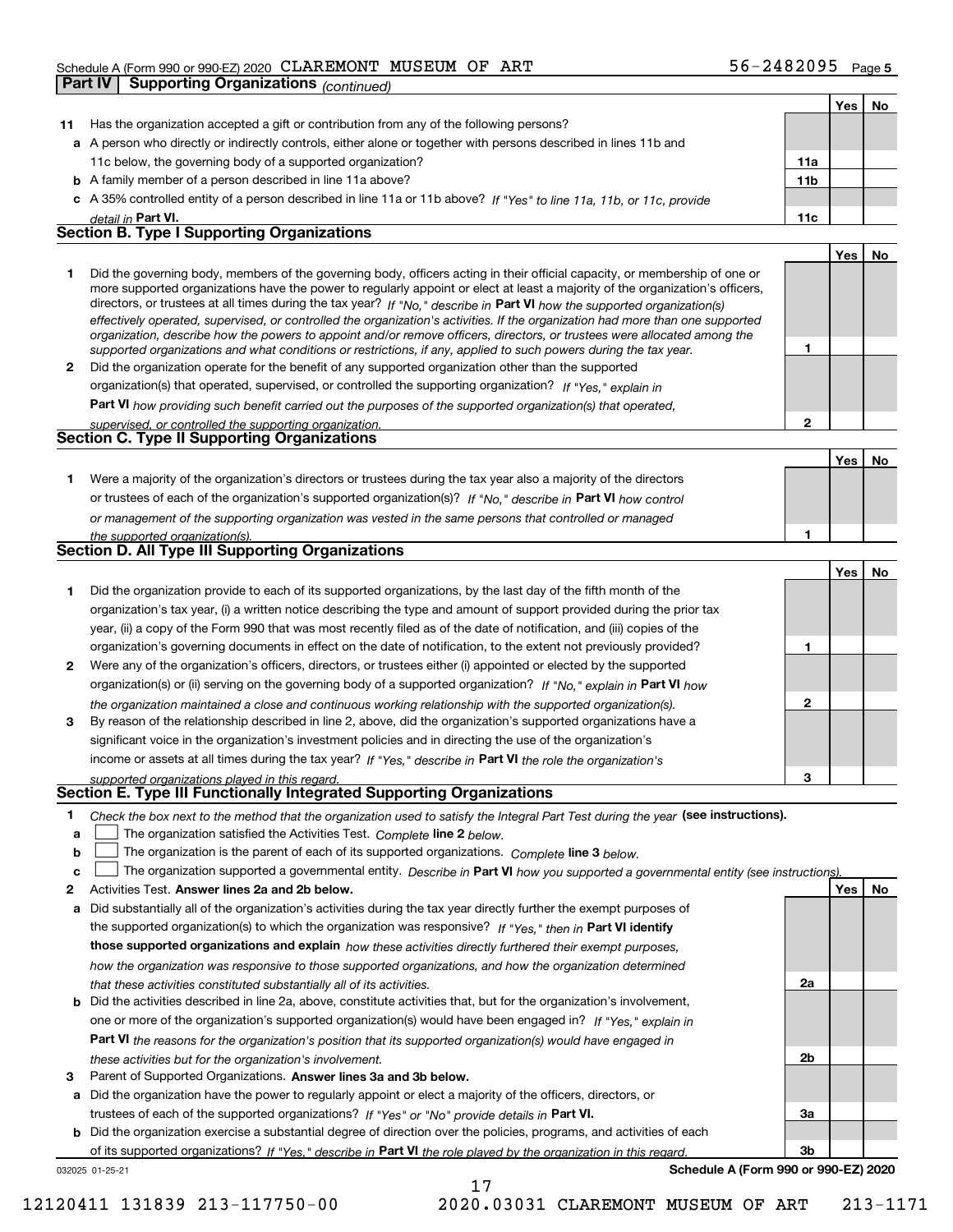## Schedule A (Form 990 or 990-EZ) 2020 Page CLAREMONT MUSEUM OF ART 56-2482095 **Part V Type III Non-Functionally Integrated 509(a)(3) Supporting Organizations**

1 Check here if the organization satisfied the Integral Part Test as a qualifying trust on Nov. 20, 1970 (explain in Part VI). See instructions. All other Type III non-functionally integrated supporting organizations must complete Sections A through E.

|   | Section A - Adjusted Net Income                                                                                                   |                | (A) Prior Year | (B) Current Year<br>(optional) |
|---|-----------------------------------------------------------------------------------------------------------------------------------|----------------|----------------|--------------------------------|
| 1 | Net short-term capital gain                                                                                                       | 1              |                |                                |
| 2 | Recoveries of prior-year distributions                                                                                            | $\overline{2}$ |                |                                |
| 3 | Other gross income (see instructions)                                                                                             | 3              |                |                                |
| 4 | Add lines 1 through 3.                                                                                                            | 4              |                |                                |
| 5 | Depreciation and depletion                                                                                                        | 5              |                |                                |
| 6 | Portion of operating expenses paid or incurred for production or                                                                  |                |                |                                |
|   | collection of gross income or for management, conservation, or                                                                    |                |                |                                |
|   | maintenance of property held for production of income (see instructions)                                                          | 6              |                |                                |
| 7 | Other expenses (see instructions)                                                                                                 | $\overline{7}$ |                |                                |
| 8 | Adjusted Net Income (subtract lines 5, 6, and 7 from line 4)                                                                      | 8              |                |                                |
|   | <b>Section B - Minimum Asset Amount</b>                                                                                           |                | (A) Prior Year | (B) Current Year<br>(optional) |
| 1 | Aggregate fair market value of all non-exempt-use assets (see                                                                     |                |                |                                |
|   | instructions for short tax year or assets held for part of year):                                                                 |                |                |                                |
|   | <b>a</b> Average monthly value of securities                                                                                      | 1a             |                |                                |
|   | <b>b</b> Average monthly cash balances                                                                                            | 1b             |                |                                |
|   | <b>c</b> Fair market value of other non-exempt-use assets                                                                         | 1 <sub>c</sub> |                |                                |
|   | d Total (add lines 1a, 1b, and 1c)                                                                                                | 1d             |                |                                |
|   | e Discount claimed for blockage or other factors                                                                                  |                |                |                                |
|   | (explain in detail in Part VI):                                                                                                   |                |                |                                |
| 2 | Acquisition indebtedness applicable to non-exempt-use assets                                                                      | $\mathbf 2$    |                |                                |
| 3 | Subtract line 2 from line 1d.                                                                                                     | 3              |                |                                |
| 4 | Cash deemed held for exempt use. Enter 0.015 of line 3 (for greater amount,                                                       |                |                |                                |
|   | see instructions)                                                                                                                 | 4              |                |                                |
| 5 | Net value of non-exempt-use assets (subtract line 4 from line 3)                                                                  | 5              |                |                                |
| 6 | Multiply line 5 by 0.035.                                                                                                         | 6              |                |                                |
| 7 | Recoveries of prior-year distributions                                                                                            | $\overline{7}$ |                |                                |
| 8 | Minimum Asset Amount (add line 7 to line 6)                                                                                       | 8              |                |                                |
|   | <b>Section C - Distributable Amount</b>                                                                                           |                |                | <b>Current Year</b>            |
| 1 | Adjusted net income for prior year (from Section A, line 8, column A)                                                             | 1              |                |                                |
| 2 | Enter 0.85 of line 1.                                                                                                             | $\overline{2}$ |                |                                |
| З | Minimum asset amount for prior year (from Section B, line 8, column A)                                                            | 3              |                |                                |
| 4 | Enter greater of line 2 or line 3.                                                                                                | 4              |                |                                |
| 5 | Income tax imposed in prior year                                                                                                  | 5              |                |                                |
| 6 | <b>Distributable Amount.</b> Subtract line 5 from line 4, unless subject to                                                       |                |                |                                |
|   | emergency temporary reduction (see instructions).                                                                                 | 6              |                |                                |
| 7 | Check here if the current year is the organization's first as a non-functionally integrated Type III supporting organization (see |                |                |                                |

instructions).

**1**

**Schedule A (Form 990 or 990-EZ) 2020**

032026 01-25-21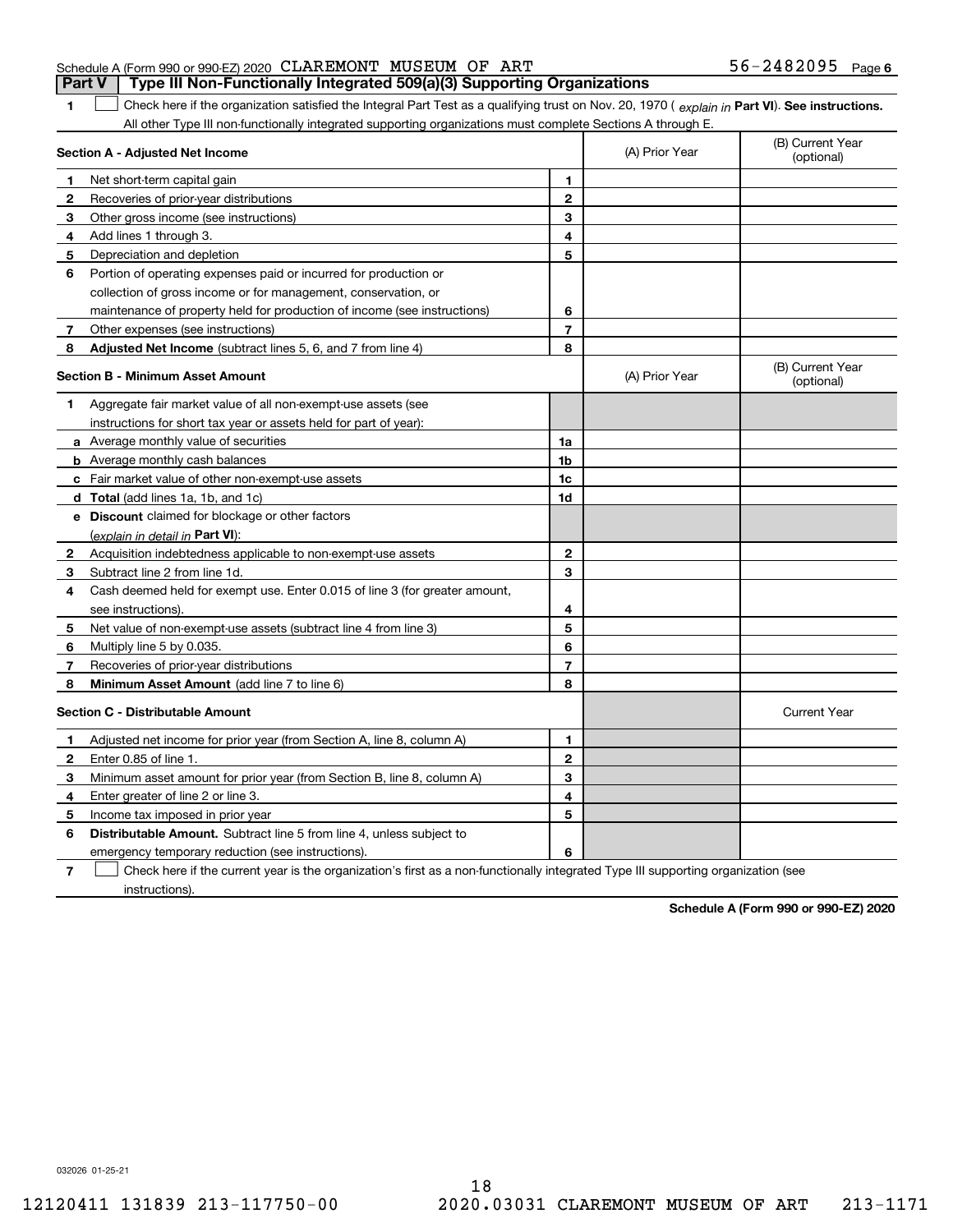| <b>Part V</b> | Type III Non-Functionally Integrated 509(a)(3) Supporting Organizations                    |                             | (continued)                           |                                         |  |
|---------------|--------------------------------------------------------------------------------------------|-----------------------------|---------------------------------------|-----------------------------------------|--|
|               | <b>Section D - Distributions</b>                                                           |                             |                                       | <b>Current Year</b>                     |  |
| 1             | Amounts paid to supported organizations to accomplish exempt purposes                      |                             |                                       | 1                                       |  |
| 2             | Amounts paid to perform activity that directly furthers exempt purposes of supported       |                             |                                       |                                         |  |
|               | organizations, in excess of income from activity                                           |                             |                                       | 2                                       |  |
| 3             | Administrative expenses paid to accomplish exempt purposes of supported organizations      |                             |                                       | 3                                       |  |
| 4             | Amounts paid to acquire exempt-use assets                                                  |                             |                                       | 4                                       |  |
| 5             | Qualified set-aside amounts (prior IRS approval required - provide details in Part VI)     |                             |                                       | 5                                       |  |
| 6             | Other distributions (describe in Part VI). See instructions.                               |                             |                                       | 6                                       |  |
| 7             | Total annual distributions. Add lines 1 through 6.                                         |                             |                                       | 7                                       |  |
| 8             | Distributions to attentive supported organizations to which the organization is responsive |                             |                                       |                                         |  |
|               | (provide details in Part VI). See instructions.                                            |                             |                                       | 8                                       |  |
| 9             | Distributable amount for 2020 from Section C, line 6                                       |                             |                                       | 9                                       |  |
| 10            | Line 8 amount divided by line 9 amount                                                     |                             | 10                                    |                                         |  |
|               |                                                                                            | (i)                         | (ii)                                  | (iii)                                   |  |
|               | <b>Section E - Distribution Allocations</b> (see instructions)                             | <b>Excess Distributions</b> | <b>Underdistributions</b><br>Pre-2020 | <b>Distributable</b><br>Amount for 2020 |  |
| 1             | Distributable amount for 2020 from Section C, line 6                                       |                             |                                       |                                         |  |
| 2             | Underdistributions, if any, for years prior to 2020 (reason-                               |                             |                                       |                                         |  |
|               | able cause required - explain in Part VI). See instructions.                               |                             |                                       |                                         |  |
| 3             | Excess distributions carryover, if any, to 2020                                            |                             |                                       |                                         |  |
|               | <b>a</b> From 2015                                                                         |                             |                                       |                                         |  |
|               | <b>b</b> From 2016                                                                         |                             |                                       |                                         |  |
|               | c From 2017                                                                                |                             |                                       |                                         |  |
|               | <b>d</b> From 2018                                                                         |                             |                                       |                                         |  |
|               | e From 2019                                                                                |                             |                                       |                                         |  |
|               | f Total of lines 3a through 3e                                                             |                             |                                       |                                         |  |
|               | g Applied to underdistributions of prior years                                             |                             |                                       |                                         |  |
|               | <b>h</b> Applied to 2020 distributable amount                                              |                             |                                       |                                         |  |
|               | Carryover from 2015 not applied (see instructions)                                         |                             |                                       |                                         |  |
|               | Remainder. Subtract lines 3g, 3h, and 3i from line 3f.                                     |                             |                                       |                                         |  |
| 4             | Distributions for 2020 from Section D,                                                     |                             |                                       |                                         |  |
|               | line $7:$                                                                                  |                             |                                       |                                         |  |
|               | a Applied to underdistributions of prior years                                             |                             |                                       |                                         |  |
|               | <b>b</b> Applied to 2020 distributable amount                                              |                             |                                       |                                         |  |
|               | c Remainder. Subtract lines 4a and 4b from line 4.                                         |                             |                                       |                                         |  |
| 5             | Remaining underdistributions for years prior to 2020, if                                   |                             |                                       |                                         |  |
|               | any. Subtract lines 3g and 4a from line 2. For result greater                              |                             |                                       |                                         |  |
|               | than zero, explain in Part VI. See instructions.                                           |                             |                                       |                                         |  |
| 6             | Remaining underdistributions for 2020. Subtract lines 3h                                   |                             |                                       |                                         |  |
|               | and 4b from line 1. For result greater than zero, explain in                               |                             |                                       |                                         |  |
|               | Part VI. See instructions.                                                                 |                             |                                       |                                         |  |
| 7             | Excess distributions carryover to 2021. Add lines 3j                                       |                             |                                       |                                         |  |
|               | and 4c.                                                                                    |                             |                                       |                                         |  |
| 8             | Breakdown of line 7:                                                                       |                             |                                       |                                         |  |
|               | a Excess from 2016                                                                         |                             |                                       |                                         |  |
|               | <b>b</b> Excess from 2017                                                                  |                             |                                       |                                         |  |
|               | c Excess from 2018                                                                         |                             |                                       |                                         |  |
|               | d Excess from 2019                                                                         |                             |                                       |                                         |  |
|               | e Excess from 2020                                                                         |                             |                                       |                                         |  |

**Schedule A (Form 990 or 990-EZ) 2020**

032027 01-25-21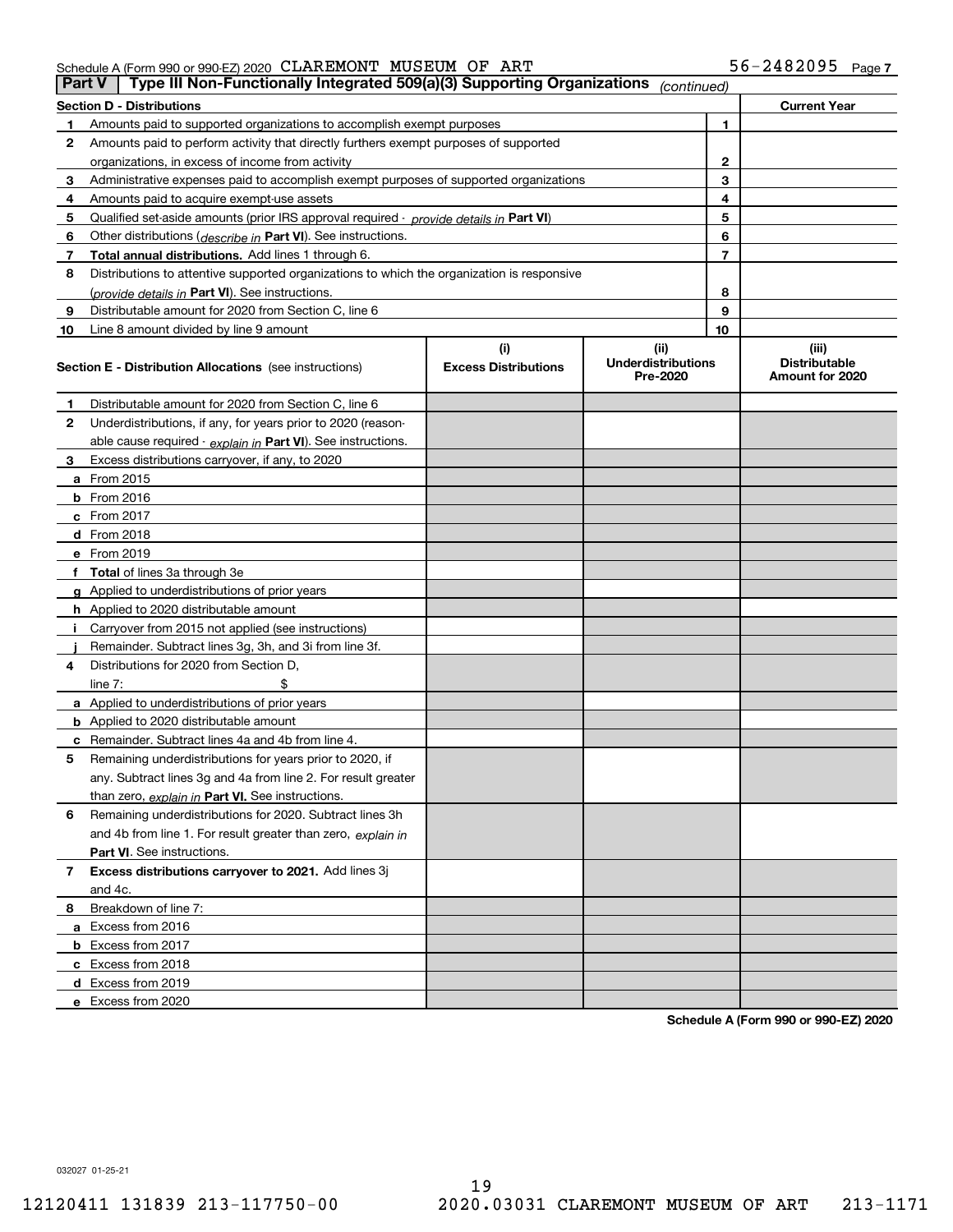|                 | Schedule A (Form 990 or 990-EZ) 2020 CLAREMONT MUSEUM OF ART                                                                                                                                                                                                                                                                                                                                                                      |  |    | $56 - 2482095$ Page 8                |  |
|-----------------|-----------------------------------------------------------------------------------------------------------------------------------------------------------------------------------------------------------------------------------------------------------------------------------------------------------------------------------------------------------------------------------------------------------------------------------|--|----|--------------------------------------|--|
| <b>Part VI</b>  | Supplemental Information. Provide the explanations required by Part II, line 10; Part II, line 17a or 17b; Part III, line 12;<br>Part IV, Section A, lines 1, 2, 3b, 3c, 4b, 4c, 5a, 6, 9a, 9b, 9c, 11a, 11b, and 11c; Part IV, Section B, lines 1 and 2; Part IV, Section C,<br>line 1; Part IV, Section D, lines 2 and 3; Part IV, Section E, lines 1c, 2a, 2b, 3a, and 3b; Part V, line 1; Part V, Section B, line 1e; Part V, |  |    |                                      |  |
|                 | Section D, lines 5, 6, and 8; and Part V, Section E, lines 2, 5, and 6. Also complete this part for any additional information.<br>(See instructions.)                                                                                                                                                                                                                                                                            |  |    |                                      |  |
|                 |                                                                                                                                                                                                                                                                                                                                                                                                                                   |  |    |                                      |  |
|                 |                                                                                                                                                                                                                                                                                                                                                                                                                                   |  |    |                                      |  |
|                 |                                                                                                                                                                                                                                                                                                                                                                                                                                   |  |    |                                      |  |
|                 |                                                                                                                                                                                                                                                                                                                                                                                                                                   |  |    |                                      |  |
|                 |                                                                                                                                                                                                                                                                                                                                                                                                                                   |  |    |                                      |  |
|                 |                                                                                                                                                                                                                                                                                                                                                                                                                                   |  |    |                                      |  |
|                 |                                                                                                                                                                                                                                                                                                                                                                                                                                   |  |    |                                      |  |
|                 |                                                                                                                                                                                                                                                                                                                                                                                                                                   |  |    |                                      |  |
|                 |                                                                                                                                                                                                                                                                                                                                                                                                                                   |  |    |                                      |  |
|                 |                                                                                                                                                                                                                                                                                                                                                                                                                                   |  |    |                                      |  |
|                 |                                                                                                                                                                                                                                                                                                                                                                                                                                   |  |    |                                      |  |
|                 |                                                                                                                                                                                                                                                                                                                                                                                                                                   |  |    |                                      |  |
|                 |                                                                                                                                                                                                                                                                                                                                                                                                                                   |  |    |                                      |  |
|                 |                                                                                                                                                                                                                                                                                                                                                                                                                                   |  |    |                                      |  |
|                 |                                                                                                                                                                                                                                                                                                                                                                                                                                   |  |    |                                      |  |
|                 |                                                                                                                                                                                                                                                                                                                                                                                                                                   |  |    |                                      |  |
|                 |                                                                                                                                                                                                                                                                                                                                                                                                                                   |  |    |                                      |  |
|                 |                                                                                                                                                                                                                                                                                                                                                                                                                                   |  |    |                                      |  |
|                 |                                                                                                                                                                                                                                                                                                                                                                                                                                   |  |    |                                      |  |
|                 |                                                                                                                                                                                                                                                                                                                                                                                                                                   |  |    |                                      |  |
|                 |                                                                                                                                                                                                                                                                                                                                                                                                                                   |  |    |                                      |  |
|                 |                                                                                                                                                                                                                                                                                                                                                                                                                                   |  |    |                                      |  |
|                 |                                                                                                                                                                                                                                                                                                                                                                                                                                   |  |    |                                      |  |
|                 |                                                                                                                                                                                                                                                                                                                                                                                                                                   |  |    |                                      |  |
|                 |                                                                                                                                                                                                                                                                                                                                                                                                                                   |  |    |                                      |  |
|                 |                                                                                                                                                                                                                                                                                                                                                                                                                                   |  |    |                                      |  |
|                 |                                                                                                                                                                                                                                                                                                                                                                                                                                   |  |    |                                      |  |
| 032028 01-25-21 |                                                                                                                                                                                                                                                                                                                                                                                                                                   |  |    | Schedule A (Form 990 or 990-EZ) 2020 |  |
|                 |                                                                                                                                                                                                                                                                                                                                                                                                                                   |  | 20 |                                      |  |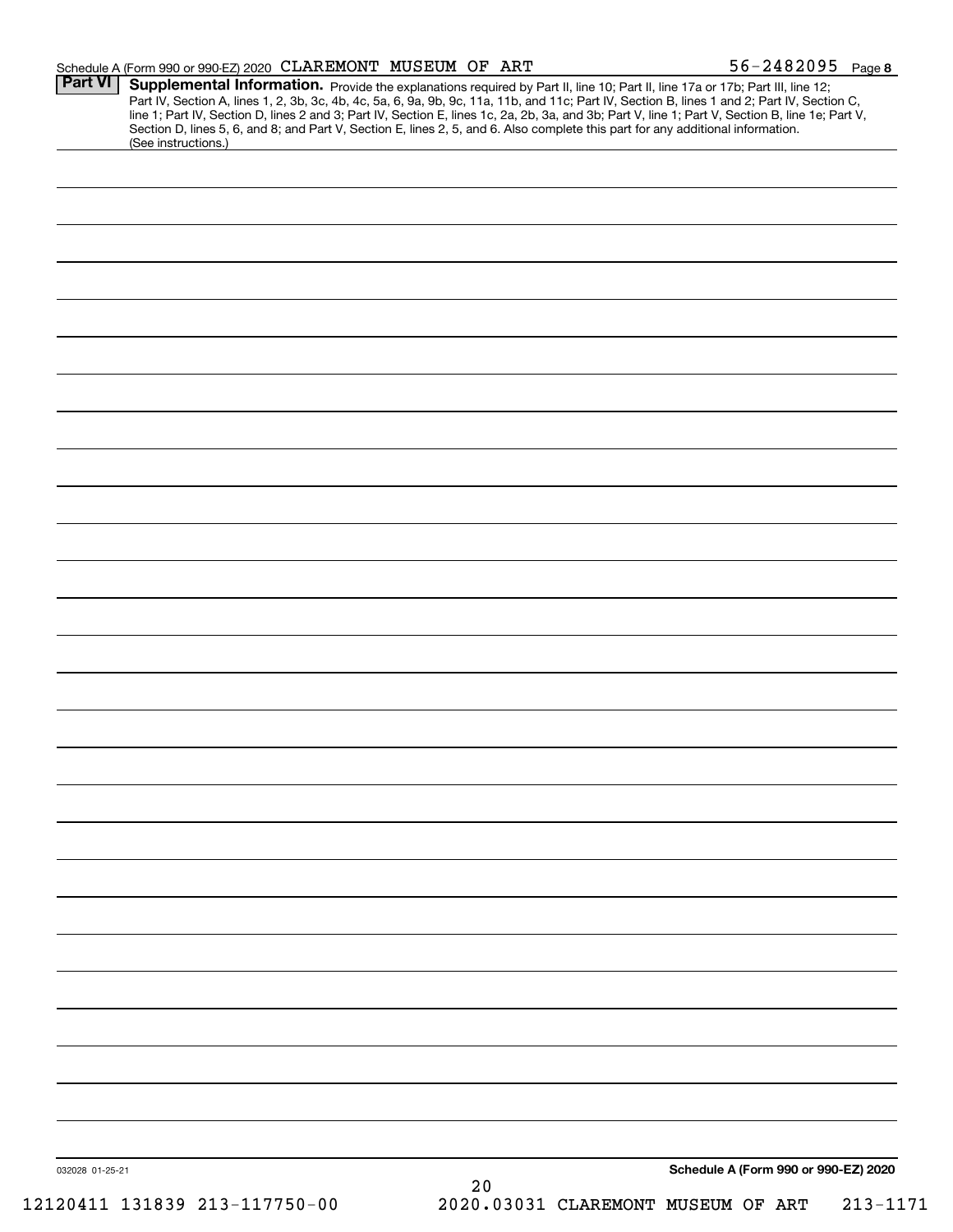Department of the Treasury Internal Revenue Service **(Form 990, 990-EZ, or 990-PF)**

Name of the organization

**Organization type** (check one):

# **Schedule B Schedule of Contributors**

**| Attach to Form 990, Form 990-EZ, or Form 990-PF. | Go to www.irs.gov/Form990 for the latest information.** OMB No. 1545-0047

**2020**

**Employer identification number**

| $6 - 2482095$ |  |
|---------------|--|
|---------------|--|

| CLAREMONT MUSEUM OF ART |  | $156 - 2482095$ |
|-------------------------|--|-----------------|
|                         |  |                 |

| Filers of:         | Section:                                                                    |
|--------------------|-----------------------------------------------------------------------------|
| Form 990 or 990-EZ | $ \mathbf{X} $ 501(c)( 3) (enter number) organization                       |
|                    | $4947(a)(1)$ nonexempt charitable trust not treated as a private foundation |
|                    | 527 political organization                                                  |
| Form 990-PF        | 501(c)(3) exempt private foundation                                         |
|                    | 4947(a)(1) nonexempt charitable trust treated as a private foundation       |
|                    | 501(c)(3) taxable private foundation                                        |

Check if your organization is covered by the **General Rule** or a **Special Rule. Note:**  Only a section 501(c)(7), (8), or (10) organization can check boxes for both the General Rule and a Special Rule. See instructions.

## **General Rule**

 $\mathcal{L}^{\text{max}}$ 

For an organization filing Form 990, 990-EZ, or 990-PF that received, during the year, contributions totaling \$5,000 or more (in money or property) from any one contributor. Complete Parts I and II. See instructions for determining a contributor's total contributions.

## **Special Rules**

any one contributor, during the year, total contributions of the greater of  $\,$  (1) \$5,000; or **(2)** 2% of the amount on (i) Form 990, Part VIII, line 1h;  $\boxed{\textbf{X}}$  For an organization described in section 501(c)(3) filing Form 990 or 990-EZ that met the 33 1/3% support test of the regulations under sections 509(a)(1) and 170(b)(1)(A)(vi), that checked Schedule A (Form 990 or 990-EZ), Part II, line 13, 16a, or 16b, and that received from or (ii) Form 990-EZ, line 1. Complete Parts I and II.

For an organization described in section 501(c)(7), (8), or (10) filing Form 990 or 990-EZ that received from any one contributor, during the year, total contributions of more than \$1,000 exclusively for religious, charitable, scientific, literary, or educational purposes, or for the prevention of cruelty to children or animals. Complete Parts I (entering "N/A" in column (b) instead of the contributor name and address), II, and III.  $\mathcal{L}^{\text{max}}$ 

purpose. Don't complete any of the parts unless the **General Rule** applies to this organization because it received *nonexclusively* year, contributions <sub>exclusively</sub> for religious, charitable, etc., purposes, but no such contributions totaled more than \$1,000. If this box is checked, enter here the total contributions that were received during the year for an  $\;$ exclusively religious, charitable, etc., For an organization described in section 501(c)(7), (8), or (10) filing Form 990 or 990-EZ that received from any one contributor, during the religious, charitable, etc., contributions totaling \$5,000 or more during the year  $\Box$ — $\Box$   $\Box$   $\Box$  $\mathcal{L}^{\text{max}}$ 

**Caution:**  An organization that isn't covered by the General Rule and/or the Special Rules doesn't file Schedule B (Form 990, 990-EZ, or 990-PF),  **must** but it answer "No" on Part IV, line 2, of its Form 990; or check the box on line H of its Form 990-EZ or on its Form 990-PF, Part I, line 2, to certify that it doesn't meet the filing requirements of Schedule B (Form 990, 990-EZ, or 990-PF).

**For Paperwork Reduction Act Notice, see the instructions for Form 990, 990-EZ, or 990-PF. Schedule B (Form 990, 990-EZ, or 990-PF) (2020)** LHA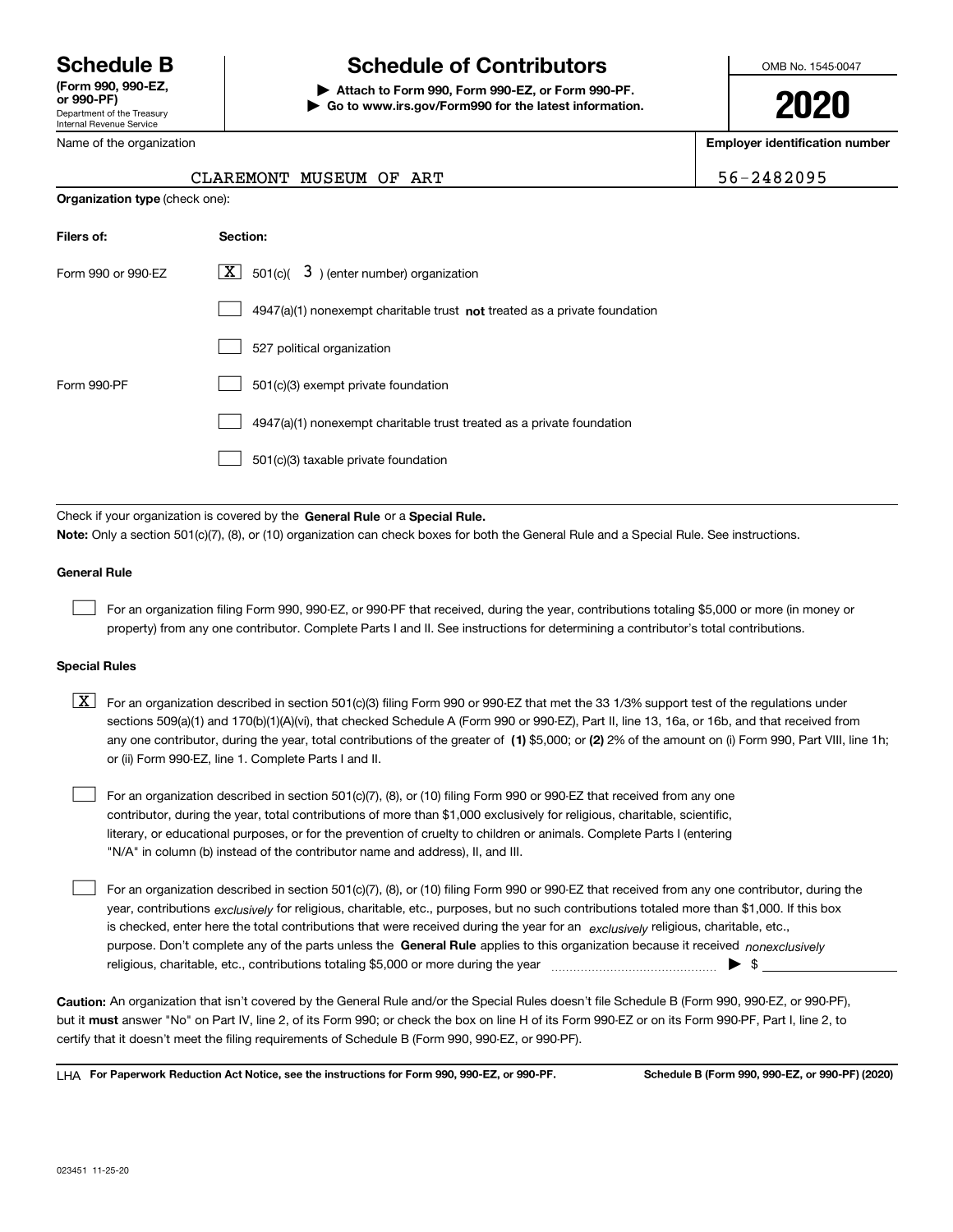## Schedule B (Form 990, 990-EZ, or 990-PF) (2020)  $P_0 = 2$

Name of organization

CLAREMONT MUSEUM OF ART 56-2482095

### **(a)No.(b) Name, address, and ZIP + 4 (c)Total contributions (d)Type of contribution PersonPayrollNoncash (a)No.(b)Name, address, and ZIP + 4 (c)Total contributions (d)Type of contribution PersonPayrollNoncash (a)No.(b)Name, address, and ZIP + 4 (c)Total contributions (d)Type of contribution PersonPayrollNoncash (a) No.(b)Name, address, and ZIP + 4 (c) Total contributions (d) Type of contribution PersonPayrollNoncash(a) No.(b)Name, address, and ZIP + 4 (c) Total contributions (d)Type of contribution PersonPayrollNoncash(a)No.(b)Name, address, and ZIP + 4 (c)Total contributions (d)Type of contribution PersonPayrollNoncash Contributors** (see instructions). Use duplicate copies of Part I if additional space is needed. \$(Complete Part II for noncash contributions.) \$(Complete Part II for noncash contributions.) \$(Complete Part II for noncash contributions.) \$(Complete Part II for noncash contributions.) \$(Complete Part II for noncash contributions.) \$(Complete Part II for noncash contributions.) Employer identification Page 2<br>
Iame of organization<br> **2Part I 2Part I Contributors** (see instructions). Use duplicate copies of Part I if additional space is needed.  $\lceil \text{X} \rceil$  $\mathcal{L}^{\text{max}}$  $\mathcal{L}^{\text{max}}$  $\boxed{\text{X}}$  $\mathcal{L}^{\text{max}}$  $\mathcal{L}^{\text{max}}$  $|X|$  $\mathcal{L}^{\text{max}}$  $\mathcal{L}^{\text{max}}$  $|X|$  $\mathcal{L}^{\text{max}}$  $\mathcal{L}^{\text{max}}$  $|X|$  $\mathcal{L}^{\text{max}}$  $\mathcal{L}^{\text{max}}$  $\boxed{\text{X}}$  $\mathcal{L}^{\text{max}}$  $\mathcal{L}^{\text{max}}$ 1 X LA COUNTY DEPT OF ARTS & CULTURE 13,900. 1055 WILSHIRE BLVD, SUITE 800 LOS ANGELES, CA 90017 2 CITY OF CLAREMONT CONTROL CONTROL CONTROL OF SALE OF A SERIES AND RESONANCE OF A SERIES OF A SERIES OF A SERIES OF A SERIES OF A SERIES OF A SERIES OF A SERIES OF A SERIES OF A SERIES OF A SERIES OF A SERIES OF A SERIES 7,000. 207 HARVARD AVE CLAREMONT, CA 91711 3 X DAVID & AHLENE WELSH 10,000. PO BOX 1136 CLAREMONT, CA 91711 4 X MARTA REENTS 10,000. PO BOX 1136 CLAREMONT, CA 91711 5 X BARBARA BROWN 5,200. PO BOX 1136 CLAREMONT, CA 91711 6 X JOE & GEORGETTE UNIS 5,000. PO BOX 1136 CLAREMONT, CA 91711

023452 11-25-20 **Schedule B (Form 990, 990-EZ, or 990-PF) (2020)**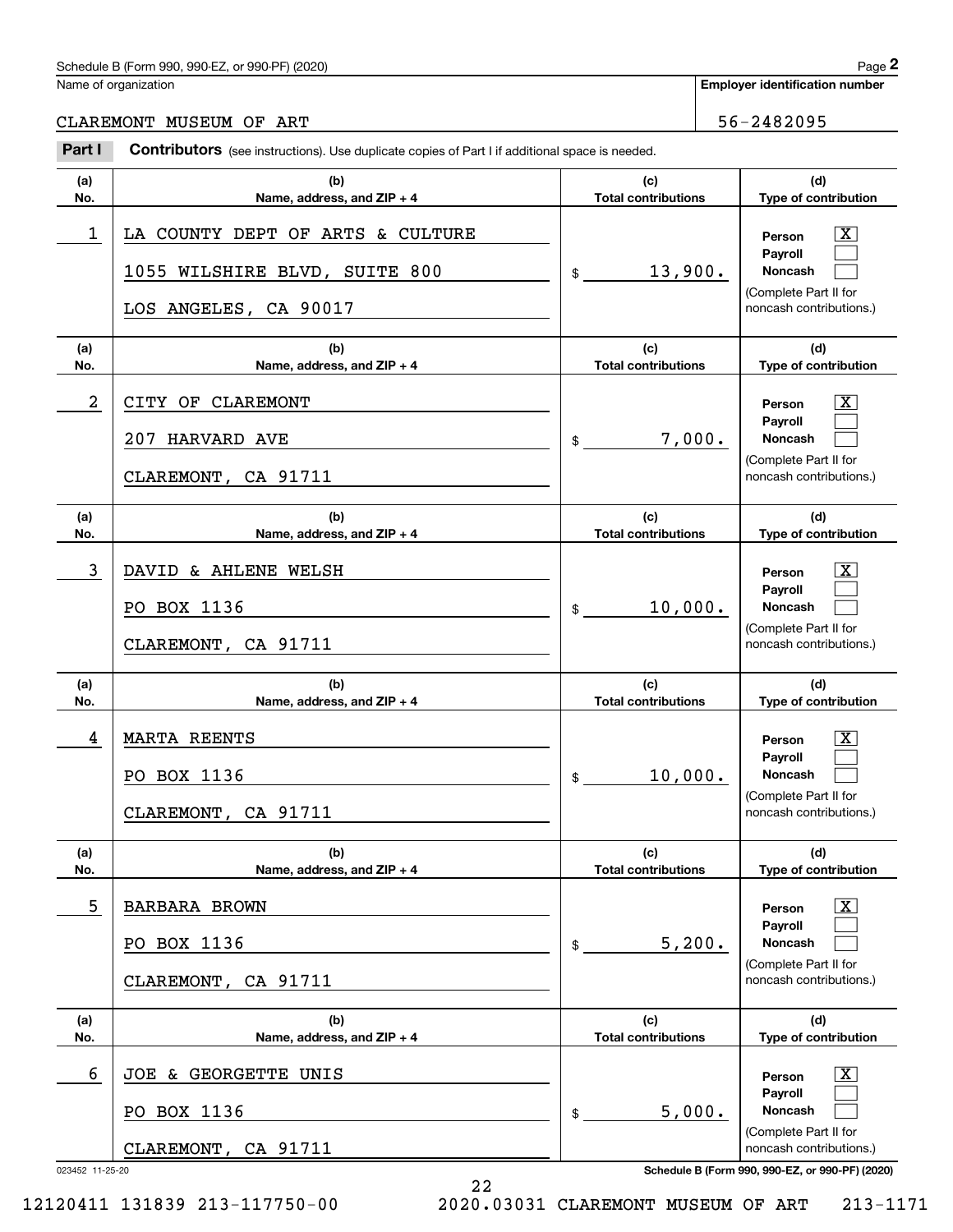Name of organization

**Employer identification number**

CLAREMONT MUSEUM OF ART 36-2482095

Chedule B (Form 990, 990-EZ, or 990-PF) (2020)<br>
lame of organization<br> **3Part II if additional space is needed.**<br> **Part II if additional space is needed.**<br> **Part II if additional space is needed.** 

| (a)<br>No.<br>from<br>Part I | (b)<br>Description of noncash property given | (c)<br>FMV (or estimate)<br>(See instructions.) | (d)<br>Date received                            |
|------------------------------|----------------------------------------------|-------------------------------------------------|-------------------------------------------------|
|                              |                                              | $\frac{1}{2}$                                   |                                                 |
| (a)<br>No.<br>from<br>Part I | (b)<br>Description of noncash property given | (c)<br>FMV (or estimate)<br>(See instructions.) | (d)<br>Date received                            |
|                              |                                              | $\frac{1}{2}$                                   |                                                 |
| (a)<br>No.<br>from<br>Part I | (b)<br>Description of noncash property given | (c)<br>FMV (or estimate)<br>(See instructions.) | (d)<br>Date received                            |
|                              |                                              | $\frac{1}{2}$                                   |                                                 |
| (a)<br>No.<br>from<br>Part I | (b)<br>Description of noncash property given | (c)<br>FMV (or estimate)<br>(See instructions.) | (d)<br>Date received                            |
|                              |                                              | \$                                              |                                                 |
| (a)<br>No.<br>from<br>Part I | (b)<br>Description of noncash property given | (c)<br>FMV (or estimate)<br>(See instructions.) | (d)<br>Date received                            |
|                              |                                              | \$                                              |                                                 |
| (a)<br>No.<br>from<br>Part I | (b)<br>Description of noncash property given | (c)<br>FMV (or estimate)<br>(See instructions.) | (d)<br>Date received                            |
|                              |                                              | \$                                              |                                                 |
| 023453 11-25-20              |                                              |                                                 | Schedule B (Form 990, 990-EZ, or 990-PF) (2020) |

23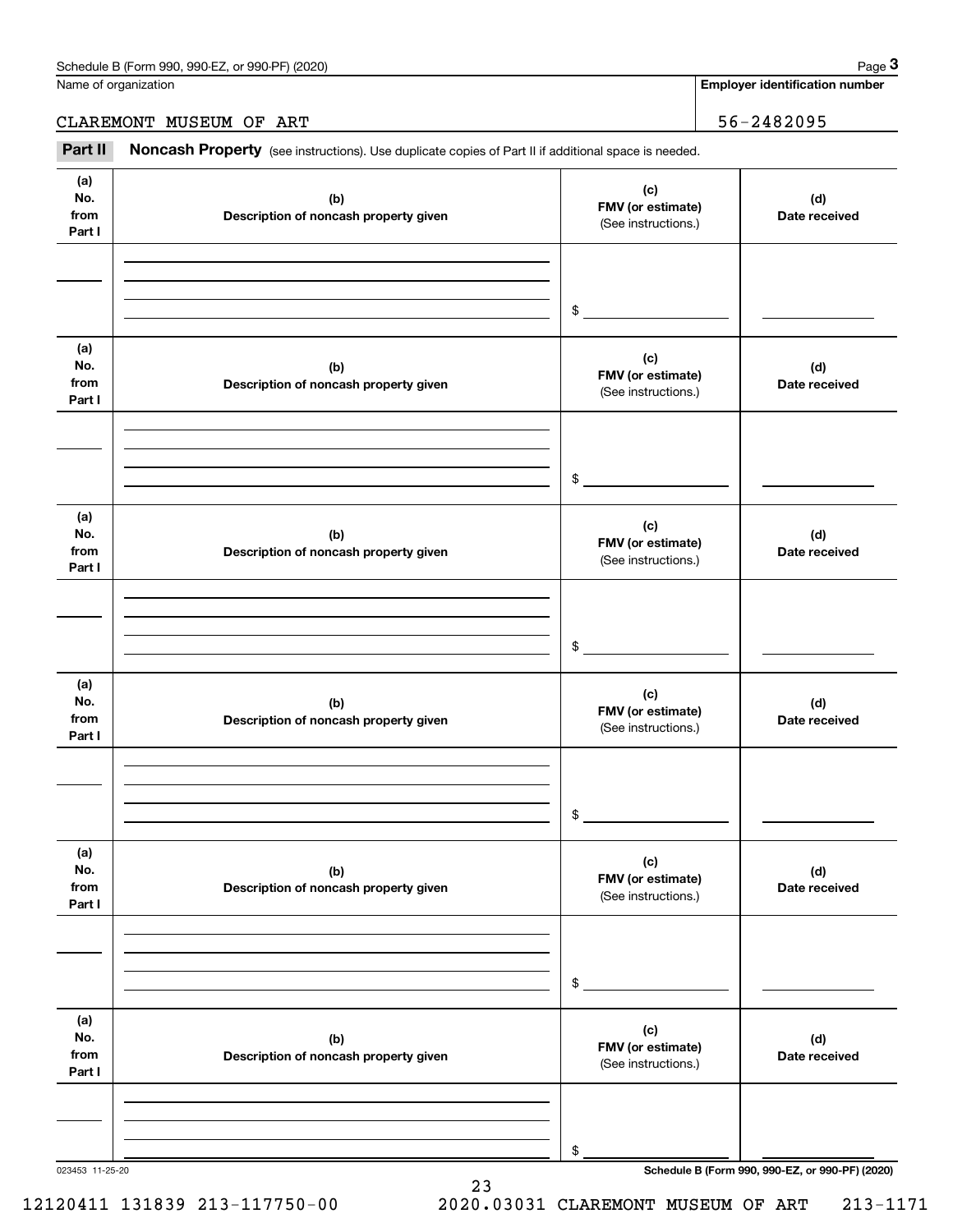|                 | Schedule B (Form 990, 990-EZ, or 990-PF) (2020)                                                                                                                                                                                                                                                                                                                                                                                                                   |                      |                                          |  | Page 4                                   |  |  |
|-----------------|-------------------------------------------------------------------------------------------------------------------------------------------------------------------------------------------------------------------------------------------------------------------------------------------------------------------------------------------------------------------------------------------------------------------------------------------------------------------|----------------------|------------------------------------------|--|------------------------------------------|--|--|
|                 | Name of organization                                                                                                                                                                                                                                                                                                                                                                                                                                              |                      |                                          |  | <b>Employer identification number</b>    |  |  |
|                 | CLAREMONT MUSEUM OF ART                                                                                                                                                                                                                                                                                                                                                                                                                                           |                      |                                          |  | 56-2482095                               |  |  |
| Part III        | Exclusively religious, charitable, etc., contributions to organizations described in section 501(c)(7), (8), or (10) that total more than \$1,000 for the year<br>from any one contributor. Complete columns (a) through (e) and the following line entry. For organizations<br>completing Part III, enter the total of exclusively religious, charitable, etc., contributions of \$1,000 or less for the year. (Enter this info. once.) $\blacktriangleright$ \$ |                      |                                          |  |                                          |  |  |
|                 | Use duplicate copies of Part III if additional space is needed.                                                                                                                                                                                                                                                                                                                                                                                                   |                      |                                          |  |                                          |  |  |
| (a) No.<br>from | (b) Purpose of gift                                                                                                                                                                                                                                                                                                                                                                                                                                               | (c) Use of gift      |                                          |  |                                          |  |  |
| Part I          |                                                                                                                                                                                                                                                                                                                                                                                                                                                                   |                      |                                          |  | (d) Description of how gift is held      |  |  |
|                 |                                                                                                                                                                                                                                                                                                                                                                                                                                                                   |                      |                                          |  |                                          |  |  |
|                 |                                                                                                                                                                                                                                                                                                                                                                                                                                                                   |                      |                                          |  |                                          |  |  |
|                 |                                                                                                                                                                                                                                                                                                                                                                                                                                                                   |                      |                                          |  |                                          |  |  |
|                 |                                                                                                                                                                                                                                                                                                                                                                                                                                                                   | (e) Transfer of gift |                                          |  |                                          |  |  |
|                 |                                                                                                                                                                                                                                                                                                                                                                                                                                                                   |                      |                                          |  |                                          |  |  |
|                 | Transferee's name, address, and ZIP + 4                                                                                                                                                                                                                                                                                                                                                                                                                           |                      |                                          |  | Relationship of transferor to transferee |  |  |
|                 |                                                                                                                                                                                                                                                                                                                                                                                                                                                                   |                      |                                          |  |                                          |  |  |
|                 |                                                                                                                                                                                                                                                                                                                                                                                                                                                                   |                      |                                          |  |                                          |  |  |
|                 |                                                                                                                                                                                                                                                                                                                                                                                                                                                                   |                      |                                          |  |                                          |  |  |
| (a) No.<br>from | (b) Purpose of gift                                                                                                                                                                                                                                                                                                                                                                                                                                               | (c) Use of gift      |                                          |  | (d) Description of how gift is held      |  |  |
| Part I          |                                                                                                                                                                                                                                                                                                                                                                                                                                                                   |                      |                                          |  |                                          |  |  |
|                 |                                                                                                                                                                                                                                                                                                                                                                                                                                                                   |                      |                                          |  |                                          |  |  |
|                 |                                                                                                                                                                                                                                                                                                                                                                                                                                                                   |                      |                                          |  |                                          |  |  |
|                 |                                                                                                                                                                                                                                                                                                                                                                                                                                                                   |                      |                                          |  |                                          |  |  |
|                 | (e) Transfer of gift                                                                                                                                                                                                                                                                                                                                                                                                                                              |                      |                                          |  |                                          |  |  |
|                 |                                                                                                                                                                                                                                                                                                                                                                                                                                                                   |                      |                                          |  |                                          |  |  |
|                 | Transferee's name, address, and ZIP + 4                                                                                                                                                                                                                                                                                                                                                                                                                           |                      |                                          |  | Relationship of transferor to transferee |  |  |
|                 |                                                                                                                                                                                                                                                                                                                                                                                                                                                                   |                      |                                          |  |                                          |  |  |
|                 |                                                                                                                                                                                                                                                                                                                                                                                                                                                                   |                      |                                          |  |                                          |  |  |
|                 |                                                                                                                                                                                                                                                                                                                                                                                                                                                                   |                      |                                          |  |                                          |  |  |
| (a) No.<br>from | (b) Purpose of gift                                                                                                                                                                                                                                                                                                                                                                                                                                               | (c) Use of gift      |                                          |  | (d) Description of how gift is held      |  |  |
| Part I          |                                                                                                                                                                                                                                                                                                                                                                                                                                                                   |                      |                                          |  |                                          |  |  |
|                 |                                                                                                                                                                                                                                                                                                                                                                                                                                                                   |                      |                                          |  |                                          |  |  |
|                 |                                                                                                                                                                                                                                                                                                                                                                                                                                                                   |                      |                                          |  |                                          |  |  |
|                 |                                                                                                                                                                                                                                                                                                                                                                                                                                                                   |                      |                                          |  |                                          |  |  |
|                 |                                                                                                                                                                                                                                                                                                                                                                                                                                                                   | (e) Transfer of gift |                                          |  |                                          |  |  |
|                 |                                                                                                                                                                                                                                                                                                                                                                                                                                                                   |                      |                                          |  |                                          |  |  |
|                 | Transferee's name, address, and $ZIP + 4$                                                                                                                                                                                                                                                                                                                                                                                                                         |                      |                                          |  | Relationship of transferor to transferee |  |  |
|                 |                                                                                                                                                                                                                                                                                                                                                                                                                                                                   |                      |                                          |  |                                          |  |  |
|                 |                                                                                                                                                                                                                                                                                                                                                                                                                                                                   |                      |                                          |  |                                          |  |  |
|                 |                                                                                                                                                                                                                                                                                                                                                                                                                                                                   |                      |                                          |  |                                          |  |  |
| (a) No.<br>from | (b) Purpose of gift                                                                                                                                                                                                                                                                                                                                                                                                                                               | (c) Use of gift      |                                          |  | (d) Description of how gift is held      |  |  |
| Part I          |                                                                                                                                                                                                                                                                                                                                                                                                                                                                   |                      |                                          |  |                                          |  |  |
|                 |                                                                                                                                                                                                                                                                                                                                                                                                                                                                   |                      |                                          |  |                                          |  |  |
|                 |                                                                                                                                                                                                                                                                                                                                                                                                                                                                   |                      |                                          |  |                                          |  |  |
|                 |                                                                                                                                                                                                                                                                                                                                                                                                                                                                   |                      |                                          |  |                                          |  |  |
|                 |                                                                                                                                                                                                                                                                                                                                                                                                                                                                   | (e) Transfer of gift |                                          |  |                                          |  |  |
|                 | Transferee's name, address, and ZIP + 4                                                                                                                                                                                                                                                                                                                                                                                                                           |                      | Relationship of transferor to transferee |  |                                          |  |  |
|                 |                                                                                                                                                                                                                                                                                                                                                                                                                                                                   |                      |                                          |  |                                          |  |  |
|                 |                                                                                                                                                                                                                                                                                                                                                                                                                                                                   |                      |                                          |  |                                          |  |  |
|                 |                                                                                                                                                                                                                                                                                                                                                                                                                                                                   |                      |                                          |  |                                          |  |  |
|                 |                                                                                                                                                                                                                                                                                                                                                                                                                                                                   |                      |                                          |  |                                          |  |  |

24

023454 11-25-20

**Schedule B (Form 990, 990-EZ, or 990-PF) (2020)**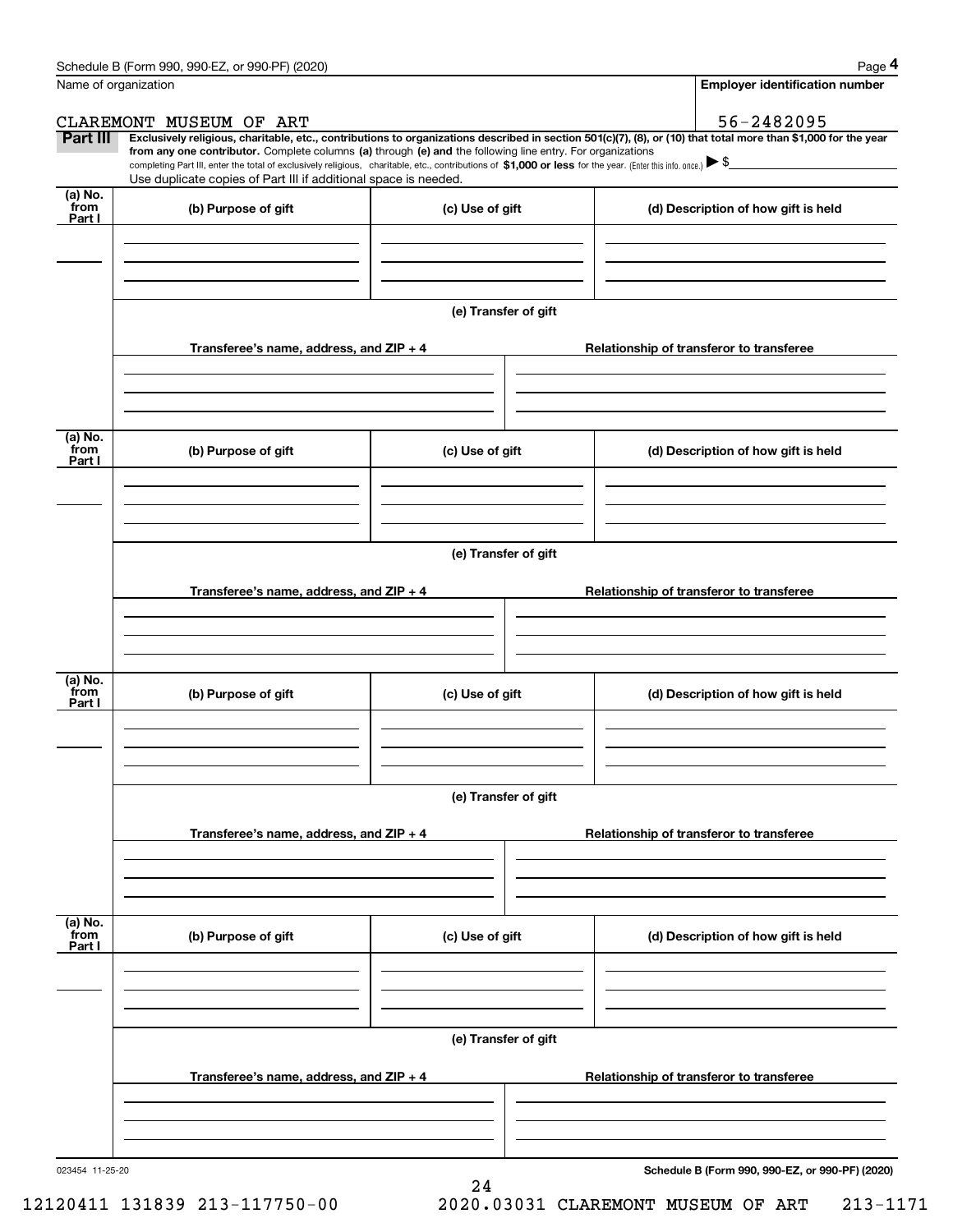| <b>HEDULE D</b> : |  |
|-------------------|--|
| <b>AA</b>         |  |

## **SCHEDULE D Supplemental Financial Statements**

**(Form 990)** (**Form 990,**<br>Part IV, line 6, 7, 8, 9, 10, 11a, 11b, 11c, 11d, 11e, 11f, 12a, or 12b.<br>Department of the Treasury **and Exercise Connect Connect Connect Connect Connect Connect Connect Connect Connect** 



Department of the Treasury Internal Revenue Service

| Attach to Form 990.                                                                          |
|----------------------------------------------------------------------------------------------|
| $\blacktriangleright$ Go to www.irs.gov/Form990 for instructions and the latest information. |

| Name of the organization<br>CLAREMONT MUSEUM OF ART |                                                                                                                                                                                                                               |                         |                                                    |                          | <b>Employer identification number</b><br>56-2482095 |           |  |  |  |
|-----------------------------------------------------|-------------------------------------------------------------------------------------------------------------------------------------------------------------------------------------------------------------------------------|-------------------------|----------------------------------------------------|--------------------------|-----------------------------------------------------|-----------|--|--|--|
| Part I                                              | Organizations Maintaining Donor Advised Funds or Other Similar Funds or Accounts. Complete if the                                                                                                                             |                         |                                                    |                          |                                                     |           |  |  |  |
|                                                     |                                                                                                                                                                                                                               |                         |                                                    |                          |                                                     |           |  |  |  |
|                                                     | organization answered "Yes" on Form 990, Part IV, line 6.                                                                                                                                                                     | (a) Donor advised funds |                                                    |                          | (b) Funds and other accounts                        |           |  |  |  |
|                                                     |                                                                                                                                                                                                                               |                         |                                                    |                          |                                                     |           |  |  |  |
| 1                                                   |                                                                                                                                                                                                                               |                         |                                                    |                          |                                                     |           |  |  |  |
| 2                                                   | Aggregate value of contributions to (during year)                                                                                                                                                                             |                         |                                                    |                          |                                                     |           |  |  |  |
| з                                                   | Aggregate value of grants from (during year)                                                                                                                                                                                  |                         |                                                    |                          |                                                     |           |  |  |  |
| 4                                                   |                                                                                                                                                                                                                               |                         |                                                    |                          |                                                     |           |  |  |  |
| 5                                                   | Did the organization inform all donors and donor advisors in writing that the assets held in donor advised funds                                                                                                              |                         |                                                    |                          |                                                     |           |  |  |  |
|                                                     |                                                                                                                                                                                                                               |                         |                                                    |                          | Yes                                                 | No        |  |  |  |
| 6                                                   | Did the organization inform all grantees, donors, and donor advisors in writing that grant funds can be used only                                                                                                             |                         |                                                    |                          |                                                     |           |  |  |  |
|                                                     | for charitable purposes and not for the benefit of the donor or donor advisor, or for any other purpose conferring                                                                                                            |                         |                                                    |                          |                                                     |           |  |  |  |
| Part II                                             | Conservation Easements. Complete if the organization answered "Yes" on Form 990, Part IV, line 7.                                                                                                                             |                         |                                                    |                          | Yes                                                 | No        |  |  |  |
|                                                     |                                                                                                                                                                                                                               |                         |                                                    |                          |                                                     |           |  |  |  |
| 1.                                                  | Purpose(s) of conservation easements held by the organization (check all that apply).<br>Preservation of land for public use (for example, recreation or education)                                                           |                         |                                                    |                          |                                                     |           |  |  |  |
|                                                     | Protection of natural habitat                                                                                                                                                                                                 |                         | Preservation of a historically important land area |                          |                                                     |           |  |  |  |
|                                                     |                                                                                                                                                                                                                               |                         | Preservation of a certified historic structure     |                          |                                                     |           |  |  |  |
|                                                     | Preservation of open space                                                                                                                                                                                                    |                         |                                                    |                          |                                                     |           |  |  |  |
| 2                                                   | Complete lines 2a through 2d if the organization held a qualified conservation contribution in the form of a conservation easement on the last                                                                                |                         |                                                    |                          |                                                     |           |  |  |  |
|                                                     | day of the tax year.                                                                                                                                                                                                          |                         |                                                    |                          | Held at the End of the Tax Year                     |           |  |  |  |
| a                                                   | Total number of conservation easements                                                                                                                                                                                        |                         |                                                    | 2a                       |                                                     |           |  |  |  |
| b                                                   | Total acreage restricted by conservation easements                                                                                                                                                                            |                         |                                                    | 2b                       |                                                     |           |  |  |  |
| с                                                   |                                                                                                                                                                                                                               |                         |                                                    | 2c                       |                                                     |           |  |  |  |
|                                                     | d Number of conservation easements included in (c) acquired after 7/25/06, and not on a historic structure                                                                                                                    |                         |                                                    |                          |                                                     |           |  |  |  |
|                                                     | listed in the National Register [11, 1200] [12] The National Register [11, 1200] [12] The National Register [11, 1200] [12] The National Register [11, 1200] [12] The National Register [11, 1200] [12] The National Register |                         |                                                    | 2d                       |                                                     |           |  |  |  |
| 3                                                   | Number of conservation easements modified, transferred, released, extinguished, or terminated by the organization during the tax                                                                                              |                         |                                                    |                          |                                                     |           |  |  |  |
|                                                     | $year \blacktriangleright$                                                                                                                                                                                                    |                         |                                                    |                          |                                                     |           |  |  |  |
| 4                                                   | Number of states where property subject to conservation easement is located >                                                                                                                                                 |                         |                                                    |                          |                                                     |           |  |  |  |
| 5                                                   | Does the organization have a written policy regarding the periodic monitoring, inspection, handling of                                                                                                                        |                         |                                                    |                          |                                                     |           |  |  |  |
|                                                     | violations, and enforcement of the conservation easements it holds?                                                                                                                                                           |                         |                                                    |                          | Yes                                                 | <b>No</b> |  |  |  |
| 6                                                   | Staff and volunteer hours devoted to monitoring, inspecting, handling of violations, and enforcing conservation easements during the year                                                                                     |                         |                                                    |                          |                                                     |           |  |  |  |
|                                                     |                                                                                                                                                                                                                               |                         |                                                    |                          |                                                     |           |  |  |  |
| 7                                                   | Amount of expenses incurred in monitoring, inspecting, handling of violations, and enforcing conservation easements during the year                                                                                           |                         |                                                    |                          |                                                     |           |  |  |  |
|                                                     | ▶ \$                                                                                                                                                                                                                          |                         |                                                    |                          |                                                     |           |  |  |  |
| 8                                                   | Does each conservation easement reported on line 2(d) above satisfy the requirements of section 170(h)(4)(B)(i)                                                                                                               |                         |                                                    |                          |                                                     |           |  |  |  |
|                                                     |                                                                                                                                                                                                                               |                         |                                                    |                          | Yes                                                 | No        |  |  |  |
|                                                     | In Part XIII, describe how the organization reports conservation easements in its revenue and expense statement and                                                                                                           |                         |                                                    |                          |                                                     |           |  |  |  |
|                                                     | balance sheet, and include, if applicable, the text of the footnote to the organization's financial statements that describes the                                                                                             |                         |                                                    |                          |                                                     |           |  |  |  |
|                                                     | organization's accounting for conservation easements.<br>Organizations Maintaining Collections of Art, Historical Treasures, or Other Similar Assets.<br>Part III                                                             |                         |                                                    |                          |                                                     |           |  |  |  |
|                                                     | Complete if the organization answered "Yes" on Form 990, Part IV, line 8.                                                                                                                                                     |                         |                                                    |                          |                                                     |           |  |  |  |
|                                                     | 1a If the organization elected, as permitted under FASB ASC 958, not to report in its revenue statement and balance sheet works                                                                                               |                         |                                                    |                          |                                                     |           |  |  |  |
|                                                     |                                                                                                                                                                                                                               |                         |                                                    |                          |                                                     |           |  |  |  |
|                                                     | of art, historical treasures, or other similar assets held for public exhibition, education, or research in furtherance of public                                                                                             |                         |                                                    |                          |                                                     |           |  |  |  |
|                                                     | service, provide in Part XIII the text of the footnote to its financial statements that describes these items.                                                                                                                |                         |                                                    |                          |                                                     |           |  |  |  |
|                                                     | <b>b</b> If the organization elected, as permitted under FASB ASC 958, to report in its revenue statement and balance sheet works of                                                                                          |                         |                                                    |                          |                                                     |           |  |  |  |
|                                                     | art, historical treasures, or other similar assets held for public exhibition, education, or research in furtherance of public service,                                                                                       |                         |                                                    |                          |                                                     |           |  |  |  |
|                                                     | provide the following amounts relating to these items:                                                                                                                                                                        |                         |                                                    |                          |                                                     |           |  |  |  |
|                                                     |                                                                                                                                                                                                                               |                         |                                                    | -\$                      |                                                     |           |  |  |  |
|                                                     | (ii) Assets included in Form 990, Part X                                                                                                                                                                                      |                         |                                                    | $\blacktriangleright$ \$ |                                                     |           |  |  |  |
| 2                                                   | If the organization received or held works of art, historical treasures, or other similar assets for financial gain, provide                                                                                                  |                         |                                                    |                          |                                                     |           |  |  |  |
|                                                     | the following amounts required to be reported under FASB ASC 958 relating to these items:                                                                                                                                     |                         |                                                    |                          |                                                     |           |  |  |  |
| a                                                   |                                                                                                                                                                                                                               |                         |                                                    | - \$                     |                                                     |           |  |  |  |
|                                                     | <b>b</b> Assets included in Form 990, Part X                                                                                                                                                                                  |                         |                                                    | $\blacktriangleright$ s  |                                                     |           |  |  |  |
|                                                     | LHA For Paperwork Reduction Act Notice, see the Instructions for Form 990.                                                                                                                                                    |                         |                                                    |                          | Schedule D (Form 990) 2020                          |           |  |  |  |
|                                                     | 032051 12-01-20                                                                                                                                                                                                               | 25                      |                                                    |                          |                                                     |           |  |  |  |
|                                                     |                                                                                                                                                                                                                               |                         |                                                    |                          |                                                     |           |  |  |  |

|  |      | 25 |  |
|--|------|----|--|
|  | つのつの |    |  |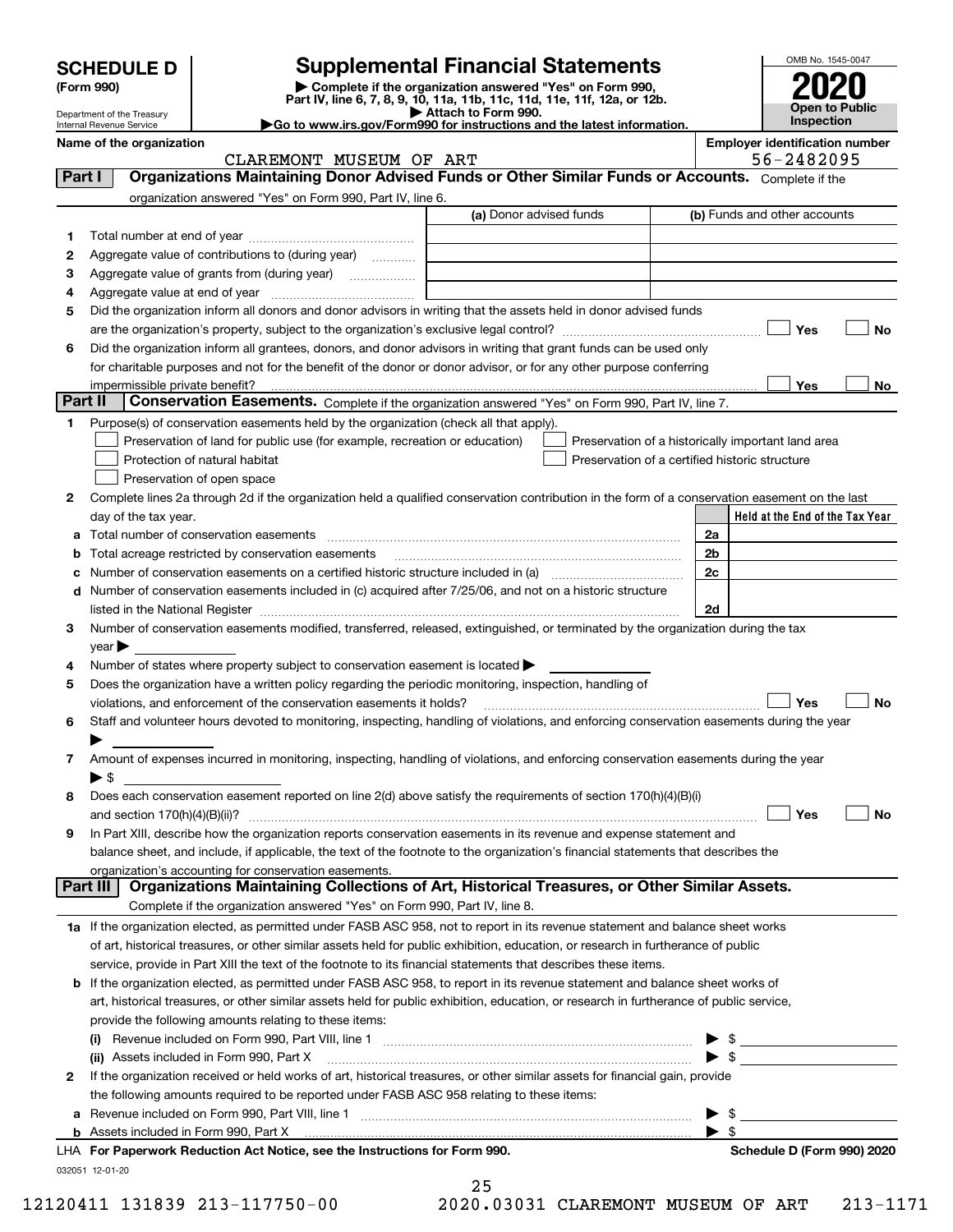|        | Schedule D (Form 990) 2020                                                                                                                                                                                                     | CLAREMONT MUSEUM OF ART                 |   |                |                                                                                                                                                                                                                               |                                 | $56 - 2482095$ Page 2 |                     |         |                            |
|--------|--------------------------------------------------------------------------------------------------------------------------------------------------------------------------------------------------------------------------------|-----------------------------------------|---|----------------|-------------------------------------------------------------------------------------------------------------------------------------------------------------------------------------------------------------------------------|---------------------------------|-----------------------|---------------------|---------|----------------------------|
|        | Part III<br>Organizations Maintaining Collections of Art, Historical Treasures, or Other Similar Assets (continued)                                                                                                            |                                         |   |                |                                                                                                                                                                                                                               |                                 |                       |                     |         |                            |
| 3      | Using the organization's acquisition, accession, and other records, check any of the following that make significant use of its                                                                                                |                                         |   |                |                                                                                                                                                                                                                               |                                 |                       |                     |         |                            |
|        | collection items (check all that apply):                                                                                                                                                                                       |                                         |   |                |                                                                                                                                                                                                                               |                                 |                       |                     |         |                            |
| a      | $X$ Public exhibition                                                                                                                                                                                                          |                                         |   |                | Loan or exchange program                                                                                                                                                                                                      |                                 |                       |                     |         |                            |
| b      | Scholarly research                                                                                                                                                                                                             |                                         |   |                | Other and the contract of the contract of the contract of the contract of the contract of the contract of the contract of the contract of the contract of the contract of the contract of the contract of the contract of the |                                 |                       |                     |         |                            |
| с      | $\boxed{\textbf{X}}$ Preservation for future generations                                                                                                                                                                       |                                         |   |                |                                                                                                                                                                                                                               |                                 |                       |                     |         |                            |
| 4      | Provide a description of the organization's collections and explain how they further the organization's exempt purpose in Part XIII.                                                                                           |                                         |   |                |                                                                                                                                                                                                                               |                                 |                       |                     |         |                            |
| 5      | During the year, did the organization solicit or receive donations of art, historical treasures, or other similar assets                                                                                                       |                                         |   |                |                                                                                                                                                                                                                               |                                 |                       |                     |         |                            |
|        | to be sold to raise funds rather than to be maintained as part of the organization's collection?                                                                                                                               |                                         |   |                |                                                                                                                                                                                                                               |                                 |                       | Yes                 |         | $\overline{\mathrm{X}}$ No |
|        | Escrow and Custodial Arrangements. Complete if the organization answered "Yes" on Form 990, Part IV, line 9, or<br><b>Part IV</b>                                                                                              |                                         |   |                |                                                                                                                                                                                                                               |                                 |                       |                     |         |                            |
|        | reported an amount on Form 990, Part X, line 21.                                                                                                                                                                               |                                         |   |                |                                                                                                                                                                                                                               |                                 |                       |                     |         |                            |
|        | 1a Is the organization an agent, trustee, custodian or other intermediary for contributions or other assets not included                                                                                                       |                                         |   |                |                                                                                                                                                                                                                               |                                 |                       |                     |         |                            |
|        | on Form 990, Part X? [11] matter contracts and contracts and contracts are contracted as a form 990, Part X?                                                                                                                   |                                         |   |                |                                                                                                                                                                                                                               |                                 |                       | Yes                 |         | No                         |
|        | <b>b</b> If "Yes," explain the arrangement in Part XIII and complete the following table:                                                                                                                                      |                                         |   |                |                                                                                                                                                                                                                               |                                 |                       |                     |         |                            |
|        |                                                                                                                                                                                                                                |                                         |   |                |                                                                                                                                                                                                                               |                                 |                       | Amount              |         |                            |
| c      | Beginning balance <u>www.marent.com married was contracted</u> and the contracted and the contracted and the contracted                                                                                                        |                                         |   |                |                                                                                                                                                                                                                               | 1c                              |                       |                     |         |                            |
|        | d Additions during the year manufactured and an according to Additions during the year manufactured and according the year manufactured and according the year manufactured and according the year manufactured and according  |                                         |   |                |                                                                                                                                                                                                                               | 1d                              |                       |                     |         |                            |
| е      | Distributions during the year manufactured and an account of the year manufactured and the year manufactured and the year manufactured and the year manufactured and the year manufactured and the year manufactured and the y |                                         |   |                |                                                                                                                                                                                                                               | 1e                              |                       |                     |         |                            |
|        |                                                                                                                                                                                                                                |                                         |   |                |                                                                                                                                                                                                                               | 1f                              |                       |                     |         |                            |
|        | 2a Did the organization include an amount on Form 990, Part X, line 21, for escrow or custodial account liability?                                                                                                             |                                         |   |                |                                                                                                                                                                                                                               |                                 | .                     | Yes                 |         | No                         |
| Part V | <b>b</b> If "Yes," explain the arrangement in Part XIII. Check here if the explanation has been provided on Part XIII<br>Endowment Funds. Complete if the organization answered "Yes" on Form 990, Part IV, line 10.           |                                         |   |                |                                                                                                                                                                                                                               |                                 |                       |                     |         |                            |
|        |                                                                                                                                                                                                                                | (a) Current year                        |   | (b) Prior year | (c) Two years back $\vert$ (d) Three years back $\vert$                                                                                                                                                                       |                                 |                       | (e) Four years back |         |                            |
|        | 1a Beginning of year balance                                                                                                                                                                                                   |                                         |   |                |                                                                                                                                                                                                                               |                                 |                       |                     |         |                            |
| b      |                                                                                                                                                                                                                                |                                         |   |                |                                                                                                                                                                                                                               |                                 |                       |                     |         |                            |
|        | Net investment earnings, gains, and losses                                                                                                                                                                                     |                                         |   |                |                                                                                                                                                                                                                               |                                 |                       |                     |         |                            |
|        |                                                                                                                                                                                                                                |                                         |   |                |                                                                                                                                                                                                                               |                                 |                       |                     |         |                            |
|        | e Other expenditures for facilities                                                                                                                                                                                            |                                         |   |                |                                                                                                                                                                                                                               |                                 |                       |                     |         |                            |
|        |                                                                                                                                                                                                                                |                                         |   |                |                                                                                                                                                                                                                               |                                 |                       |                     |         |                            |
|        | f Administrative expenses                                                                                                                                                                                                      |                                         |   |                |                                                                                                                                                                                                                               |                                 |                       |                     |         |                            |
| g      | End of year balance <i>manually contained</i>                                                                                                                                                                                  |                                         |   |                |                                                                                                                                                                                                                               |                                 |                       |                     |         |                            |
| 2      | Provide the estimated percentage of the current year end balance (line 1g, column (a)) held as:                                                                                                                                |                                         |   |                |                                                                                                                                                                                                                               |                                 |                       |                     |         |                            |
| а      | Board designated or quasi-endowment >                                                                                                                                                                                          |                                         | % |                |                                                                                                                                                                                                                               |                                 |                       |                     |         |                            |
| b      | Permanent endowment >                                                                                                                                                                                                          | %                                       |   |                |                                                                                                                                                                                                                               |                                 |                       |                     |         |                            |
| c      | Term endowment $\blacktriangleright$                                                                                                                                                                                           | %                                       |   |                |                                                                                                                                                                                                                               |                                 |                       |                     |         |                            |
|        | The percentages on lines 2a, 2b, and 2c should equal 100%.                                                                                                                                                                     |                                         |   |                |                                                                                                                                                                                                                               |                                 |                       |                     |         |                            |
|        | 3a Are there endowment funds not in the possession of the organization that are held and administered for the organization                                                                                                     |                                         |   |                |                                                                                                                                                                                                                               |                                 |                       |                     |         |                            |
|        | by:                                                                                                                                                                                                                            |                                         |   |                |                                                                                                                                                                                                                               |                                 |                       |                     | Yes     | No                         |
|        | (i)                                                                                                                                                                                                                            |                                         |   |                |                                                                                                                                                                                                                               |                                 |                       | 3a(i)               |         |                            |
|        |                                                                                                                                                                                                                                |                                         |   |                |                                                                                                                                                                                                                               |                                 |                       | 3a(ii)              |         |                            |
|        |                                                                                                                                                                                                                                |                                         |   |                |                                                                                                                                                                                                                               |                                 |                       | 3b                  |         |                            |
| 4      | Describe in Part XIII the intended uses of the organization's endowment funds.                                                                                                                                                 |                                         |   |                |                                                                                                                                                                                                                               |                                 |                       |                     |         |                            |
|        | Land, Buildings, and Equipment.<br><b>Part VI</b>                                                                                                                                                                              |                                         |   |                |                                                                                                                                                                                                                               |                                 |                       |                     |         |                            |
|        | Complete if the organization answered "Yes" on Form 990, Part IV, line 11a. See Form 990, Part X, line 10.                                                                                                                     |                                         |   |                |                                                                                                                                                                                                                               |                                 |                       |                     |         |                            |
|        | Description of property                                                                                                                                                                                                        | (a) Cost or other<br>basis (investment) |   | basis (other)  | (b) Cost or other                                                                                                                                                                                                             | (c) Accumulated<br>depreciation |                       | (d) Book value      |         |                            |
|        |                                                                                                                                                                                                                                |                                         |   |                |                                                                                                                                                                                                                               |                                 |                       |                     |         |                            |
| b      |                                                                                                                                                                                                                                |                                         |   |                |                                                                                                                                                                                                                               |                                 |                       |                     |         |                            |
|        |                                                                                                                                                                                                                                |                                         |   |                | 175,451.                                                                                                                                                                                                                      | 77,326.                         |                       |                     | 98,125. |                            |
|        |                                                                                                                                                                                                                                |                                         |   |                |                                                                                                                                                                                                                               |                                 |                       |                     |         |                            |
|        |                                                                                                                                                                                                                                |                                         |   |                |                                                                                                                                                                                                                               |                                 |                       |                     |         |                            |
|        |                                                                                                                                                                                                                                |                                         |   |                |                                                                                                                                                                                                                               |                                 | ▶                     |                     | 98,125. |                            |

**Schedule D (Form 990) 2020**

032052 12-01-20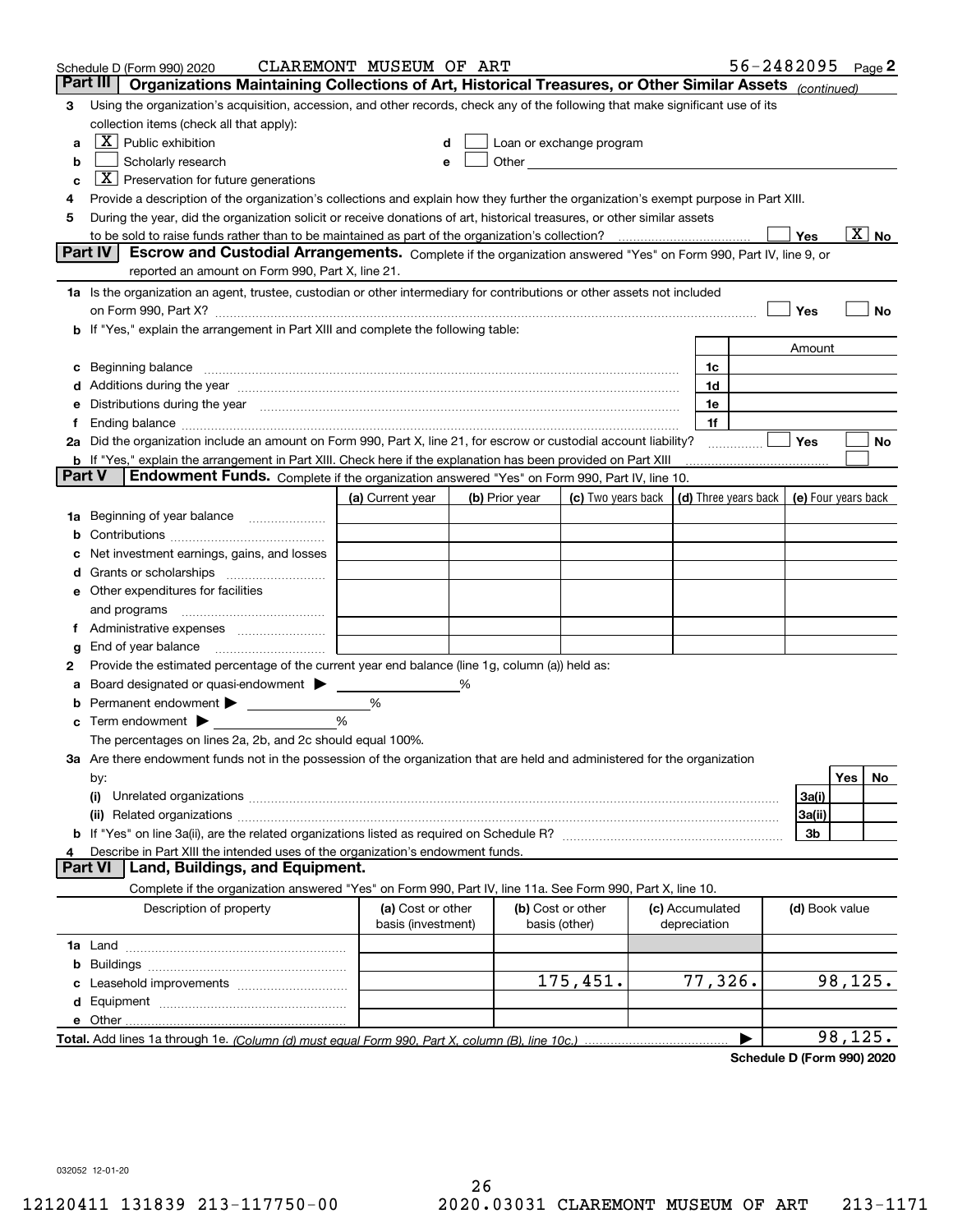Complete if the organization answered "Yes" on Form 990, Part IV, line 11b. See Form 990, Part X, line 12.

| (a) Description of security or category (including name of security)                   | (b) Book value | (c) Method of valuation: Cost or end-of-year market value |
|----------------------------------------------------------------------------------------|----------------|-----------------------------------------------------------|
| (1) Financial derivatives                                                              |                |                                                           |
| (2) Closely held equity interests                                                      |                |                                                           |
| $(3)$ Other                                                                            |                |                                                           |
| (A)                                                                                    |                |                                                           |
| (B)                                                                                    |                |                                                           |
| (C)                                                                                    |                |                                                           |
| (D)                                                                                    |                |                                                           |
| (E)                                                                                    |                |                                                           |
| (F)                                                                                    |                |                                                           |
| (G)                                                                                    |                |                                                           |
| (H)                                                                                    |                |                                                           |
| Total. (Col. (b) must equal Form 990, Part X, col. (B) line 12.) $\blacktriangleright$ |                |                                                           |

## **Part VIII Investments - Program Related.**

Complete if the organization answered "Yes" on Form 990, Part IV, line 11c. See Form 990, Part X, line 13.

| (a) Description of investment                                       | (b) Book value | (c) Method of valuation: Cost or end-of-year market value |
|---------------------------------------------------------------------|----------------|-----------------------------------------------------------|
| (1)                                                                 |                |                                                           |
| (2)                                                                 |                |                                                           |
| $\frac{1}{2}$                                                       |                |                                                           |
| (4)                                                                 |                |                                                           |
| $\left(5\right)$                                                    |                |                                                           |
| (6)                                                                 |                |                                                           |
| (7)                                                                 |                |                                                           |
| (8)                                                                 |                |                                                           |
| (9)                                                                 |                |                                                           |
| Total. (Col. (b) must equal Form 990, Part X, col. (B) line $13.$ ) |                |                                                           |

## **Part IX Other Assets.**

Complete if the organization answered "Yes" on Form 990, Part IV, line 11d. See Form 990, Part X, line 15.

| (a) Description                                                                                                   | (b) Book value |
|-------------------------------------------------------------------------------------------------------------------|----------------|
| (1)                                                                                                               |                |
| (2)                                                                                                               |                |
| (3)                                                                                                               |                |
| (4)                                                                                                               |                |
| (5)                                                                                                               |                |
| (6)                                                                                                               |                |
|                                                                                                                   |                |
| (8)                                                                                                               |                |
| (9)                                                                                                               |                |
|                                                                                                                   |                |
| <b>Part X</b> Other Liabilities.                                                                                  |                |
| Complete if the organization answered "Yes" on Form 990, Part IV, line 11e or 11f. See Form 990, Part X, line 25. |                |

**1.(a)** Description of liability **Book value** Book value Book value Book value Book value **Total.**  *(Column (b) must equal Form 990, Part X, col. (B) line 25.)* (1)Federal income taxes (2)(3)(4)(5) (6)(7)(8)(9) $\blacktriangleright$ 

**2.**Liability for uncertain tax positions. In Part XIII, provide the text of the footnote to the organization's financial statements that reports the

organization's liability for uncertain tax positions under FASB ASC 740. Check here if the text of the footnote has been provided in Part XIII

**Schedule D (Form 990) 2020**

 $\boxed{\text{X}}$ 

032053 12-01-20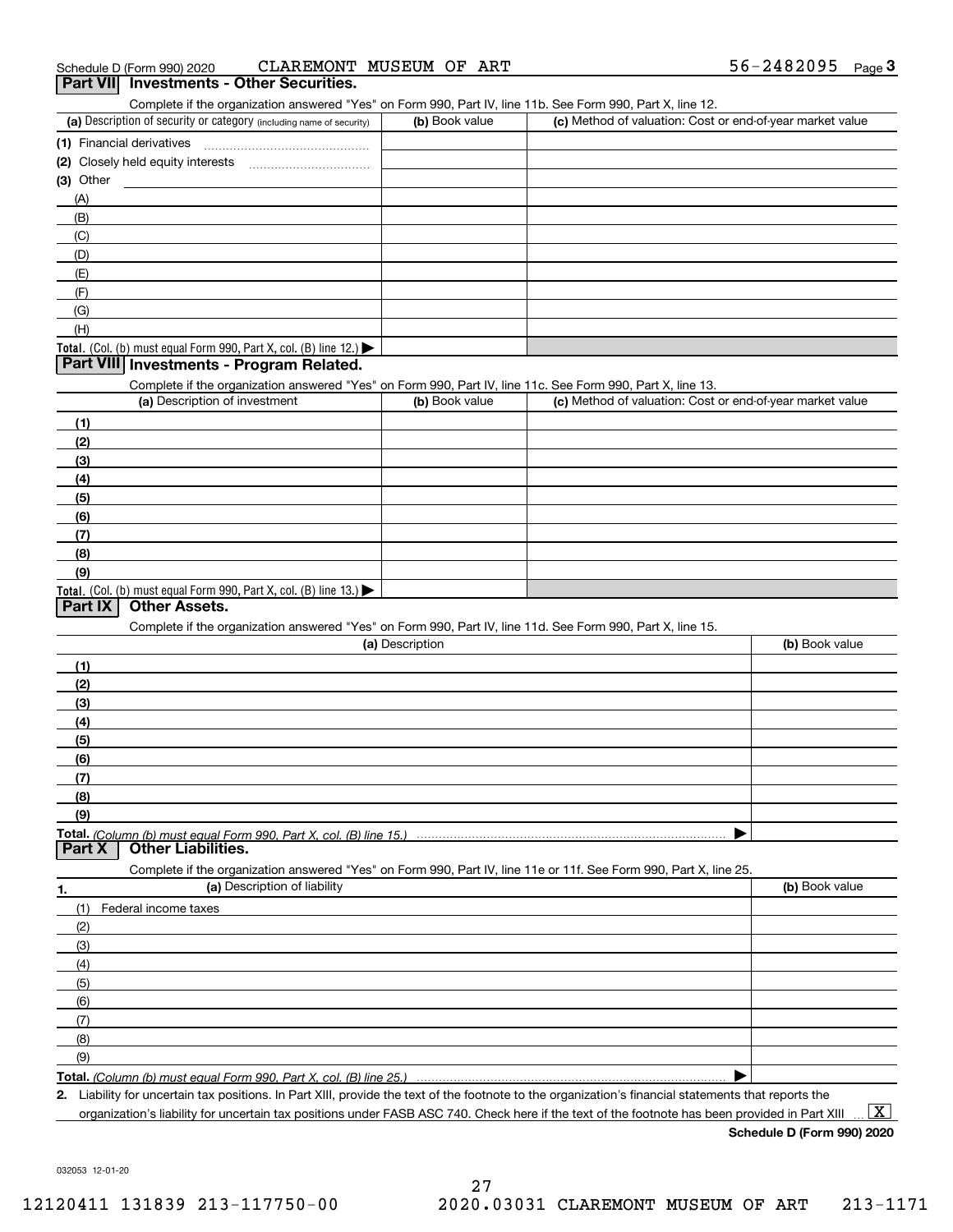|   | CLAREMONT MUSEUM OF ART<br>Schedule D (Form 990) 2020                                                                                                                                                                               |                |         |                | 56-2482095 | Page 4  |
|---|-------------------------------------------------------------------------------------------------------------------------------------------------------------------------------------------------------------------------------------|----------------|---------|----------------|------------|---------|
|   | Part XI<br>Reconciliation of Revenue per Audited Financial Statements With Revenue per Return.                                                                                                                                      |                |         |                |            |         |
|   | Complete if the organization answered "Yes" on Form 990, Part IV, line 12a.                                                                                                                                                         |                |         |                |            |         |
| 1 | Total revenue, gains, and other support per audited financial statements                                                                                                                                                            |                |         | $\blacksquare$ | 235,844.   |         |
| 2 | Amounts included on line 1 but not on Form 990, Part VIII, line 12:                                                                                                                                                                 |                |         |                |            |         |
| a |                                                                                                                                                                                                                                     | 2a             |         |                |            |         |
| b |                                                                                                                                                                                                                                     | 2 <sub>b</sub> | 72,000. |                |            |         |
|   |                                                                                                                                                                                                                                     | 2 <sub>c</sub> |         |                |            |         |
| d | Other (Describe in Part XIII.) <b>Construction Construction</b> and Table 10 and Table 2014                                                                                                                                         | 2d             | 13,644. |                |            |         |
| e | Add lines 2a through 2d                                                                                                                                                                                                             |                |         | 2e             |            | 85,644. |
| 3 |                                                                                                                                                                                                                                     |                |         | 3              | 150, 200.  |         |
| 4 | Amounts included on Form 990, Part VIII, line 12, but not on line 1:                                                                                                                                                                |                |         |                |            |         |
| a |                                                                                                                                                                                                                                     | 4a             |         |                |            |         |
|   |                                                                                                                                                                                                                                     | 4 <sub>b</sub> |         |                |            |         |
|   | Add lines 4a and 4b                                                                                                                                                                                                                 |                |         | 4c             |            | 0.      |
| 5 |                                                                                                                                                                                                                                     |                |         | 5              | 150, 200.  |         |
|   | Part XII   Reconciliation of Expenses per Audited Financial Statements With Expenses per Return.                                                                                                                                    |                |         |                |            |         |
|   | Complete if the organization answered "Yes" on Form 990, Part IV, line 12a.                                                                                                                                                         |                |         |                |            |         |
| 1 | Total expenses and losses per audited financial statements [11, 11] manuscription control expenses and losses per audited financial statements [11] manuscription of the statements [11] manuscription of the statements [11]       |                |         | $\blacksquare$ | 206,887.   |         |
| 2 | Amounts included on line 1 but not on Form 990, Part IX, line 25:                                                                                                                                                                   |                |         |                |            |         |
|   |                                                                                                                                                                                                                                     | 2a             | 72,000. |                |            |         |
| b |                                                                                                                                                                                                                                     | 2 <sub>b</sub> |         |                |            |         |
|   |                                                                                                                                                                                                                                     | 2c             |         |                |            |         |
| d |                                                                                                                                                                                                                                     | 2d             | 13,644. |                |            |         |
| е | Add lines 2a through 2d <b>must be a constructed as a constructed by a</b> construction of the state of the state of the state of the state of the state of the state of the state of the state of the state of the state of the st |                |         | <b>2e</b>      |            | 85,644. |
| 3 |                                                                                                                                                                                                                                     |                |         | 3              | 121,243.   |         |
|   | Amounts included on Form 990, Part IX, line 25, but not on line 1:                                                                                                                                                                  |                |         |                |            |         |
| a | Investment expenses not included on Form 990, Part VIII, line 7b [11, 111, 111, 111]                                                                                                                                                | 4a             |         |                |            |         |
|   | <b>b</b> Other (Describe in Part XIII.)                                                                                                                                                                                             | 4 <sub>b</sub> |         |                |            |         |
|   | Add lines 4a and 4b                                                                                                                                                                                                                 |                |         | 4c             |            | $0$ .   |
| 5 |                                                                                                                                                                                                                                     |                |         | 5              | 121, 243.  |         |
|   | Part XIII Supplemental Information.                                                                                                                                                                                                 |                |         |                |            |         |
|   | Describe the decorrections required for Doubli lines O. F. and O. Doublil lines do and A. Doubling discond Ob. Doubling A. Doubling O. Doubling O. Doubling O. Doubling O. Doubling O. Doubling O. Doubling O. Doubling O. Dou      |                |         |                |            |         |

Provide the descriptions required for Part II, lines 3, 5, and 9; Part III, lines 1a and 4; Part IV, lines 1b and 2b; Part V, line 4; Part X, line 2; Part XI, lines 2d and 4b; and Part XII, lines 2d and 4b. Also complete this part to provide any additional information.

## PART III, LINE 1A:

|  | THE COLLECTIONS ARE MAINTAINED FOR PUBLIC EXHIBITION, EDUCATION, AND |  |  |  |  |  |  |  |
|--|----------------------------------------------------------------------|--|--|--|--|--|--|--|
|--|----------------------------------------------------------------------|--|--|--|--|--|--|--|

RESEARCH IN FURTHERANCE OF PUBLIC SERVICE, RATHER THAN FOR FINANCIAL GAIN.

THE ORGANIZATION'S COLLECTIONS, ACQUIRED THROUGH PURCHASE AND DONATION,

ARE NOT RECOGNIZED AS ASSETS IN THE ACCOMPANYING FINANCIAL STATEMENTS.

CONTRIBUTED COLLECTION ITEMS ARE NOT REFLECTED IN THE FINANCIAL

STATEMENTS.

032054 12-01-20

PART III, LINE 4:

THE ORGANIZATION SUPPORTS CLAREMONT'S ARTISTIC LEGACY AND THE CULTURAL

VITALITY OF THE REGION. THE MUSEUM HOLDS EVENTS, ART PROJECTS AND

EXHIBITIONS AT THE HISTORIC CLAREMONT DEPOT AS WELL AS AT VARIOUS

**Schedule D (Form 990) 2020**

28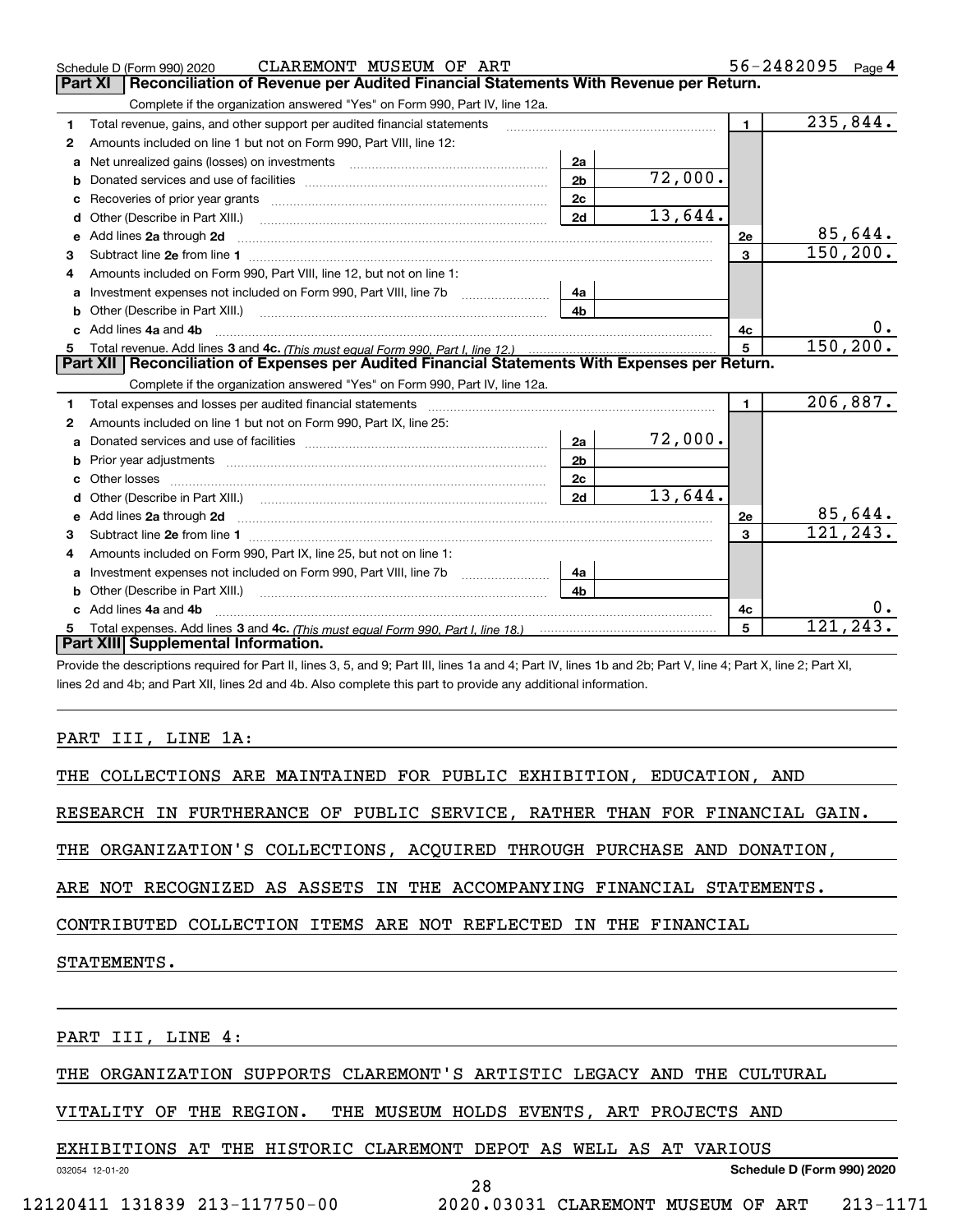Schedule D (Form 990) 2020 CLAREMONT MUSEUM OF ART 56-2482095 Page

*(continued)* **Part XIII Supplemental Information** 

LOCATIONS. THE ORGANIZATION SEEKS TO INSPIRE, STIMULATE AND ENHANCE THE

COMMUNITY THROUGH COLLECTIONS, EDUCATION PROGRAMS AND EXHIBITIONS.

PART X, LINE 2:

THE ORGANIZATION IS A NON-PROFIT ENTITY EXEMPT FROM THE PAYMENT OF INCOME TAXES UNDER INTERNAL REVENUE CODE SECTION 501(C)(3) AND CALIFORNIA REVENUE AND TAXATION CODE SECTION 23701D. ACCORDINGLY, NO PROVISION HAS BEEN MADE FOR INCOME TAXES. MANAGEMENT HAS DETERMINED THAT ALL INCOME TAX POSITIONS ARE MORE LIKELY THAN NOT OF BEING SUSTAINED UPON POTENTIAL AUDIT OR EXAMINATION; THEREFORE, NO DISCLOSURES OF UNCERTAIN INCOME TAX POSITIONS ARE REQUIRED. THE ORGANIZATION FILES INFORMATIONAL RETURNS IN THE U.S. FEDERAL JURISDICTION, AND THE STATE OF CALIFORNIA.

PART XI, LINE 2D - OTHER ADJUSTMENTS:

FUNDRAISER EXPENSES 13,644.

PART XII, LINE 2D - OTHER ADJUSTMENTS:

## FUNDRAISER EXPENSES 13,644.

**Schedule D (Form 990) 2020**

032055 12-01-20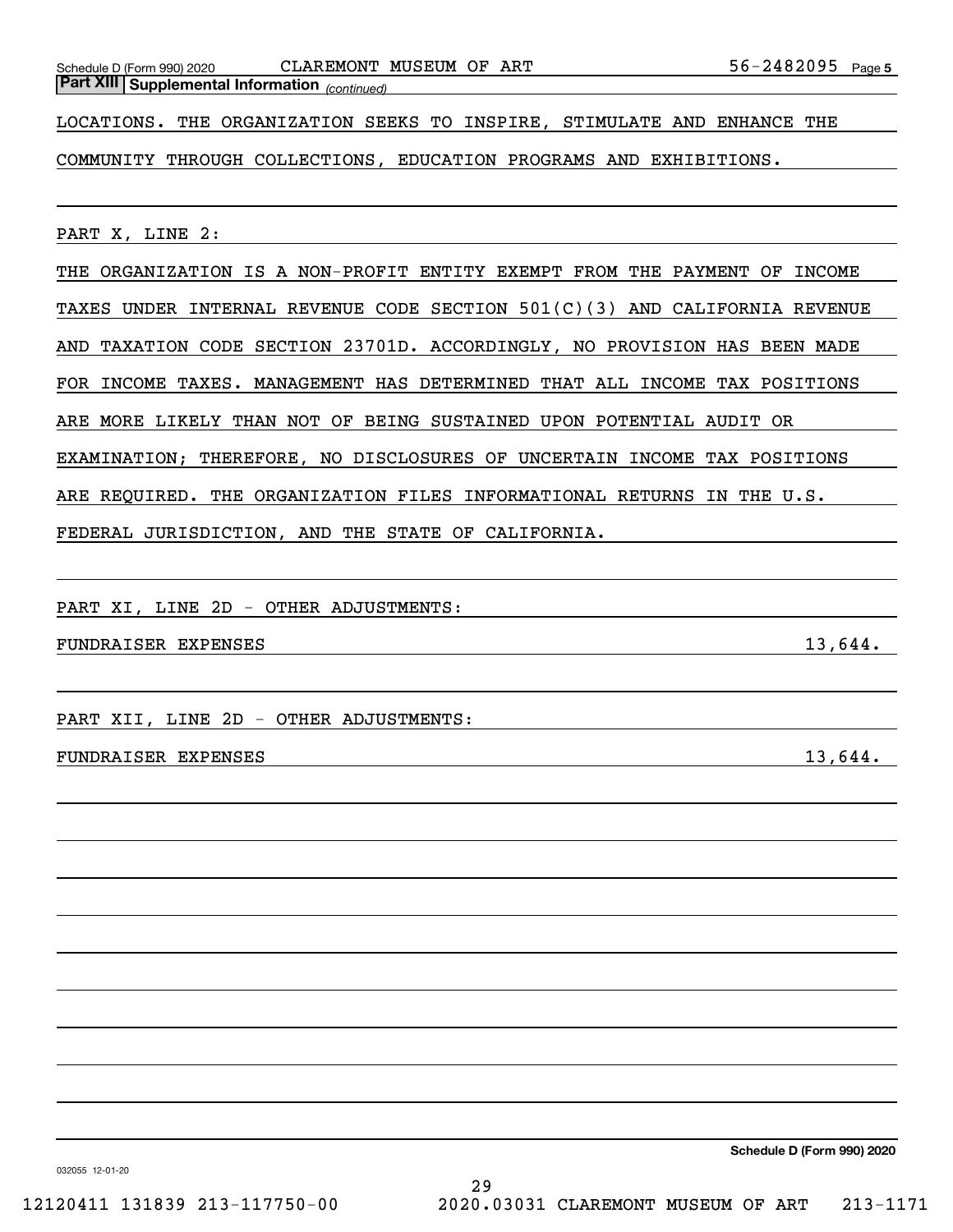| <b>Supplemental Information Regarding Fundraising or Gaming Activities</b><br><b>SCHEDULE G</b> |                                                                                                                                                                     |                                                                                                                                                    |                               |    |                                       |  |                                   | OMB No. 1545-0047                     |
|-------------------------------------------------------------------------------------------------|---------------------------------------------------------------------------------------------------------------------------------------------------------------------|----------------------------------------------------------------------------------------------------------------------------------------------------|-------------------------------|----|---------------------------------------|--|-----------------------------------|---------------------------------------|
| (Form 990 or 990-EZ)                                                                            | Complete if the organization answered "Yes" on Form 990, Part IV, line 17, 18, or 19, or if the<br>organization entered more than \$15,000 on Form 990-EZ, line 6a. |                                                                                                                                                    | 2021                          |    |                                       |  |                                   |                                       |
| Department of the Treasury<br>Internal Revenue Service                                          | Attach to Form 990 or Form 990-EZ.                                                                                                                                  |                                                                                                                                                    |                               |    |                                       |  |                                   | <b>Open to Public</b><br>Inspection   |
| Name of the organization                                                                        |                                                                                                                                                                     | Go to www.irs.gov/Form990 for instructions and the latest information.                                                                             |                               |    |                                       |  |                                   | <b>Employer identification number</b> |
|                                                                                                 |                                                                                                                                                                     | CLAREMONT MUSEUM OF ART                                                                                                                            |                               |    |                                       |  | 56-2482095                        |                                       |
| Part I                                                                                          |                                                                                                                                                                     | Fundraising Activities. Complete if the organization answered "Yes" on Form 990, Part IV, line 17. Form 990-EZ filers are not                      |                               |    |                                       |  |                                   |                                       |
|                                                                                                 | required to complete this part.                                                                                                                                     |                                                                                                                                                    |                               |    |                                       |  |                                   |                                       |
| Mail solicitations<br>a                                                                         |                                                                                                                                                                     | 1 Indicate whether the organization raised funds through any of the following activities. Check all that apply.<br>e                               |                               |    | Solicitation of non-government grants |  |                                   |                                       |
| b                                                                                               | Internet and email solicitations                                                                                                                                    | f                                                                                                                                                  |                               |    | Solicitation of government grants     |  |                                   |                                       |
| Phone solicitations<br>c                                                                        |                                                                                                                                                                     | Special fundraising events<br>g                                                                                                                    |                               |    |                                       |  |                                   |                                       |
| In-person solicitations<br>d                                                                    |                                                                                                                                                                     | 2 a Did the organization have a written or oral agreement with any individual (including officers, directors, trustees, or                         |                               |    |                                       |  |                                   |                                       |
|                                                                                                 |                                                                                                                                                                     | key employees listed in Form 990, Part VII) or entity in connection with professional fundraising services?                                        |                               |    |                                       |  | Yes                               | No                                    |
|                                                                                                 |                                                                                                                                                                     | <b>b</b> If "Yes," list the 10 highest paid individuals or entities (fundraisers) pursuant to agreements under which the fundraiser is to be       |                               |    |                                       |  |                                   |                                       |
| compensated at least \$5,000 by the organization.                                               |                                                                                                                                                                     |                                                                                                                                                    |                               |    |                                       |  |                                   |                                       |
| (i) Name and address of individual                                                              |                                                                                                                                                                     |                                                                                                                                                    | (iii) Did<br>fundraiser       |    | (iv) Gross receipts                   |  | (v) Amount paid                   | (vi) Amount paid                      |
| or entity (fundraiser)                                                                          |                                                                                                                                                                     | (ii) Activity                                                                                                                                      | have custody<br>or control of |    | from activity                         |  | to (or retained by)<br>fundraiser | to (or retained by)<br>organization   |
|                                                                                                 |                                                                                                                                                                     |                                                                                                                                                    | contributions?                |    |                                       |  | listed in col. (i)                |                                       |
|                                                                                                 |                                                                                                                                                                     |                                                                                                                                                    | Yes                           | No |                                       |  |                                   |                                       |
|                                                                                                 |                                                                                                                                                                     |                                                                                                                                                    |                               |    |                                       |  |                                   |                                       |
|                                                                                                 |                                                                                                                                                                     |                                                                                                                                                    |                               |    |                                       |  |                                   |                                       |
|                                                                                                 |                                                                                                                                                                     |                                                                                                                                                    |                               |    |                                       |  |                                   |                                       |
|                                                                                                 |                                                                                                                                                                     |                                                                                                                                                    |                               |    |                                       |  |                                   |                                       |
|                                                                                                 |                                                                                                                                                                     |                                                                                                                                                    |                               |    |                                       |  |                                   |                                       |
|                                                                                                 |                                                                                                                                                                     |                                                                                                                                                    |                               |    |                                       |  |                                   |                                       |
|                                                                                                 |                                                                                                                                                                     |                                                                                                                                                    |                               |    |                                       |  |                                   |                                       |
|                                                                                                 |                                                                                                                                                                     |                                                                                                                                                    |                               |    |                                       |  |                                   |                                       |
|                                                                                                 |                                                                                                                                                                     |                                                                                                                                                    |                               |    |                                       |  |                                   |                                       |
|                                                                                                 |                                                                                                                                                                     |                                                                                                                                                    |                               |    |                                       |  |                                   |                                       |
|                                                                                                 |                                                                                                                                                                     |                                                                                                                                                    |                               |    |                                       |  |                                   |                                       |
|                                                                                                 |                                                                                                                                                                     |                                                                                                                                                    |                               |    |                                       |  |                                   |                                       |
|                                                                                                 |                                                                                                                                                                     |                                                                                                                                                    |                               |    |                                       |  |                                   |                                       |
|                                                                                                 |                                                                                                                                                                     |                                                                                                                                                    |                               |    |                                       |  |                                   |                                       |
|                                                                                                 |                                                                                                                                                                     |                                                                                                                                                    |                               |    |                                       |  |                                   |                                       |
| Total                                                                                           |                                                                                                                                                                     |                                                                                                                                                    |                               |    |                                       |  |                                   |                                       |
| or licensing.                                                                                   |                                                                                                                                                                     | 3 List all states in which the organization is registered or licensed to solicit contributions or has been notified it is exempt from registration |                               |    |                                       |  |                                   |                                       |
|                                                                                                 |                                                                                                                                                                     |                                                                                                                                                    |                               |    |                                       |  |                                   |                                       |
|                                                                                                 |                                                                                                                                                                     |                                                                                                                                                    |                               |    |                                       |  |                                   |                                       |
|                                                                                                 |                                                                                                                                                                     |                                                                                                                                                    |                               |    |                                       |  |                                   |                                       |
|                                                                                                 |                                                                                                                                                                     |                                                                                                                                                    |                               |    |                                       |  |                                   |                                       |
|                                                                                                 |                                                                                                                                                                     |                                                                                                                                                    |                               |    |                                       |  |                                   |                                       |
|                                                                                                 |                                                                                                                                                                     |                                                                                                                                                    |                               |    |                                       |  |                                   |                                       |
|                                                                                                 |                                                                                                                                                                     |                                                                                                                                                    |                               |    |                                       |  |                                   |                                       |
|                                                                                                 |                                                                                                                                                                     |                                                                                                                                                    |                               |    |                                       |  |                                   |                                       |
|                                                                                                 |                                                                                                                                                                     |                                                                                                                                                    |                               |    |                                       |  |                                   |                                       |
|                                                                                                 |                                                                                                                                                                     | LHA For Paperwork Reduction Act Notice, see the Instructions for Form 990 or 990-EZ.                                                               |                               |    |                                       |  |                                   | Schedule G (Form 990 or 990-EZ) 2020  |

032081 11-25-20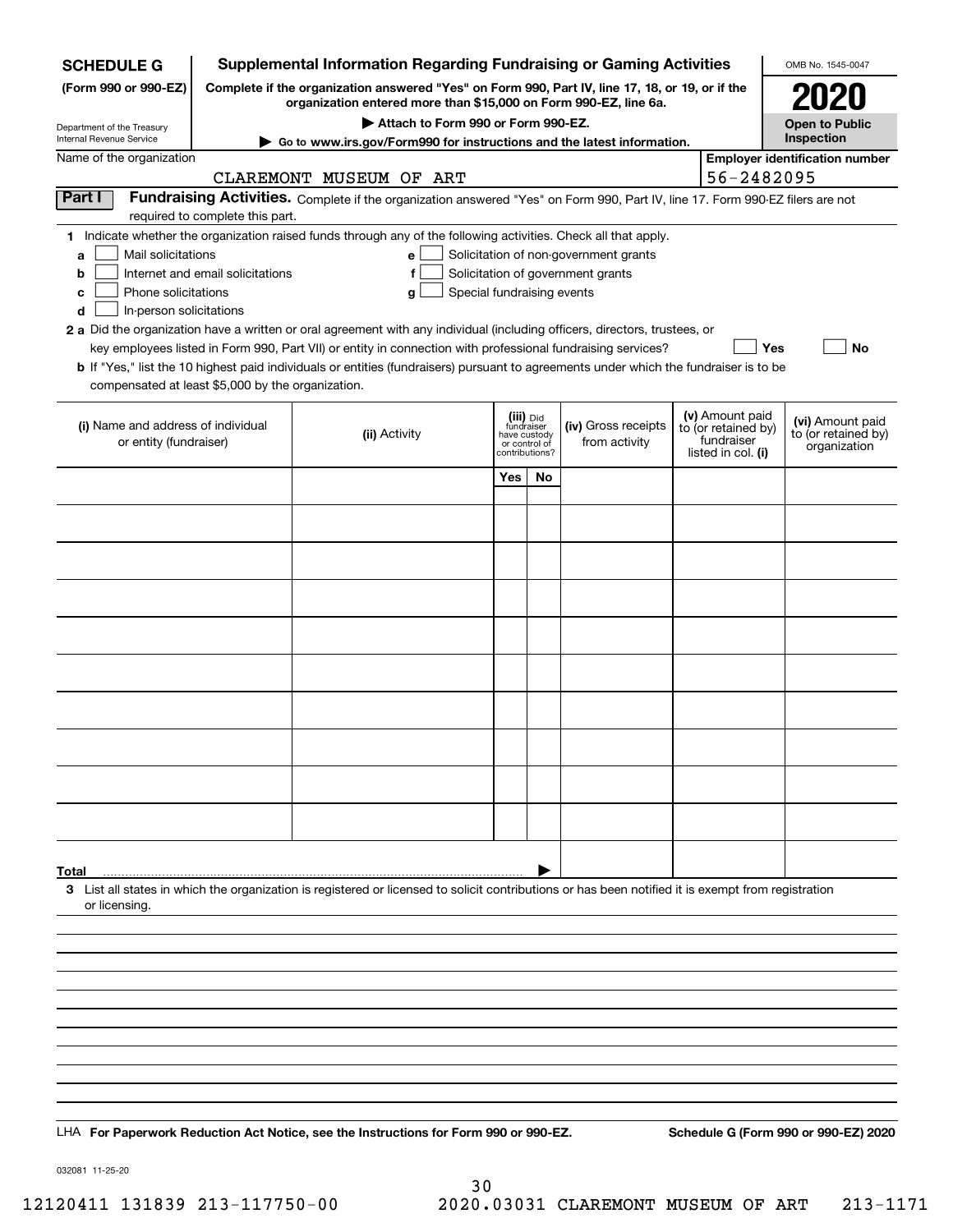**2**

**Part II** | Fundraising Events. Complete if the organization answered "Yes" on Form 990, Part IV, line 18, or reported more than \$15,000

|                 |    | of fundraising event contributions and gross income on Form 990-EZ, lines 1 and 6b. List events with gross receipts greater than \$5,000.                                                                                      |              |                         |                  |                                      |
|-----------------|----|--------------------------------------------------------------------------------------------------------------------------------------------------------------------------------------------------------------------------------|--------------|-------------------------|------------------|--------------------------------------|
|                 |    |                                                                                                                                                                                                                                | (a) Event #1 | $(b)$ Event #2          | (c) Other events | (d) Total events                     |
|                 |    |                                                                                                                                                                                                                                |              | PHASE <sub>2</sub>      |                  | (add col. (a) through                |
|                 |    |                                                                                                                                                                                                                                | GALA         | <b>DEPOT</b>            | 2                | col. (c)                             |
|                 |    |                                                                                                                                                                                                                                | (event type) | (event type)            | (total number)   |                                      |
|                 |    |                                                                                                                                                                                                                                |              |                         |                  |                                      |
| Revenue         | 1  |                                                                                                                                                                                                                                | 63,397.      | 17,745.                 |                  | 81,142.                              |
|                 |    |                                                                                                                                                                                                                                |              |                         |                  |                                      |
|                 |    |                                                                                                                                                                                                                                | 44,485.      | 16,945.                 |                  | 61,430.                              |
|                 |    |                                                                                                                                                                                                                                |              |                         |                  |                                      |
|                 | 3  | Gross income (line 1 minus line 2)                                                                                                                                                                                             | 18,912.      | 800.                    |                  | 19,712.                              |
|                 |    |                                                                                                                                                                                                                                |              |                         |                  |                                      |
|                 | 4  | Cash prizes [111] Cash prizes [11] Cash prizes [11] Cash prizes [11] Casar Division [11] Division (11] Division (11] Division (11] Division (11] Division (11] Division (11] Division (11] Division (11] Division (11] Divisio |              |                         |                  |                                      |
|                 |    |                                                                                                                                                                                                                                |              |                         |                  |                                      |
|                 | 5  |                                                                                                                                                                                                                                |              |                         |                  |                                      |
|                 | 6  |                                                                                                                                                                                                                                |              |                         |                  |                                      |
|                 |    |                                                                                                                                                                                                                                |              |                         |                  |                                      |
| Direct Expenses | 7  | Food and beverages                                                                                                                                                                                                             |              |                         |                  |                                      |
|                 |    |                                                                                                                                                                                                                                |              |                         |                  |                                      |
|                 | 8  |                                                                                                                                                                                                                                |              |                         |                  |                                      |
|                 | 9  |                                                                                                                                                                                                                                | 8,839.       | 4,805.                  |                  | 13,644.                              |
|                 | 10 | Direct expense summary. Add lines 4 through 9 in column (d)                                                                                                                                                                    |              |                         |                  | 13,644.                              |
|                 |    | 11 Net income summary. Subtract line 10 from line 3, column (d)                                                                                                                                                                |              |                         |                  | 6,068.                               |
| Part III        |    | Gaming. Complete if the organization answered "Yes" on Form 990, Part IV, line 19, or reported more than                                                                                                                       |              |                         |                  |                                      |
|                 |    | \$15,000 on Form 990-EZ, line 6a.                                                                                                                                                                                              |              |                         |                  |                                      |
|                 |    |                                                                                                                                                                                                                                |              | (b) Pull tabs/instant   |                  | (d) Total gaming (add                |
| Revenue         |    |                                                                                                                                                                                                                                | (a) Bingo    | bingo/progressive bingo | (c) Other gaming | col. (a) through col. (c))           |
|                 |    |                                                                                                                                                                                                                                |              |                         |                  |                                      |
|                 | 1  |                                                                                                                                                                                                                                |              |                         |                  |                                      |
|                 |    |                                                                                                                                                                                                                                |              |                         |                  |                                      |
|                 | 2  |                                                                                                                                                                                                                                |              |                         |                  |                                      |
|                 |    |                                                                                                                                                                                                                                |              |                         |                  |                                      |
|                 | 3  |                                                                                                                                                                                                                                |              |                         |                  |                                      |
| Direct Expenses |    |                                                                                                                                                                                                                                |              |                         |                  |                                      |
|                 | 4  |                                                                                                                                                                                                                                |              |                         |                  |                                      |
|                 |    |                                                                                                                                                                                                                                |              |                         |                  |                                      |
|                 |    | 5 Other direct expenses                                                                                                                                                                                                        |              |                         |                  |                                      |
|                 |    |                                                                                                                                                                                                                                | %<br>Yes     | Yes<br>%                | Yes<br>%         |                                      |
|                 |    | 6 Volunteer labor                                                                                                                                                                                                              | No           | No                      | No               |                                      |
|                 |    |                                                                                                                                                                                                                                |              |                         |                  |                                      |
|                 | 7  | Direct expense summary. Add lines 2 through 5 in column (d)                                                                                                                                                                    |              |                         |                  |                                      |
|                 |    |                                                                                                                                                                                                                                |              |                         |                  |                                      |
|                 |    |                                                                                                                                                                                                                                |              |                         |                  |                                      |
|                 |    |                                                                                                                                                                                                                                |              |                         |                  |                                      |
| 9.              |    |                                                                                                                                                                                                                                |              |                         |                  |                                      |
|                 |    |                                                                                                                                                                                                                                |              |                         |                  | Yes<br>No                            |
|                 |    |                                                                                                                                                                                                                                |              |                         |                  |                                      |
|                 |    |                                                                                                                                                                                                                                |              |                         |                  |                                      |
|                 |    |                                                                                                                                                                                                                                |              |                         |                  |                                      |
|                 |    |                                                                                                                                                                                                                                |              |                         |                  | Yes<br>No                            |
|                 |    |                                                                                                                                                                                                                                |              |                         |                  |                                      |
|                 |    |                                                                                                                                                                                                                                |              |                         |                  |                                      |
|                 |    |                                                                                                                                                                                                                                |              |                         |                  |                                      |
|                 |    | 032082 11-25-20                                                                                                                                                                                                                |              |                         |                  | Schedule G (Form 990 or 990-EZ) 2020 |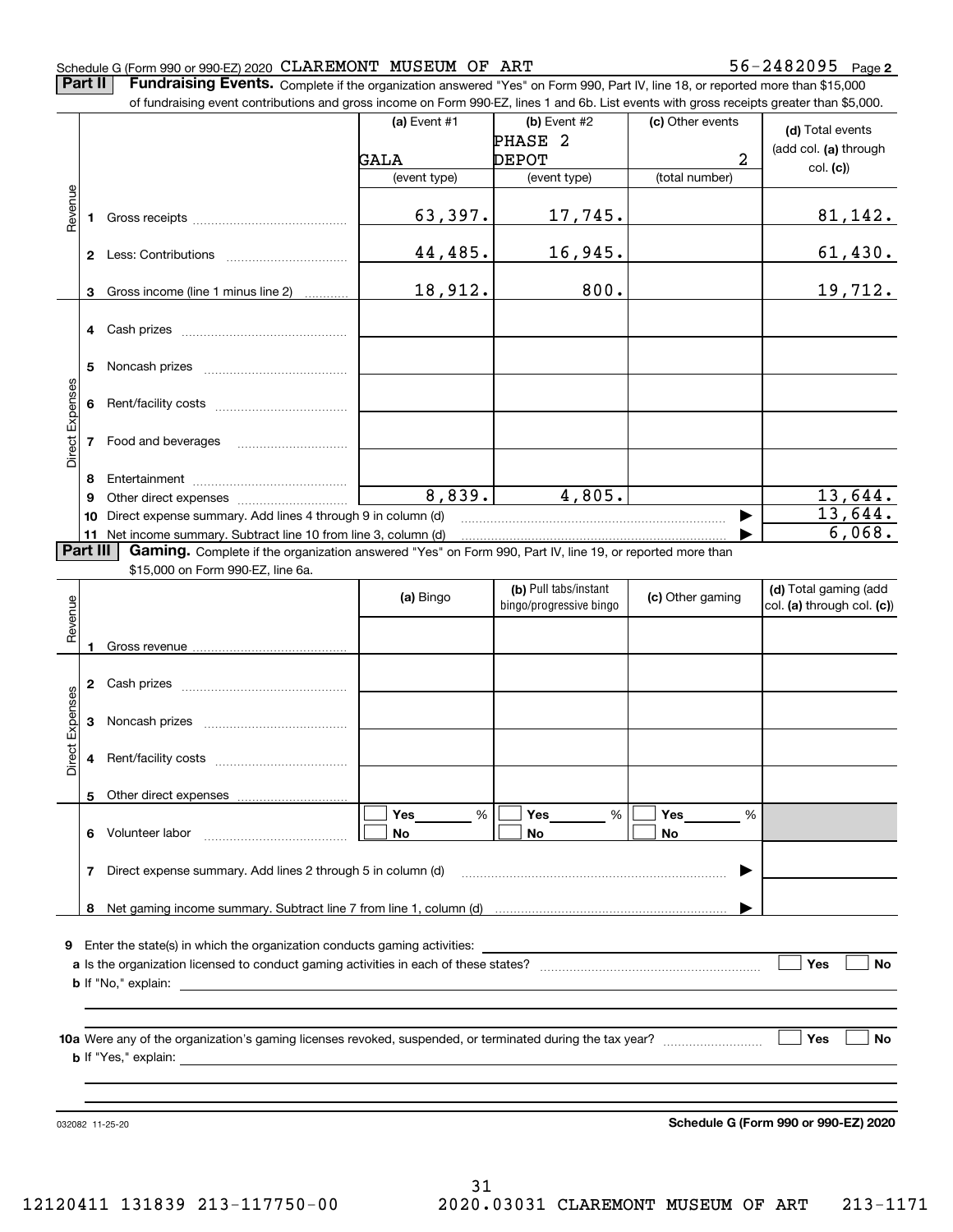| Schedule G (Form 990 or 990-EZ) 2020 CLAREMONT MUSEUM OF ART                                                                                                                                                                                                 | 56-2482095      | Page 3    |
|--------------------------------------------------------------------------------------------------------------------------------------------------------------------------------------------------------------------------------------------------------------|-----------------|-----------|
|                                                                                                                                                                                                                                                              | Yes             | No        |
| 12 Is the organization a grantor, beneficiary or trustee of a trust, or a member of a partnership or other entity formed                                                                                                                                     | Yes             | <b>No</b> |
| 13 Indicate the percentage of gaming activity conducted in:                                                                                                                                                                                                  |                 |           |
|                                                                                                                                                                                                                                                              | <u>13a</u>      | %         |
| <b>b</b> An outside facility <i>www.communicality www.communicality.communicality www.communicality www.communicality.communicality www.communicality.com</i>                                                                                                | 13 <sub>b</sub> | %         |
| 14 Enter the name and address of the person who prepares the organization's gaming/special events books and records:                                                                                                                                         |                 |           |
|                                                                                                                                                                                                                                                              |                 |           |
|                                                                                                                                                                                                                                                              |                 |           |
| 15a Does the organization have a contract with a third party from whom the organization receives gaming revenue?                                                                                                                                             | Yes             | No        |
| <b>b</b> If "Yes," enter the amount of gaming revenue received by the organization $\triangleright$ \$ ____________________ and the amount                                                                                                                   |                 |           |
|                                                                                                                                                                                                                                                              |                 |           |
| c If "Yes," enter name and address of the third party:                                                                                                                                                                                                       |                 |           |
| Name $\blacktriangleright$ $\_\_$                                                                                                                                                                                                                            |                 |           |
|                                                                                                                                                                                                                                                              |                 |           |
| 16 Gaming manager information:                                                                                                                                                                                                                               |                 |           |
|                                                                                                                                                                                                                                                              |                 |           |
| Name $\triangleright$ $\square$                                                                                                                                                                                                                              |                 |           |
| Gaming manager compensation > \$                                                                                                                                                                                                                             |                 |           |
|                                                                                                                                                                                                                                                              |                 |           |
|                                                                                                                                                                                                                                                              |                 |           |
|                                                                                                                                                                                                                                                              |                 |           |
| Director/officer<br>Employee<br>Independent contractor                                                                                                                                                                                                       |                 |           |
| 17 Mandatory distributions:                                                                                                                                                                                                                                  |                 |           |
| a Is the organization required under state law to make charitable distributions from the gaming proceeds to                                                                                                                                                  |                 |           |
| $\Box$ Yes $\Box$ No<br>retain the state gaming license?                                                                                                                                                                                                     |                 |           |
| <b>b</b> Enter the amount of distributions required under state law to be distributed to other exempt organizations or spent in the                                                                                                                          |                 |           |
| organization's own exempt activities during the tax year $\triangleright$ \$                                                                                                                                                                                 |                 |           |
| <b>Part IV</b><br>Supplemental Information. Provide the explanations required by Part I, line 2b, columns (iii) and (v); and Part III, lines 9, 9b, 10b,<br>15b, 15c, 16, and 17b, as applicable. Also provide any additional information. See instructions. |                 |           |
|                                                                                                                                                                                                                                                              |                 |           |
|                                                                                                                                                                                                                                                              |                 |           |
|                                                                                                                                                                                                                                                              |                 |           |
|                                                                                                                                                                                                                                                              |                 |           |
|                                                                                                                                                                                                                                                              |                 |           |
|                                                                                                                                                                                                                                                              |                 |           |
|                                                                                                                                                                                                                                                              |                 |           |
|                                                                                                                                                                                                                                                              |                 |           |
|                                                                                                                                                                                                                                                              |                 |           |
|                                                                                                                                                                                                                                                              |                 |           |
| Schedule G (Form 990 or 990-EZ) 2020<br>032083 11-25-20                                                                                                                                                                                                      |                 |           |
| 32                                                                                                                                                                                                                                                           |                 |           |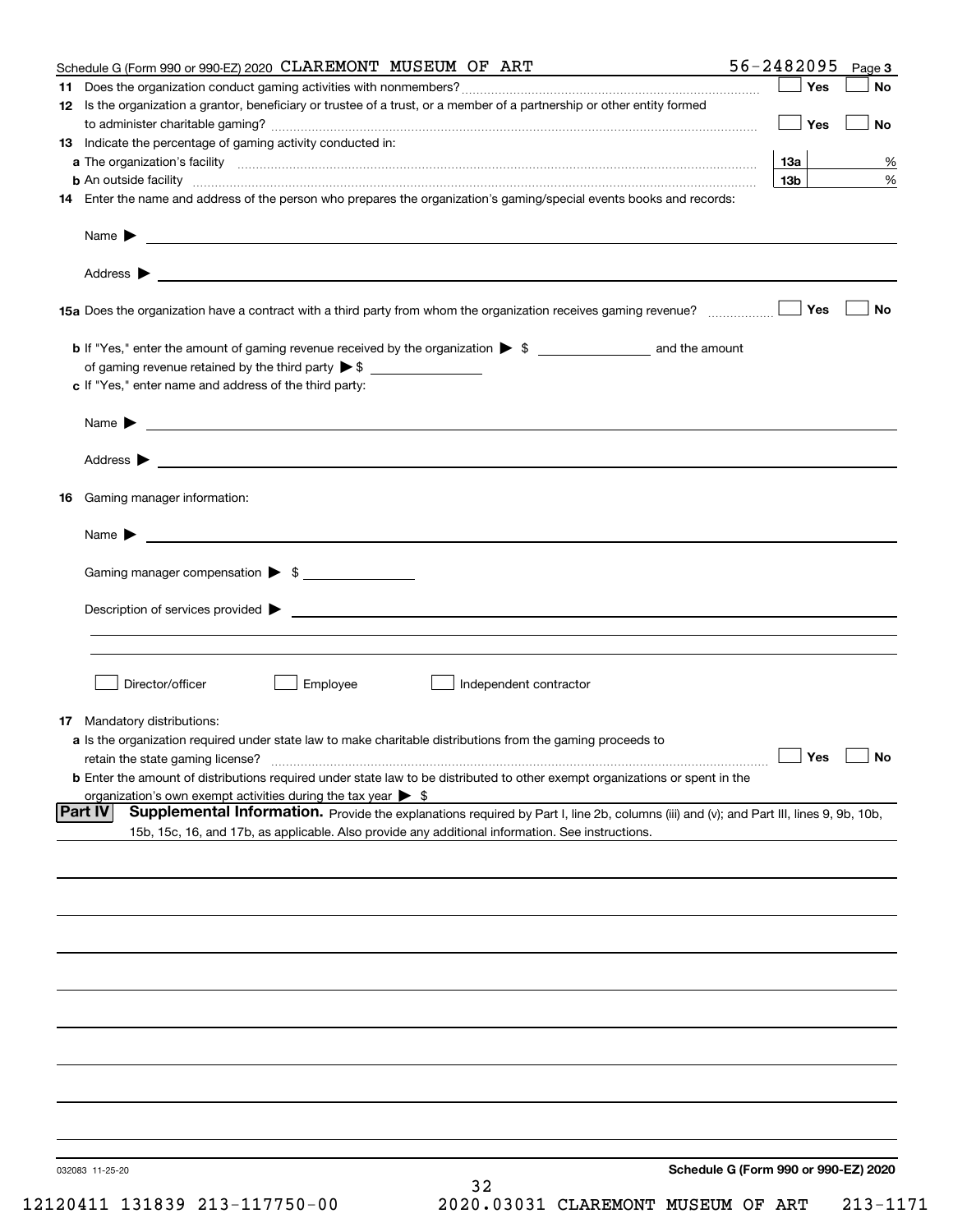| Schedule G (Form 990 or 990-EZ) |
|---------------------------------|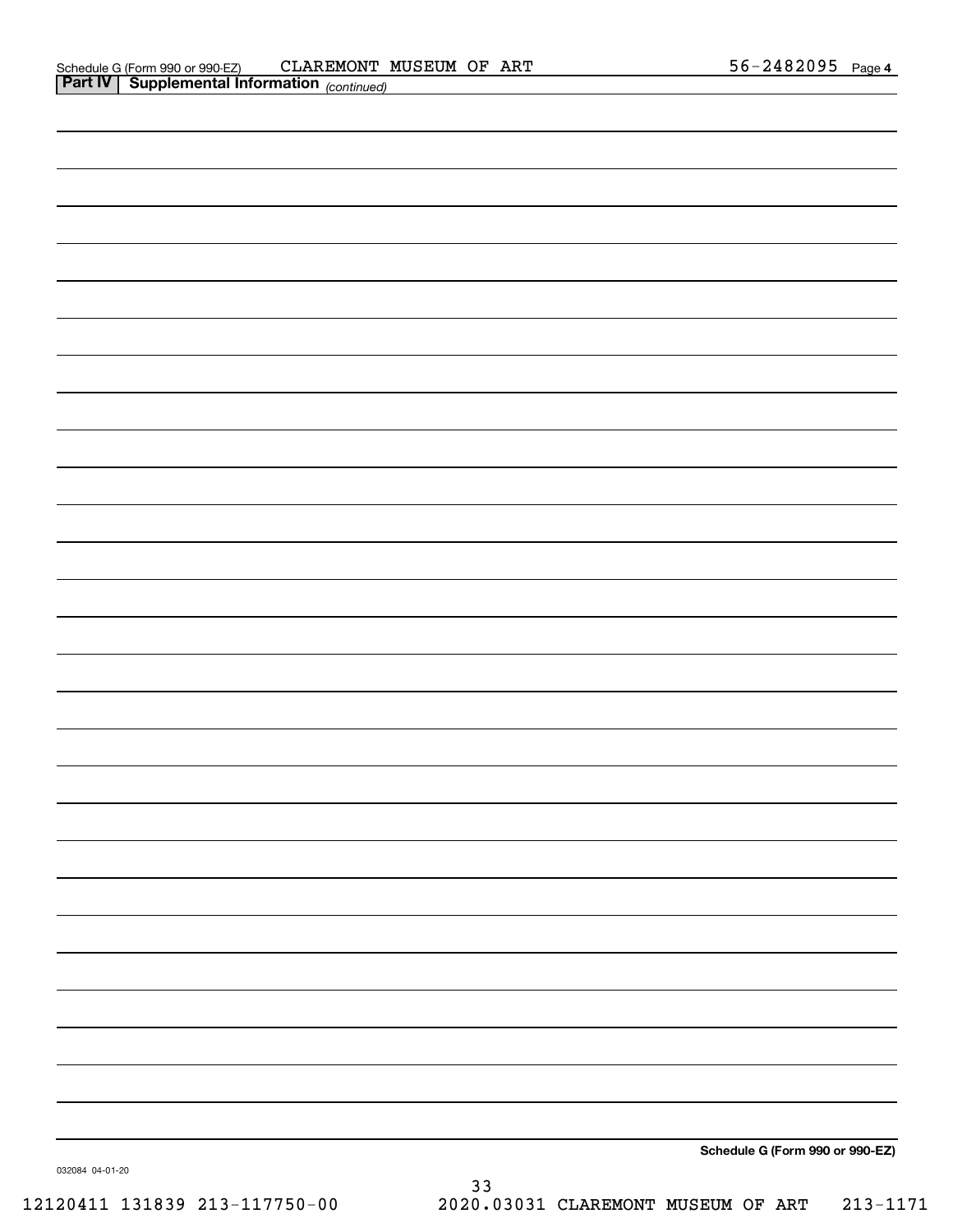**(Form 990 or 990-EZ)**

Department of the Treasury Internal Revenue Service Name of the organization

**SCHEDULE O Supplemental Information to Form 990 or 990-EZ**

**Complete to provide information for responses to specific questions on Form 990 or 990-EZ or to provide any additional information. | Attach to Form 990 or 990-EZ. | Go to www.irs.gov/Form990 for the latest information.**



CLAREMONT MUSEUM OF ART  $\vert$  56-2482095

**Employer identification number**

FORM 990, PART I, LINE 1, DESCRIPTION OF ORGANIZATION MISSION:

HERITAGE AND SUPPORTS THE CULTURAL VITALITY OF THE REGION. WE SEEK TO

INSPIRE, STIMULATE AND ENHANCE THE COMMUNITY THROUGH OUR COLLECTION,

EDUCATION PROGRAMS AND EXHIBITIONS.

FORM 990, PART VI, SECTION A, LINE 8B:

CMA DOES NOT HAVE ANY COMMITTEES WITH THE AUTHORITY TO ACT FOR THE BOARD.

FORM 990, PART VI, SECTION B, LINE 11B:

THE FORM 990 IS PREPARED BY THE ORGANIZATION'S OUTSIDE PUBLIC ACCOUNTING

FIRM BASED ON INFORMATION PROVIDED BY MANAGEMENT. ONCE A DRAFT OF THE

RETURN IS AVAILABLE, IT IS REVIEWED BY MANAGEMENT WITH ANY CHANGES OR

REVISIONS INCORPORATED INTO THE FILING. THE REVISED RETURN IS THEN

SUBMITTED TO THE BOARD OF DIRECTORS FOR THEIR REVIEW AND APPROVAL PRIOR TO

SUBMITTING TO THE IRS.

FORM 990, PART VI, SECTION C, LINE 18:

THE 990 TAX RETURN WILL BE POSTED ON THE CLAREMONT MUSEUM WEBSITE. IT WILL ALSO BE AVAILABLE UPON REQUEST. THE OTHER GOVERNING DOCUMENTS WILL BE MADE AVAILABLE UPON REQUEST.

FORM 990, PART VI, SECTION C, LINE 19:

THE 990 TAX RETURN WILL BE POSTED ON THE CLAREMONT MUSEUM WEBSITE. IT WILL ALSO BE AVAILABLE UPON REQUEST. THE OTHER GOVERNING DOCUMENTS WILL BE MADE AVAILABLE UPON REQUEST.

34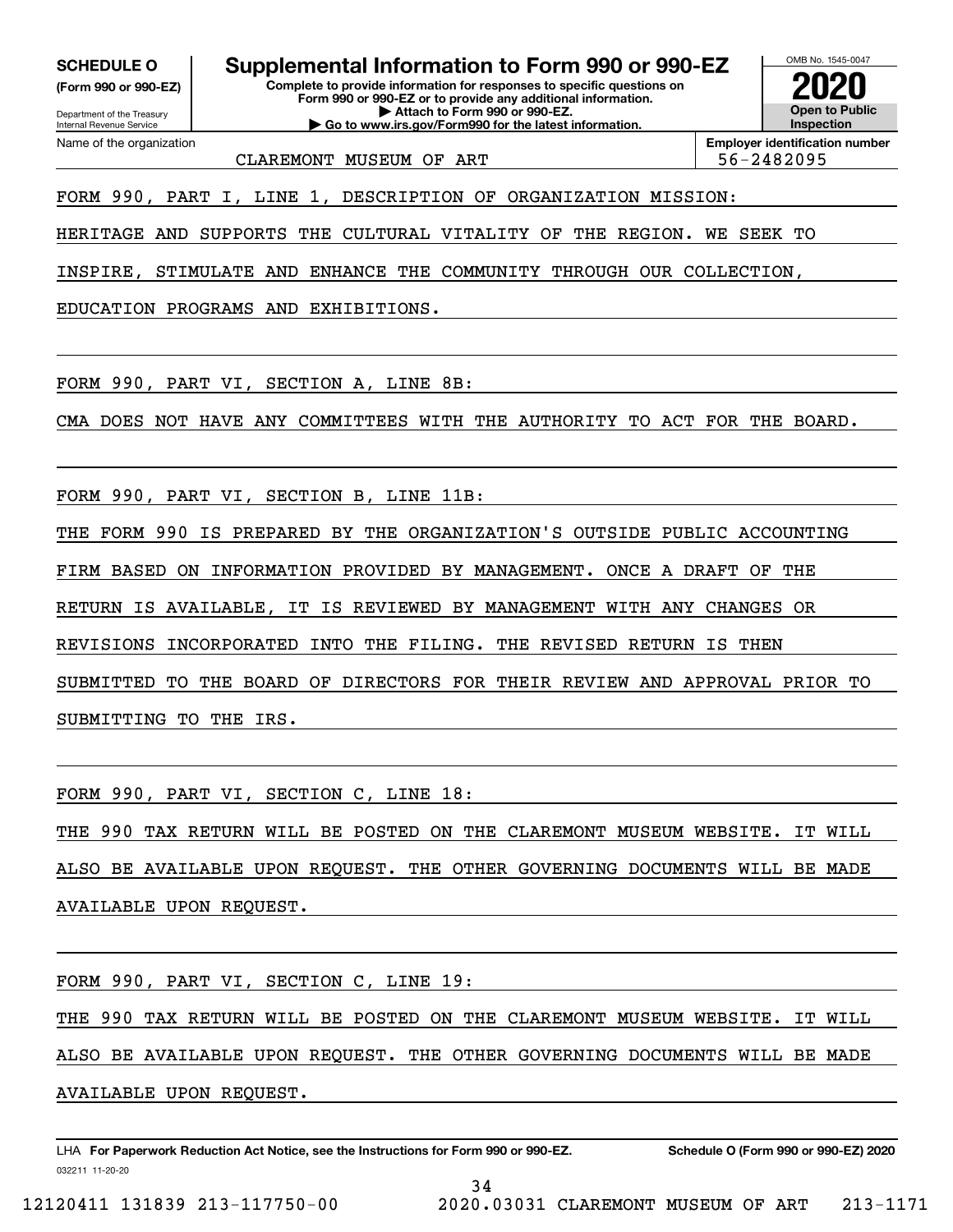| Schedule O (Form 990 or 990-EZ) 2020<br>Name of the organization<br>CLAREMONT MUSEUM OF ART                                                      | Page 2<br><b>Employer identification number</b><br>56-2482095 |
|--------------------------------------------------------------------------------------------------------------------------------------------------|---------------------------------------------------------------|
| FORM 990, PART IX, LINE 11G, OTHER FEES:                                                                                                         |                                                               |
| PROFESSIONAL SERVICES:<br>and the control of the control of the control of the control of the control of the control of the control of the       |                                                               |
| PROGRAM SERVICE EXPENSES<br><u> 1989 - Johann Stein, marwolaethau a bhann an t-Amhain an t-Amhain an t-Amhain an t-Amhain an t-Amhain an t-A</u> | 1,473.                                                        |
| MANAGEMENT AND GENERAL EXPENSES                                                                                                                  | 13,595.                                                       |
| FUNDRAISING EXPENSES<br>the contract of the contract of the contract of the contract of the contract of the contract of the contract of          | 0.                                                            |
| TOTAL EXPENSES                                                                                                                                   | 15,068.                                                       |
| TOTAL OTHER FEES ON FORM 990, PART IX, LINE 11G, COL A                                                                                           | 15,068.                                                       |
|                                                                                                                                                  |                                                               |
|                                                                                                                                                  |                                                               |
|                                                                                                                                                  |                                                               |
|                                                                                                                                                  |                                                               |
|                                                                                                                                                  |                                                               |
|                                                                                                                                                  |                                                               |
|                                                                                                                                                  |                                                               |
|                                                                                                                                                  |                                                               |
|                                                                                                                                                  |                                                               |
|                                                                                                                                                  |                                                               |
|                                                                                                                                                  |                                                               |
|                                                                                                                                                  |                                                               |
|                                                                                                                                                  |                                                               |
|                                                                                                                                                  |                                                               |
|                                                                                                                                                  |                                                               |
|                                                                                                                                                  |                                                               |
|                                                                                                                                                  |                                                               |
|                                                                                                                                                  |                                                               |
| 032212 11-20-20                                                                                                                                  | Schedule O (Form 990 or 990-EZ) 2020                          |
| 35<br>12120411 131839 213-117750-00<br>2020.03031 CLAREMONT MUSEUM OF ART                                                                        | $213 - 1171$                                                  |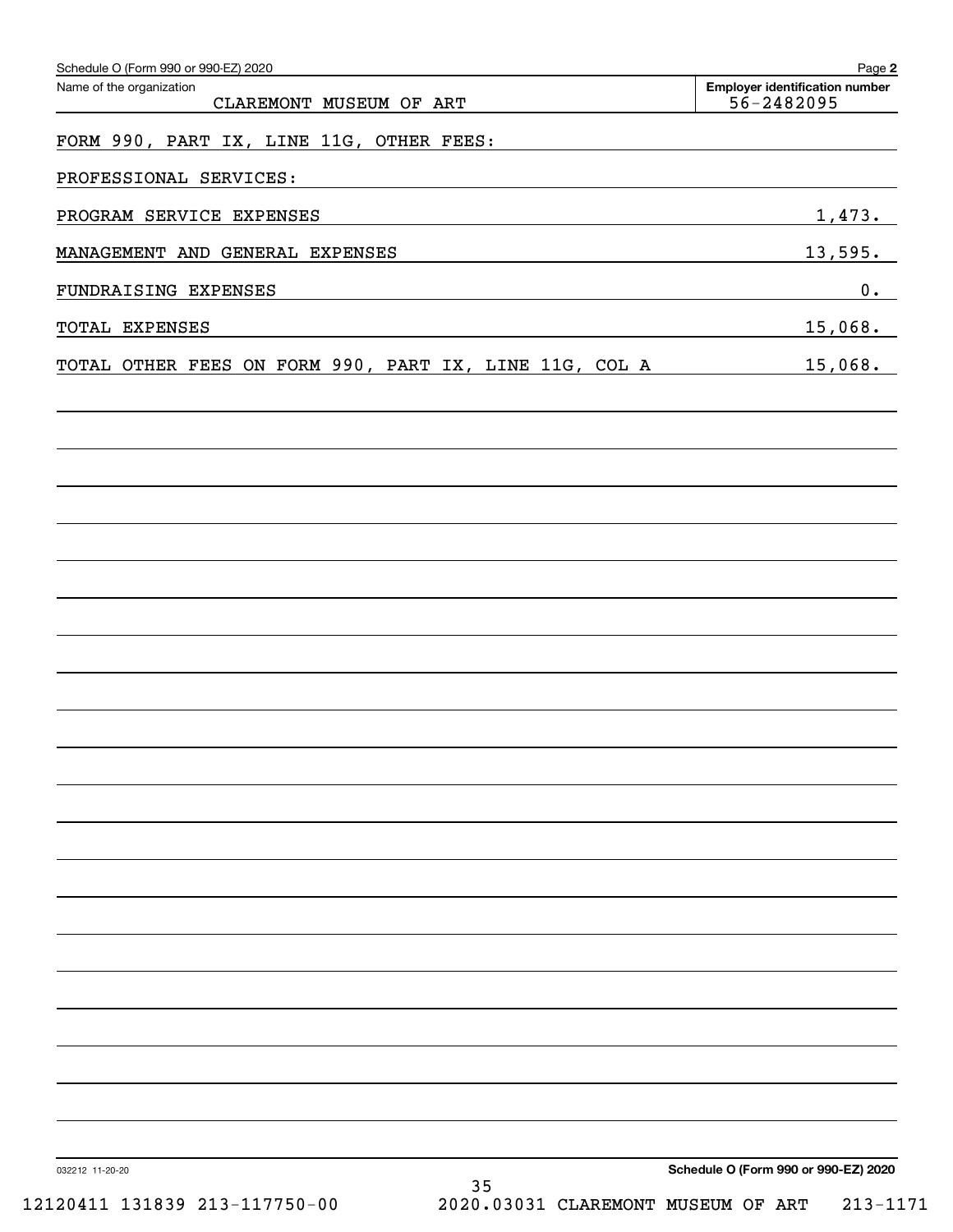## TAXABLE YEAR FORM **California Exempt Organization 2020Annual Information Return <sup>199</sup>**

|              |                      | Calendar Year 2020 or fiscal year beginning (mm/dd/yyyy)                                                                                                                                                                             | , and ending (mm/dd/yyyy)                                    |               |                                           |                               |                                                                                                 |                             |
|--------------|----------------------|--------------------------------------------------------------------------------------------------------------------------------------------------------------------------------------------------------------------------------------|--------------------------------------------------------------|---------------|-------------------------------------------|-------------------------------|-------------------------------------------------------------------------------------------------|-----------------------------|
|              |                      | Corporation/Organization name                                                                                                                                                                                                        |                                                              |               |                                           | California corporation number |                                                                                                 |                             |
|              |                      | CLAREMONT MUSEUM OF ART                                                                                                                                                                                                              |                                                              |               | 2666855                                   |                               |                                                                                                 |                             |
|              |                      | Additional information. See instructions.                                                                                                                                                                                            |                                                              | <b>FEIN</b>   |                                           |                               |                                                                                                 |                             |
|              |                      |                                                                                                                                                                                                                                      |                                                              |               | PMB no.                                   | 56-2482095                    |                                                                                                 |                             |
|              |                      | Street address (suite or room)<br>PO BOX 1136                                                                                                                                                                                        |                                                              |               |                                           |                               |                                                                                                 |                             |
| City         |                      |                                                                                                                                                                                                                                      |                                                              | State         | ZIP code                                  |                               |                                                                                                 |                             |
|              | CLAREMONT            |                                                                                                                                                                                                                                      |                                                              | CA            | 91711                                     |                               |                                                                                                 |                             |
|              | Foreign country name | Foreign province/state/county                                                                                                                                                                                                        |                                                              |               |                                           | Foreign postal code           |                                                                                                 |                             |
|              |                      |                                                                                                                                                                                                                                      |                                                              |               |                                           |                               |                                                                                                 |                             |
| A<br>В       | First return         | Yes $\boxed{\mathbf{X}}$ No I<br>Yes $\boxed{\mathbf{X}}$ No                                                                                                                                                                         | Did the organization have any changes to its guidelines      |               |                                           |                               |                                                                                                 | Yes $\boxed{\mathbf{X}}$ No |
| C            |                      | Yes $\boxed{\mathbf{X}}$ No J                                                                                                                                                                                                        | If exempt under R&TC Section 23701d, has the organization    |               |                                           |                               |                                                                                                 |                             |
| D            |                      | Final information return?                                                                                                                                                                                                            | engaged in political activities? See instructions.  ●        |               |                                           |                               |                                                                                                 | Yes $X$ No                  |
|              |                      | Merged/Reorganized<br>Surrendered (Withdrawn)<br>Dissolved                                                                                                                                                                           |                                                              |               |                                           |                               | K Is the organization exempt under R&TC Section 23701g? $\bullet$   Yes $\boxed{\mathbf{X}}$ No |                             |
|              |                      | Enter date: $(mm/dd/yyyy)$                                                                                                                                                                                                           | If "Yes," enter the gross receipts from nonmember sources \$ |               |                                           |                               |                                                                                                 |                             |
| Е            |                      | Check accounting method: (1) $\Box$ Cash (2) $\boxed{\mathbf{X}}$ Accrual (3)<br>Other                                                                                                                                               | L Is the organization a limited liability company? $\ldots$  |               |                                           |                               |                                                                                                 | Yes $X$ No                  |
| F            |                      | Federal return filed? (1) $\bullet$ $\bullet$ 990T (2) $\bullet$ $\bullet$ 990PF (3) $\bullet$ [<br>Sch H (990)<br>$(4)$ X Other 990 series                                                                                          | M Did the organization file Form 100 or Form 109 to          |               |                                           |                               |                                                                                                 | Yes $\boxed{\mathbf{X}}$ No |
| G            |                      | Yes $\boxed{\mathbf{X}}$ No N is the organization under audit by the IRS or has the                                                                                                                                                  |                                                              |               |                                           |                               |                                                                                                 |                             |
| Н.           |                      | Yes $\boxed{\mathbf{X}}$ No                                                                                                                                                                                                          |                                                              |               |                                           |                               | Yes                                                                                             | $X$ No                      |
|              |                      | If "Yes," what is the parent's name?                                                                                                                                                                                                 | O Is federal Form 1023/1024 pending?                         |               |                                           |                               |                                                                                                 | Yes $X$ No                  |
|              |                      |                                                                                                                                                                                                                                      |                                                              |               |                                           |                               |                                                                                                 |                             |
|              | Part I               | Complete Part I unless not required to file this form. See General Information B and C.                                                                                                                                              |                                                              |               |                                           |                               |                                                                                                 |                             |
|              |                      | 1.                                                                                                                                                                                                                                   |                                                              |               |                                           | $\mathbf{1}$                  |                                                                                                 | $24,754$ 00                 |
|              |                      | Gross dues and assessments from members and affiliates [11] contains and area of the set of the set of the set of the set of the set of the set of the set of the set of the set of the set of the set of the set of the set o<br>2  |                                                              |               |                                           | $\overline{\mathbf{2}}$       |                                                                                                 | 23,220 00                   |
|              |                      | Gross contributions, gifts, grants, and similar amounts received $STMT_1$<br>3                                                                                                                                                       |                                                              |               |                                           | $\overline{\mathbf{3}}$       |                                                                                                 | $115,870$ 00                |
|              | Receipts             | Total gross receipts for filing requirement test. Add line 1 through line 3.<br>4                                                                                                                                                    |                                                              |               |                                           |                               |                                                                                                 |                             |
|              | and                  | This line must be completed. If the result is less than \$50,000, see General Information B                                                                                                                                          |                                                              |               |                                           | $\overline{4}$                |                                                                                                 | 163,844 00                  |
|              | Revenues             | 5                                                                                                                                                                                                                                    | $6\overline{6}$                                              |               | 00<br>0 <sub>0</sub>                      |                               |                                                                                                 |                             |
|              |                      | Cost or other basis, and sales expenses of assets sold $\Box$<br>6<br>Total costs. Add line 5 and line 6<br>7                                                                                                                        |                                                              |               |                                           | $\overline{7}$                |                                                                                                 | 00                          |
|              |                      | 8                                                                                                                                                                                                                                    |                                                              |               |                                           | 8                             |                                                                                                 | 163,844 00                  |
|              |                      | 9<br>Total expenses and disbursements. From Side 2, Part II, line 18                                                                                                                                                                 |                                                              |               | $\bullet$                                 | 9                             | 134,887                                                                                         | $\overline{00}$             |
|              | <b>Expenses</b>      | Excess of receipts over expenses and disbursements. Subtract line 9 from line 8 [11, 11, 11, 11, 11, 11, 11, 1<br>10                                                                                                                 |                                                              |               |                                           | 10                            | 28,957                                                                                          | $00\,$                      |
|              |                      | Total payments [111] Total payments [11] Total payments [11] Total payments [11] Total payments [11] Total payments [11] Total payments [11] Total payments [11] Total payments [11] Total payments [11] Total payments [11] T<br>11 |                                                              |               |                                           | 11                            |                                                                                                 | 00                          |
|              |                      | 12                                                                                                                                                                                                                                   |                                                              |               |                                           | 12                            |                                                                                                 | 00                          |
|              | <b>Filing Fee</b>    | 13<br>Use tax balance. If line 12 is more than line 11, subtract line 11 from line 12                                                                                                                                                |                                                              |               |                                           | 13<br>14                      |                                                                                                 | 00<br>00                    |
|              |                      | 14<br>Penalties and Interest. See General Information J<br>15                                                                                                                                                                        |                                                              |               |                                           | 15                            |                                                                                                 | 00                          |
|              |                      |                                                                                                                                                                                                                                      |                                                              |               |                                           |                               |                                                                                                 | 00                          |
|              |                      | 16 Balance due. Add line 12 and line 15. Then subtract line 11 from the result<br>Under penalties of perjury, I declare that I have examined this return, including accompanying schedules and statements, and to the best of my     |                                                              |               |                                           |                               |                                                                                                 |                             |
| Sign<br>Here |                      | Title                                                                                                                                                                                                                                |                                                              | Date          |                                           |                               | ● Telephone                                                                                     |                             |
|              |                      | Signature<br>of officer<br>TREASURER                                                                                                                                                                                                 | Date                                                         |               |                                           |                               | $909 - 621 - 3200$<br>$\overline{\bullet}$ PTIN                                                 |                             |
|              |                      |                                                                                                                                                                                                                                      |                                                              | Check if      |                                           |                               |                                                                                                 |                             |
| Paid         |                      | Preparer's <b>MADE</b> MCMULLEN                                                                                                                                                                                                      | 04/11/21                                                     | self-employed |                                           |                               | P00541671<br>● Firm's FEIN                                                                      |                             |
|              | Preparer's           | Firm's name<br>(or yours,<br>CLIFTONLARSONALLEN LLP                                                                                                                                                                                  |                                                              |               |                                           |                               | 41-0746749                                                                                      |                             |
|              | Use Only             | if self-<br>2210 EAST ROUTE 66<br>employed)                                                                                                                                                                                          |                                                              |               |                                           |                               | <b>• Telephone</b>                                                                              |                             |
|              |                      | and address<br>CA 91740<br>GLENDORA,                                                                                                                                                                                                 |                                                              |               |                                           |                               | (626)                                                                                           | 857-7300                    |
|              |                      | May the FTB discuss this return with the preparer shown above? See instructions [11, 11, 11, 11, 11, 11, 11, 1                                                                                                                       |                                                              |               | $\bullet$ $\boxed{\text{X}}$ $\text{Yes}$ |                               | No                                                                                              |                             |

 $\mathbf I$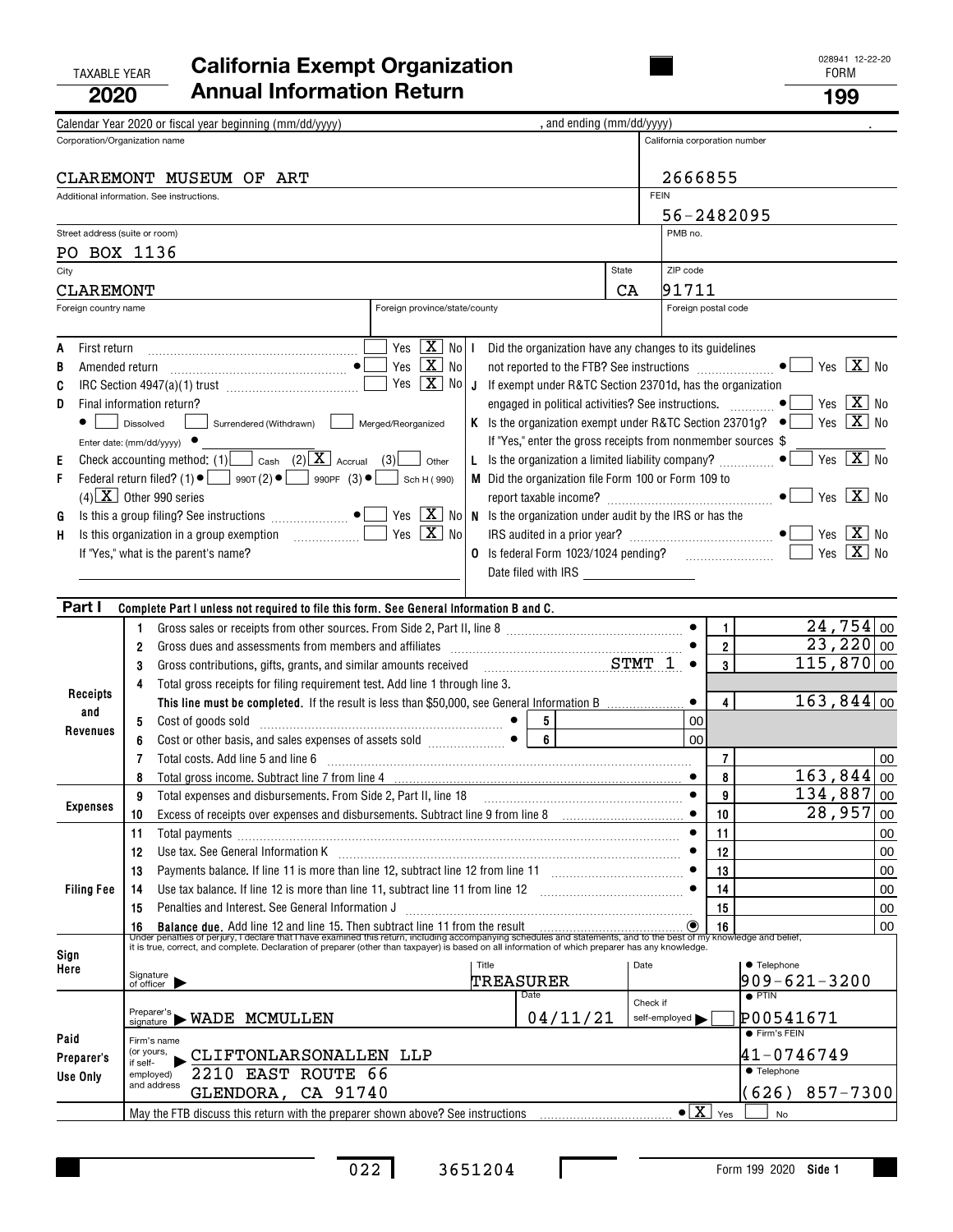## CLAREMONT MUSEUM OF ART 56-2482095

**Organizations with gross receipts of more than \$50,000 and private foundations regardless of amount of gross receipts - complete Part II or furnish substitute information. Part II**

028951 12-22-20

|                 |                     | 1                                                                                                                          |                                                           |                                                                                                        |                                         | 1                   | 19,712 00       |
|-----------------|---------------------|----------------------------------------------------------------------------------------------------------------------------|-----------------------------------------------------------|--------------------------------------------------------------------------------------------------------|-----------------------------------------|---------------------|-----------------|
|                 |                     | 2                                                                                                                          |                                                           |                                                                                                        |                                         | $\overline{2}$      | 00              |
|                 |                     | 3                                                                                                                          |                                                           |                                                                                                        |                                         | 3                   | 00              |
| Receipts        |                     | 4<br>Gross rents                                                                                                           |                                                           |                                                                                                        |                                         | 4                   | 00              |
| from            |                     | 5                                                                                                                          |                                                           |                                                                                                        |                                         | 5                   | 00              |
| <b>Other</b>    |                     | 6                                                                                                                          |                                                           |                                                                                                        |                                         | 6                   | 00              |
| <b>Sources</b>  |                     | Other income<br>7                                                                                                          |                                                           | SEE STATEMENT 2                                                                                        | $\bullet$                               | $\overline{7}$      | 5,042<br>$00\,$ |
|                 |                     | Total gross sales or receipts from other sources. Add line 1 through line 7. Enter here and on Side 1, Part I, line 1<br>8 |                                                           |                                                                                                        |                                         | 8                   | 24, 754<br>00   |
|                 |                     | Contributions, gifts, grants, and similar amounts paid manufactured contributions, aifts, and similar<br>9                 |                                                           |                                                                                                        |                                         | 9                   | 00              |
|                 |                     | 10                                                                                                                         |                                                           |                                                                                                        |                                         | 10                  | $00\,$          |
|                 |                     | 11                                                                                                                         |                                                           |                                                                                                        | $\bullet$                               | 11                  | 0<br>$00\,$     |
|                 |                     | 12 <sup>°</sup>                                                                                                            |                                                           |                                                                                                        |                                         | 12                  | $12,068$ 00     |
| <b>Expenses</b> |                     | 13                                                                                                                         |                                                           |                                                                                                        |                                         | 13                  | 00              |
| and             |                     | 14                                                                                                                         |                                                           |                                                                                                        |                                         | 14                  | 00              |
| Disburse-       |                     | 15                                                                                                                         |                                                           |                                                                                                        |                                         | 15                  | $11,615$ 00     |
| ments           |                     | 16                                                                                                                         |                                                           |                                                                                                        |                                         | 16                  | $19,815$ 00     |
|                 |                     | 17                                                                                                                         |                                                           |                                                                                                        | $\bullet$                               | 17                  | $91,389$ 00     |
|                 |                     | 18 Total expenses and disbursements. Add line 9 through line 17. Enter here and on Side 1, Part I, line 9                  |                                                           |                                                                                                        |                                         | 18                  | $134,887$ 00    |
|                 | <b>Schedule L</b>   | <b>Balance Sheet</b>                                                                                                       | Beginning of taxable year                                 |                                                                                                        |                                         | End of taxable year |                 |
| <b>Assets</b>   |                     |                                                                                                                            | (a)                                                       | (b)                                                                                                    | (c)                                     |                     | (d)             |
| 1 Cash          |                     |                                                                                                                            |                                                           | $\overline{256,520}$                                                                                   |                                         | $\bullet$           | 326,734         |
| 2               |                     |                                                                                                                            |                                                           |                                                                                                        |                                         | $\bullet$           |                 |
| 3               |                     |                                                                                                                            |                                                           |                                                                                                        |                                         | $\bullet$           |                 |
| 4               |                     |                                                                                                                            |                                                           |                                                                                                        |                                         | $\bullet$           |                 |
| 5               |                     | Federal and state government obligations                                                                                   |                                                           |                                                                                                        |                                         | $\bullet$           |                 |
| 6               |                     | Investments in other bonds                                                                                                 |                                                           |                                                                                                        |                                         | $\bullet$           |                 |
| 7               |                     |                                                                                                                            |                                                           |                                                                                                        |                                         | $\bullet$           |                 |
| 8               | Mortgage loans      |                                                                                                                            |                                                           |                                                                                                        |                                         | $\bullet$           |                 |
| 9               |                     | Other investments                                                                                                          |                                                           |                                                                                                        |                                         | $\bullet$           |                 |
|                 |                     |                                                                                                                            | 175,451                                                   |                                                                                                        | 175,451                                 |                     |                 |
|                 |                     | <b>b</b> Less accumulated depreciation <i></i>                                                                             | $\overline{57,511}$                                       | $117,940$ (                                                                                            | 77,326                                  |                     | 98,125          |
| 11 Land         |                     |                                                                                                                            |                                                           |                                                                                                        |                                         | $\bullet$           |                 |
|                 |                     | 12 Other assets STMT 5                                                                                                     |                                                           | 21,200                                                                                                 |                                         | $\bullet$           |                 |
|                 |                     |                                                                                                                            |                                                           | 395,660                                                                                                |                                         |                     | 424,859         |
|                 |                     | Liabilities and net worth                                                                                                  |                                                           |                                                                                                        |                                         |                     |                 |
|                 |                     |                                                                                                                            |                                                           | 2,456                                                                                                  |                                         | $\bullet$           | 2,698           |
|                 |                     | 15 Contributions, gifts, or grants payable                                                                                 |                                                           |                                                                                                        |                                         |                     |                 |
|                 |                     | 16 Bonds and notes payable                                                                                                 |                                                           |                                                                                                        |                                         | $\bullet$           |                 |
| 17              |                     |                                                                                                                            |                                                           |                                                                                                        |                                         | ٠                   |                 |
| 18              |                     |                                                                                                                            |                                                           |                                                                                                        |                                         |                     |                 |
| 19              |                     |                                                                                                                            |                                                           |                                                                                                        |                                         | $\bullet$           |                 |
| 20              |                     | Paid-in or capital surplus. Attach reconciliation                                                                          |                                                           |                                                                                                        |                                         | $\bullet$           |                 |
| 21              |                     | Retained earnings or income fund                                                                                           |                                                           | 393,204                                                                                                |                                         | $\bullet$           | <u>422,161</u>  |
|                 |                     | 22 Total liabilities and net worth                                                                                         |                                                           | 395,660                                                                                                |                                         |                     | 424,859         |
|                 | <b>Schedule M-1</b> |                                                                                                                            | Reconciliation of income per books with income per return |                                                                                                        |                                         |                     |                 |
|                 |                     |                                                                                                                            |                                                           | Do not complete this schedule if the amount on Schedule L, line 13, column (d), is less than \$50,000. |                                         |                     |                 |
|                 |                     |                                                                                                                            | $\bullet$<br>28,957                                       | 7 Income recorded on books this year                                                                   |                                         |                     |                 |
|                 |                     |                                                                                                                            | $\bullet$                                                 | not included in this return                                                                            |                                         |                     |                 |
| 3               |                     | Excess of capital losses over capital gains                                                                                | $\bullet$                                                 |                                                                                                        | 8 Deductions in this return not charged |                     |                 |
| 4               |                     | Income not recorded on books this year                                                                                     | $\bullet$                                                 |                                                                                                        | against book income this year           |                     |                 |
|                 |                     | 5 Expenses recorded on books this year not                                                                                 |                                                           | 9 Total. Add line 7 and line 8                                                                         |                                         |                     |                 |
|                 |                     | deducted in this return                                                                                                    | $\bullet$                                                 | 10 Net income per return.                                                                              |                                         |                     |                 |

022 3652204

28 , 957 Subtract line 9 from line 6 ……………………… 28 , 957

**6** Total. Add line 1 through line 5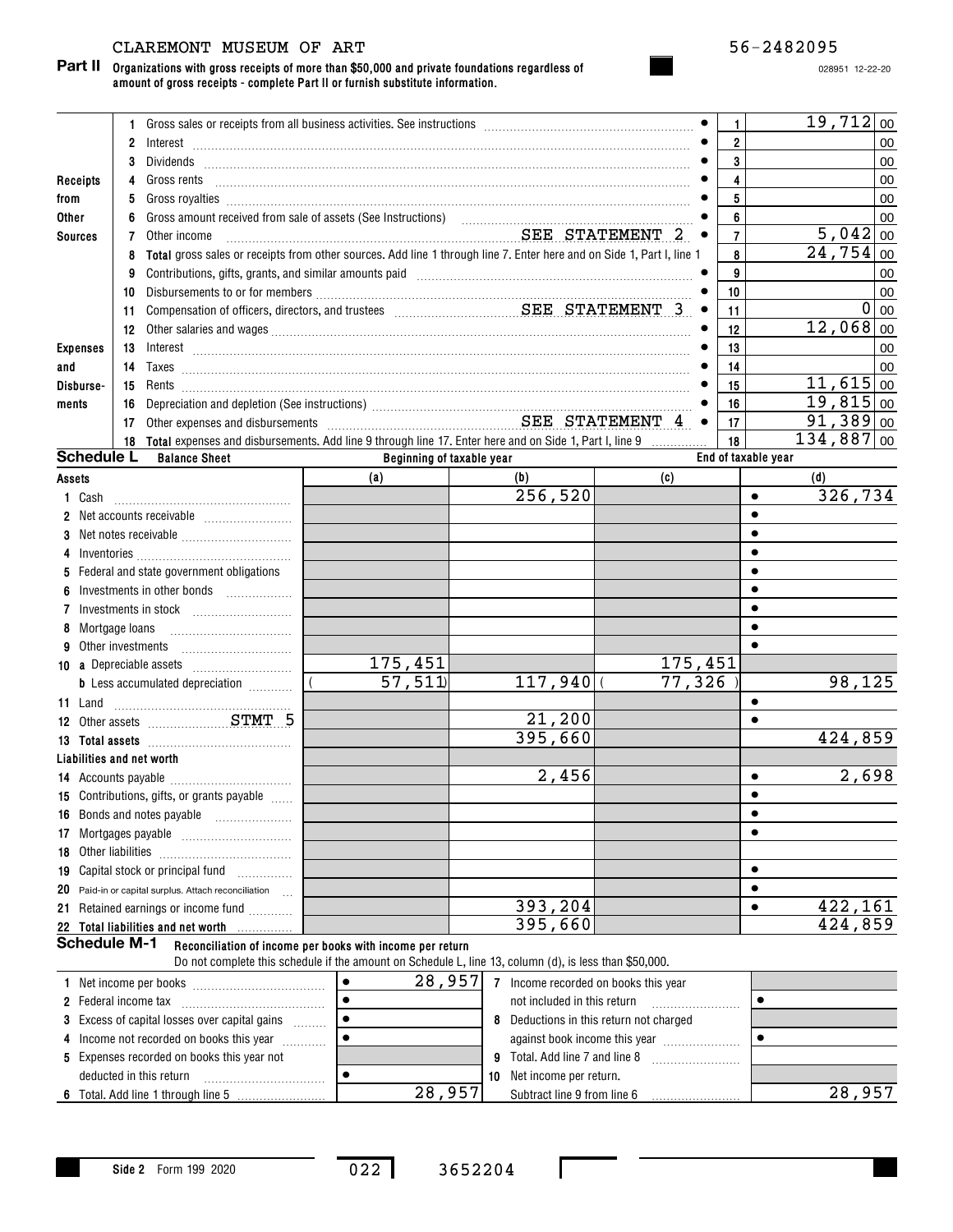| 56-2482095 |
|------------|
|            |

| CA 199                   | CASH CONTRIBUTIONS<br>INCLUDED ON PART I, LINE 3                                | STATEMENT 1     |               |  |
|--------------------------|---------------------------------------------------------------------------------|-----------------|---------------|--|
| CONTRIBUTOR'S NAME       | CONTRIBUTOR'S ADDRESS                                                           | DATE OF<br>GIFT | <b>AMOUNT</b> |  |
| <b>CULTURE</b>           | LA COUNTY DEPT OF ARTS & 1055 WILSHIRE BLVD, SUITE 800<br>LOS ANGELES, CA 90017 |                 | 13,900.       |  |
| CITY OF CLAREMONT        | 207 HARVARD AVE CLAREMONT, CA<br>91711                                          |                 | 7,000.        |  |
| DAVID & AHLENE WELSH     | PO BOX 1136 CLAREMONT, CA<br>91711                                              |                 | 10,000.       |  |
| <b>MARTA REENTS</b>      | PO BOX 1136 CLAREMONT, CA<br>91711                                              |                 | 10,000.       |  |
| <b>BARBARA BROWN</b>     | PO BOX 1136 CLAREMONT, CA<br>91711                                              |                 | 5,200.        |  |
| JOE & GEORGETTE UNIS     | PO BOX 1136 CLAREMONT, CA<br>91711                                              |                 | 5,000.        |  |
| TOTAL INCLUDED ON LINE 3 |                                                                                 |                 | 51,100.       |  |

| CA 199                             | OTHER INCOME | STATEMENT 2    |
|------------------------------------|--------------|----------------|
| DESCRIPTION                        |              | AMOUNT         |
| OTHER REVENUE<br>ADMISSIONS        |              | 300.<br>4,742. |
| TOTAL TO FORM 199, PART II, LINE 7 |              | 5,042.         |

 $~\sim$   $~\sim$   $~\sim$   $~\sim$   $~\sim$   $~\sim$   $~\sim$   $~\sim$   $~\sim$   $~\sim$   $~\sim$   $~\sim$   $~\sim$   $~\sim$   $~\sim$   $~\sim$   $~\sim$   $~\sim$   $~\sim$   $~\sim$   $~\sim$   $~\sim$   $~\sim$   $~\sim$   $~\sim$   $~\sim$   $~\sim$   $~\sim$   $~\sim$   $~\sim$   $~\sim$   $~\sim$   $~\sim$   $~\sim$   $~\sim$   $~\sim$   $~\sim$ 

~~~~~~~~~~~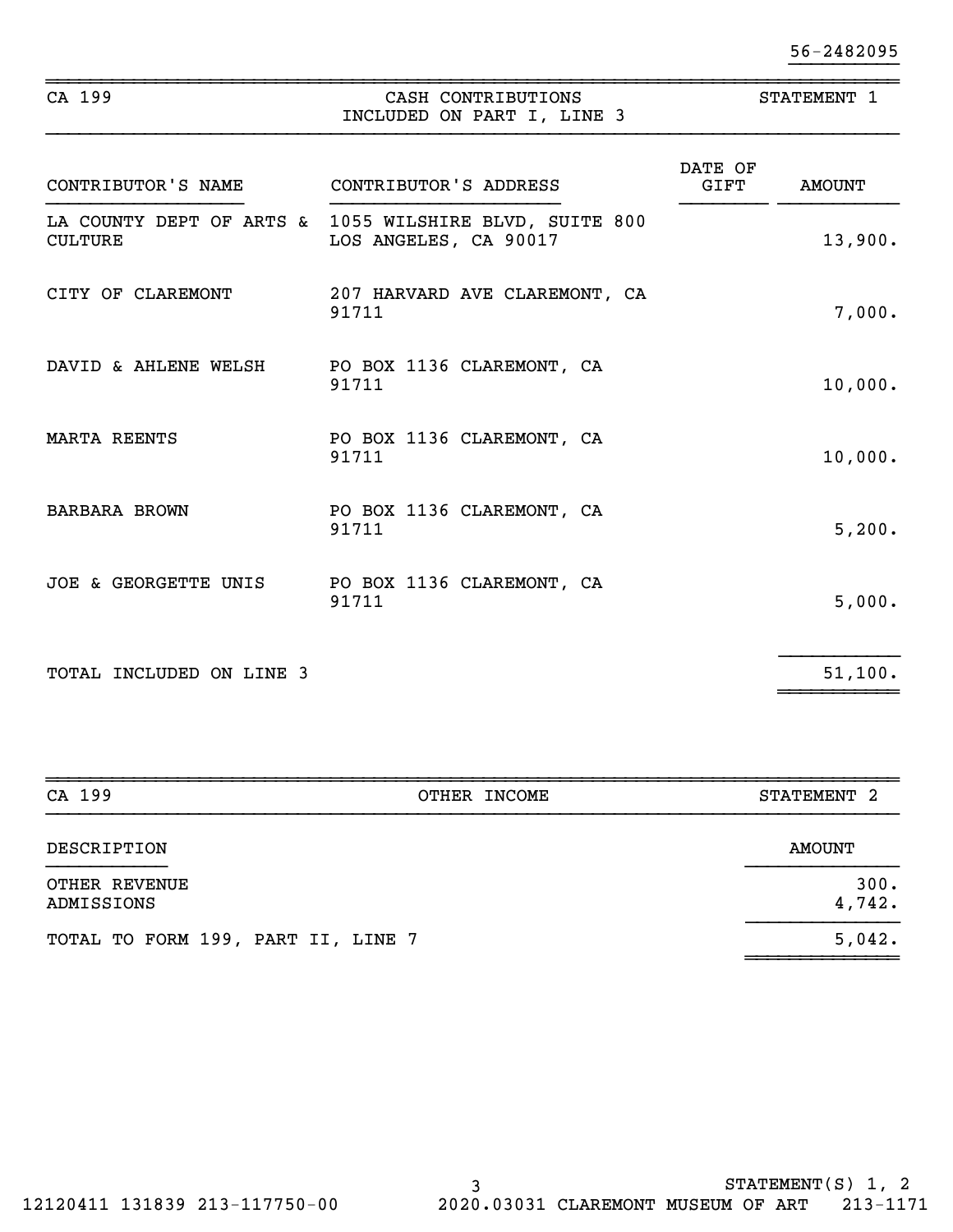| CA 199                                                     |       | COMPENSATION OF OFFICERS, DIRECTORS AND TRUSTEES | STATEMENT 3  |
|------------------------------------------------------------|-------|--------------------------------------------------|--------------|
| NAME AND ADDRESS                                           |       | TITLE AND<br>AVERAGE HRS WORKED/WK               | COMPENSATION |
| JOE UNIS<br><b>435 YALE AVENUE</b><br>CLAREMONT, CA 91711  |       | <b>DIRECTOR</b><br>1.00                          | 0.           |
| MARILYN RAY<br>PO BOX 1136<br>CLAREMONT, CA 91711          |       | DIRECTOR<br>12.00                                | 0.           |
| RAE ROTTMAN<br>PO BOX 1136<br>CLAREMONT, CA 91711          |       | TREASURER<br>16.00                               | 0.           |
| SUSAN ALLEN<br>PO BOX 1136<br>CLAREMONT, CA 91711          |       | DIRECTOR<br>1.00                                 | 0.           |
| ALBA CISNEROS<br>PO BOX 1136<br>CLAREMONT, CA 91711        |       | <b>DIRECTOR</b><br>1.00                          | 0.           |
| BARBARA MUSSELMAN<br>PO BOX 1136<br>CLAREMONT, CA 91711    |       | <b>SECRETARY</b><br>8.00                         | 0.           |
| <b>ELAINE TURNER</b><br>PO BOX 1136<br>CLAREMONT, CA 91711 |       | PRESIDENT<br>20.00                               | $0$ .        |
| MARY WEIS<br>PO BOX 1136<br>CLAREMONT, CA                  | 91711 | <b>DIRECTOR</b><br>10.00                         | 0.           |

 $\overline{a}$  , and the contract of the contract of the contract of the contract of the contract of the contract of the contract of the contract of the contract of the contract of the contract of the contract of the contract o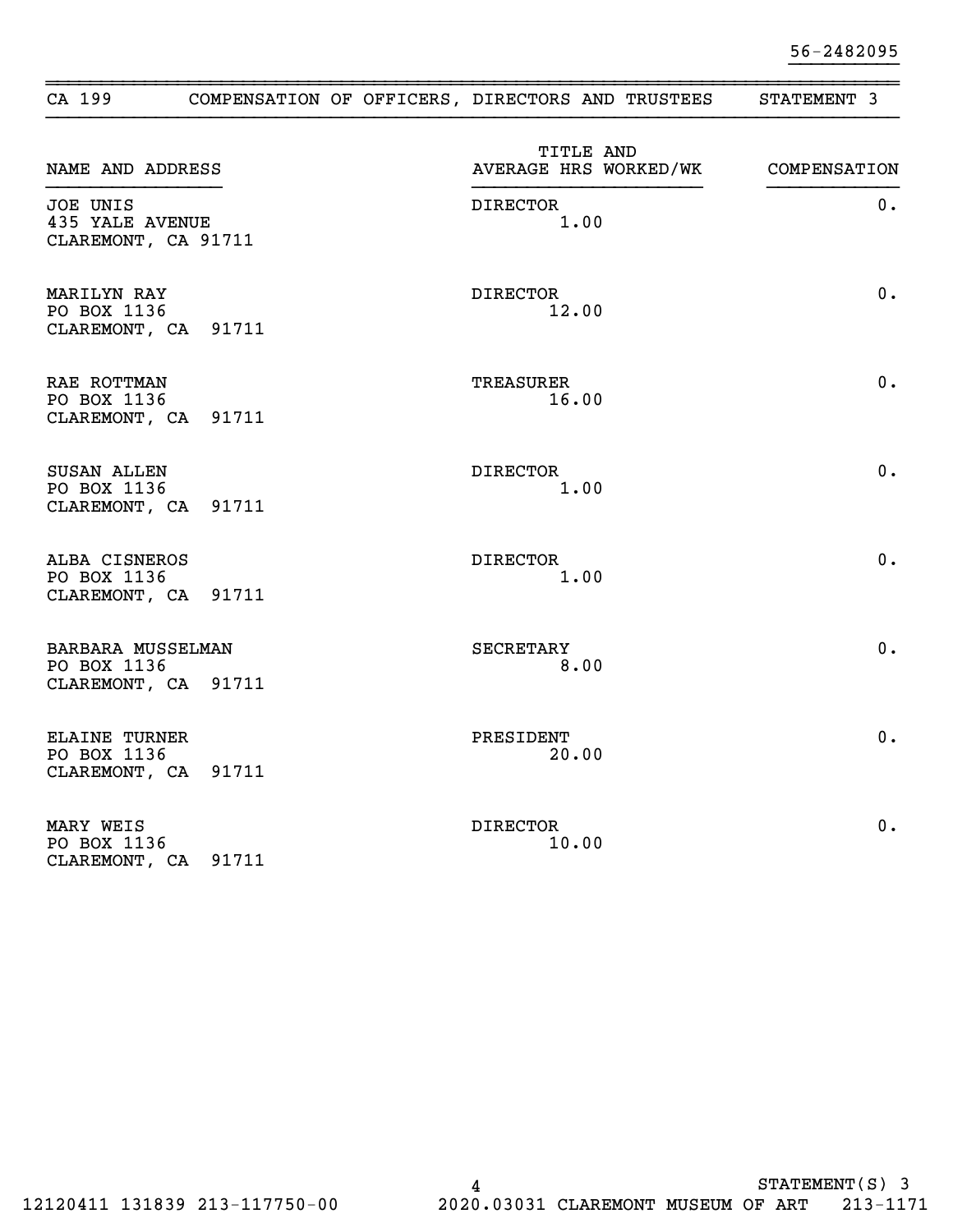| RYAN ZIMMERMAN<br>PO BOX 1136<br>CLAREMONT, CA 91711     | VICE PRESIDENT<br>6.00   | 0.    |
|----------------------------------------------------------|--------------------------|-------|
| SUSAN GUNTNER<br>PO BOX 1136<br>CLAREMONT, CA 91711      | <b>DIRECTOR</b><br>13.00 | $0$ . |
| SANDY BALDONADO<br>PO BOX 1136<br>CLAREMONT, CA 91711    | <b>DIRECTOR</b><br>1.00  | 0.    |
| CATHERINE MCINTOSH<br>PO BOX 1136<br>CLAREMONT, CA 91711 | <b>DIRECTOR</b><br>13.00 | 0.    |

}}}}}}}}}}}}

~~~~~~~~~~~~

TOTAL TO FORM 199, PART II, LINE 11 0.

~~~~~~~~~~~~~~~~~~~~~~~~~~~~~~~~~~~~~~~~~~~~~~~~~~~~~~~~~~~~~~~~~~~~~~~~~~~~~~CA 199 OTHER EXPENSES STATEMENT 4 DESCRIPTION AMOUNT }}}}}}}}}}} }}}}}}}}}}}}}} PROGRAM AND EXHIBITS  $47,967$ . OTHER EXPENSES 1,574. DIRECT EXPENSES OF FUNDRAISING EVENTS 13,644. OTHER PROFESSIONAL FEES 25 and 20 and 20 and 20 and 20 and 20 and 20 and 20 and 20 and 20 and 20 and 20 and 20 and 20 and 20 and 20 and 20 and 20 and 20 and 20 and 20 and 20 and 20 and 20 and 20 and 20 and 20 and 20 and 20 ADVERTISING AND PROMOTION 4, 137. OFFICE EXPENSES 1,911. INFORMATION TECHNOLOGY 3, 3 INSURANCE 4, 022. TOTAL TO FORM 199, PART II, LINE 17 SEPTEMBER 191,389.

| CA 199<br>OTHER ASSETS                 |              |             |  |
|----------------------------------------|--------------|-------------|--|
| DESCRIPTION                            | BEG. OF YEAR | END OF YEAR |  |
| PLEDGES AND GRANTS RECEIVABLE          | 21,200.      | 0.          |  |
| TOTAL TO FORM 199, SCHEDULE L, LINE 12 | 21,200.      | 0.          |  |

~~~~~~~~~~~~~~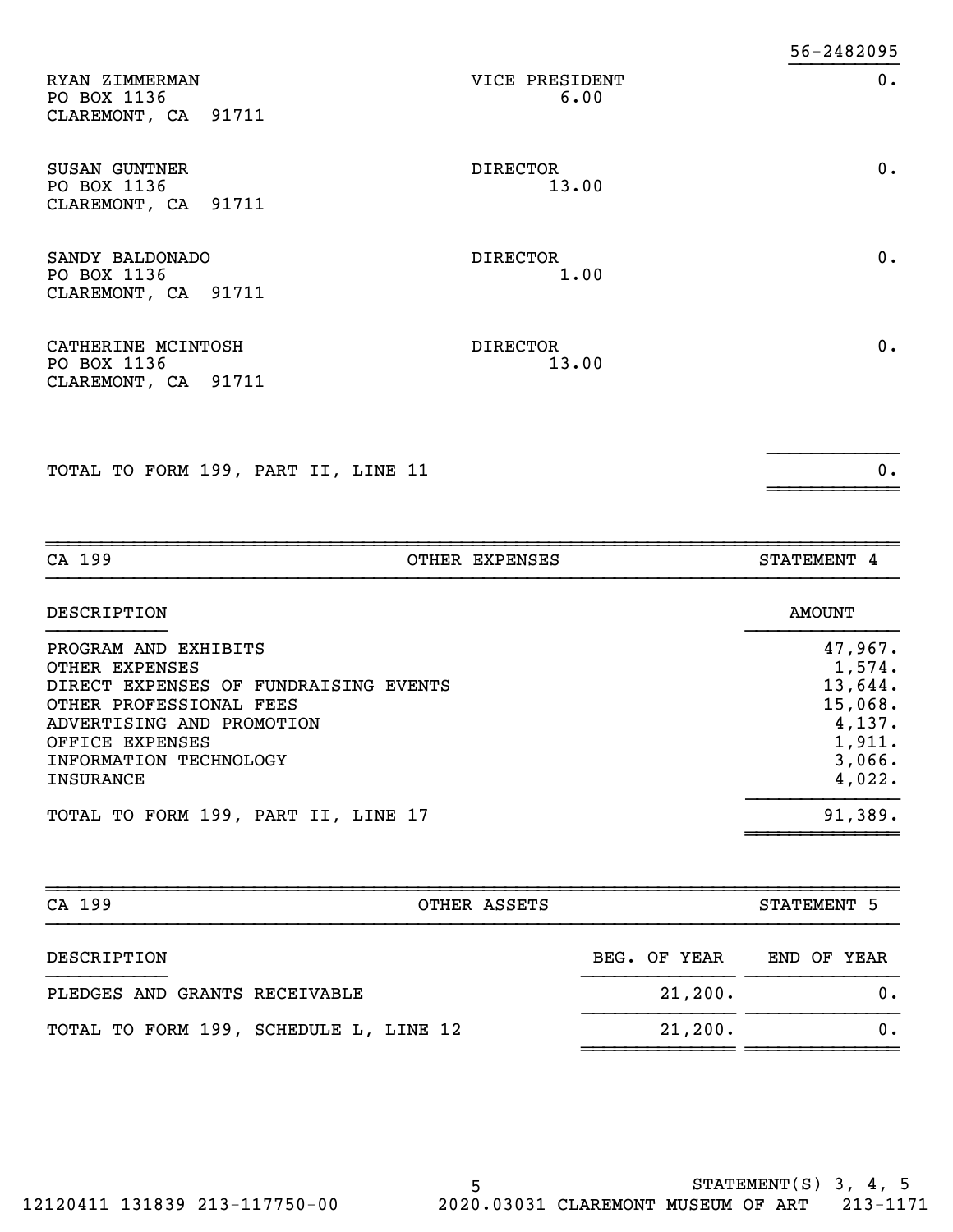56-2482095

| CA 199                                                                      | <b>FUND BALANCES</b> |                     | STATEMENT 6         |  |  |
|-----------------------------------------------------------------------------|----------------------|---------------------|---------------------|--|--|
| DESCRIPTION                                                                 |                      | BEG. OF YEAR        | END OF YEAR         |  |  |
| NET ASSETS WITHOUT DONOR RESTRICTIONS<br>NET ASSETS WITH DONOR RESTRICTIONS |                      | 347,754.<br>45,450. | 380,166.<br>41,995. |  |  |
| TOTAL TO FORM 199, SCHEDULE L, LINE 21                                      |                      | 393, 204.           | 422, 161.           |  |  |

 $\overline{a}$  , and the contract of the contract of the contract of the contract of the contract of the contract of the contract of the contract of the contract of the contract of the contract of the contract of the contract o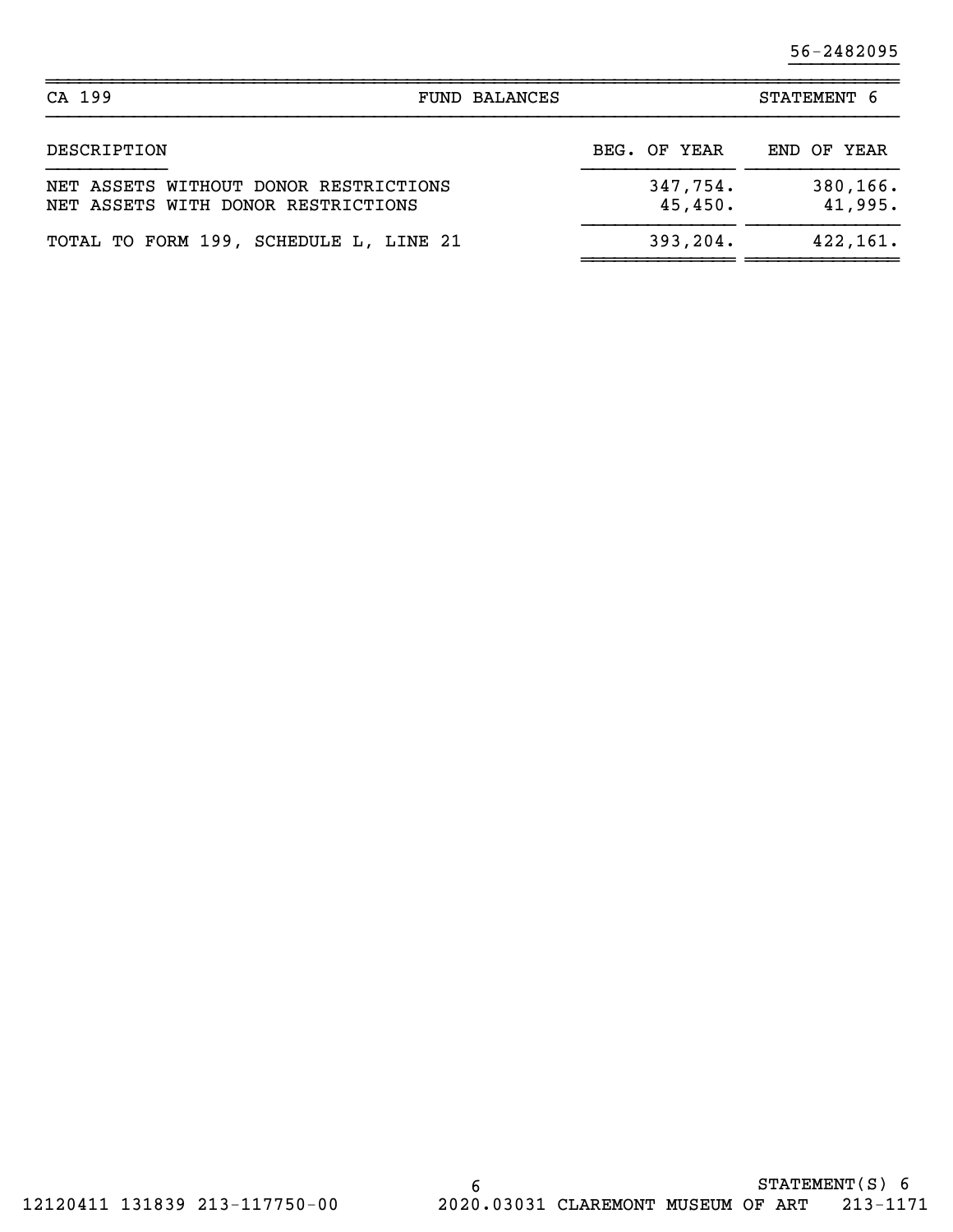|                                                                                                                                                   |                            |                                                                                                                                                                                                                                                                                                                                                                                                 |                     |                                                          | DEPARTMENT OF JUSTICE                                                         |                                | PAGE 1 of 5 |
|---------------------------------------------------------------------------------------------------------------------------------------------------|----------------------------|-------------------------------------------------------------------------------------------------------------------------------------------------------------------------------------------------------------------------------------------------------------------------------------------------------------------------------------------------------------------------------------------------|---------------------|----------------------------------------------------------|-------------------------------------------------------------------------------|--------------------------------|-------------|
| RRF-1<br>(Rev. 09/2017)<br>MAIL TO:<br>Registry of Charitable Trusts<br>P.O. Box 903447<br>Sacramento, CA 94203-4470<br>STREET ADDRESS:           |                            | <b>ANNUAL REGISTRATION RENEWAL FEE REPORT</b><br>TO ATTORNEY GENERAL OF CALIFORNIA<br>Section 12586 and 12587, California Government Code<br>11 Cal. Code Regs. section 301-307, 311 and 312                                                                                                                                                                                                    |                     |                                                          | (For Registry Use Only)                                                       |                                |             |
| 1300   Street<br>Sacramento, CA 95814<br>(916)210-6400<br><b>WEBSITE ADDRESS:</b><br>www.oag.ca.gov/charities                                     |                            | Failure to submit this report annually no later than four months and fifteen days after the end of the<br>organization's accounting period may result in the loss of tax exemption and the assessment of a<br>minimum tax of \$800, plus interest, and/or fines or filing penalties. Revenue & Taxation Code section<br>23703; Government Code section 12586.1. IRS extensions will be honored. |                     |                                                          |                                                                               |                                |             |
| CLAREMONT MUSEUM OF ART<br>Name of Organization                                                                                                   |                            |                                                                                                                                                                                                                                                                                                                                                                                                 | Check if:           | Change of address<br>Amended report                      |                                                                               |                                |             |
| List all DBAs and names the organization uses or has used<br>PO BOX 1136                                                                          |                            |                                                                                                                                                                                                                                                                                                                                                                                                 |                     |                                                          | State Charity Registration Number $c$ T $125328$                              |                                |             |
| Address (Number and Street)<br>CLAREMONT, CA<br>City or Town, State, and ZIP Code                                                                 | 91711                      |                                                                                                                                                                                                                                                                                                                                                                                                 |                     |                                                          | Corporation or Organization No. 2666855                                       |                                |             |
| $909 - 621 - 3200$<br>Federal Employer ID No. 56-2482095<br><b>Telephone Number</b><br>E-mail Address                                             |                            |                                                                                                                                                                                                                                                                                                                                                                                                 |                     |                                                          |                                                                               |                                |             |
|                                                                                                                                                   |                            | ANNUAL REGISTRATION RENEWAL FEE SCHEDULE (11 Cal. Code Regs. sections 301-307, 311, and 312)<br>Make Check Payable to Department of Justice                                                                                                                                                                                                                                                     |                     |                                                          |                                                                               |                                |             |
| <b>Gross Annual Revenue</b><br>Less than \$25,000<br>Between \$25,000 and \$100,000                                                               | Fee<br>$\mathbf 0$<br>\$25 | <b>Gross Annual Revenue</b><br>Between \$100,001 and \$250,000<br>Between \$250,001 and \$1 million                                                                                                                                                                                                                                                                                             | Fee<br>\$50<br>\$75 | <b>Gross Annual Revenue</b><br>Greater than \$50 million | Between \$1,000,001 and \$10 million<br>Between \$10,000,001 and \$50 million | Fee<br>\$150<br>\$225<br>\$300 |             |
| <b>PART A - ACTIVITIES</b>                                                                                                                        |                            |                                                                                                                                                                                                                                                                                                                                                                                                 |                     | ending $12/31/2020$                                      |                                                                               |                                |             |
|                                                                                                                                                   |                            | For your most recent full accounting period (beginning $01/01/2020$                                                                                                                                                                                                                                                                                                                             |                     |                                                          | ) list:                                                                       |                                |             |
|                                                                                                                                                   |                            | Gross Annual Revenue \$ __________150,200 Noncash Contributions \$ _______________<br>Program Expenses \$ 92,153 Total Expenses \$                                                                                                                                                                                                                                                              |                     | $\underline{0}$ Total Assets \$                          | 121, 243                                                                      | 424,859                        |             |
|                                                                                                                                                   |                            | <b>PART B - STATEMENTS REGARDING ORGANIZATION DURING THE PERIOD OF THIS REPORT</b>                                                                                                                                                                                                                                                                                                              |                     |                                                          |                                                                               |                                |             |
|                                                                                                                                                   |                            | Note: All questions must be answered. If you answer "yes" to any of the questions below, you must attach a separate page<br>providing an explanation and details for each "yes" response. Please review RRF-1 instructions for information required.                                                                                                                                            |                     |                                                          |                                                                               | <b>Yes</b>                     | No          |
| 1.<br>any financial interest?                                                                                                                     |                            | During this reporting period, were there any contracts, loans, leases or other financial transactions between the organization<br>and any officer, director or trustee thereof, either directly or with an entity in which any such officer, director or trustee had                                                                                                                            |                     |                                                          |                                                                               |                                | х           |
| During this reporting period, was there any theft, embezzlement, diversion or misuse of the organization's charitable property<br>2.<br>or funds? |                            |                                                                                                                                                                                                                                                                                                                                                                                                 |                     |                                                          |                                                                               |                                |             |
|                                                                                                                                                   |                            |                                                                                                                                                                                                                                                                                                                                                                                                 |                     |                                                          |                                                                               |                                | X           |
| 3.                                                                                                                                                |                            | During this reporting period, were any organization funds used to pay any penalty, fine or judgment?                                                                                                                                                                                                                                                                                            |                     |                                                          |                                                                               |                                | х           |
| 4.<br>commercial coventurer used?                                                                                                                 |                            | During this reporting period, were the services of a commercial fundraiser, fundraising counsel for charitable purposes, or                                                                                                                                                                                                                                                                     |                     |                                                          |                                                                               |                                | х           |
| 5.                                                                                                                                                |                            | During this reporting period, did the organization receive any governmental funding?                                                                                                                                                                                                                                                                                                            |                     |                                                          | SEE STATEMENT<br>-7                                                           | Χ                              |             |
| 6.                                                                                                                                                |                            | During this reporting period, did the organization hold a raffle for charitable purposes?                                                                                                                                                                                                                                                                                                       |                     |                                                          |                                                                               |                                | х           |
| Does the organization conduct a vehicle donation program?<br>7.                                                                                   |                            |                                                                                                                                                                                                                                                                                                                                                                                                 |                     |                                                          |                                                                               |                                | x           |
| 8.<br>generally accepted accounting principles for this reporting period?                                                                         |                            | Did the organization conduct an independent audit and prepare audited financial statements in accordance with                                                                                                                                                                                                                                                                                   |                     |                                                          |                                                                               | X                              |             |
| 9.                                                                                                                                                |                            | At the end of this reporting period, did the organization hold restricted net assets, while reporting negative unrestricted net assets?                                                                                                                                                                                                                                                         |                     |                                                          |                                                                               |                                | х           |
|                                                                                                                                                   |                            | I declare under penalty of perjury that I have examined this report, including accompanying documents, and to the best of my knowledge<br>and belief, the content is true, correct and complete, and I am authorized to sign.                                                                                                                                                                   |                     |                                                          |                                                                               |                                |             |
| Signature of Authorized Agent                                                                                                                     |                            | RAE ROTTMAN<br><b>Printed Name</b>                                                                                                                                                                                                                                                                                                                                                              | Title               | TREASURER                                                | Date                                                                          |                                |             |